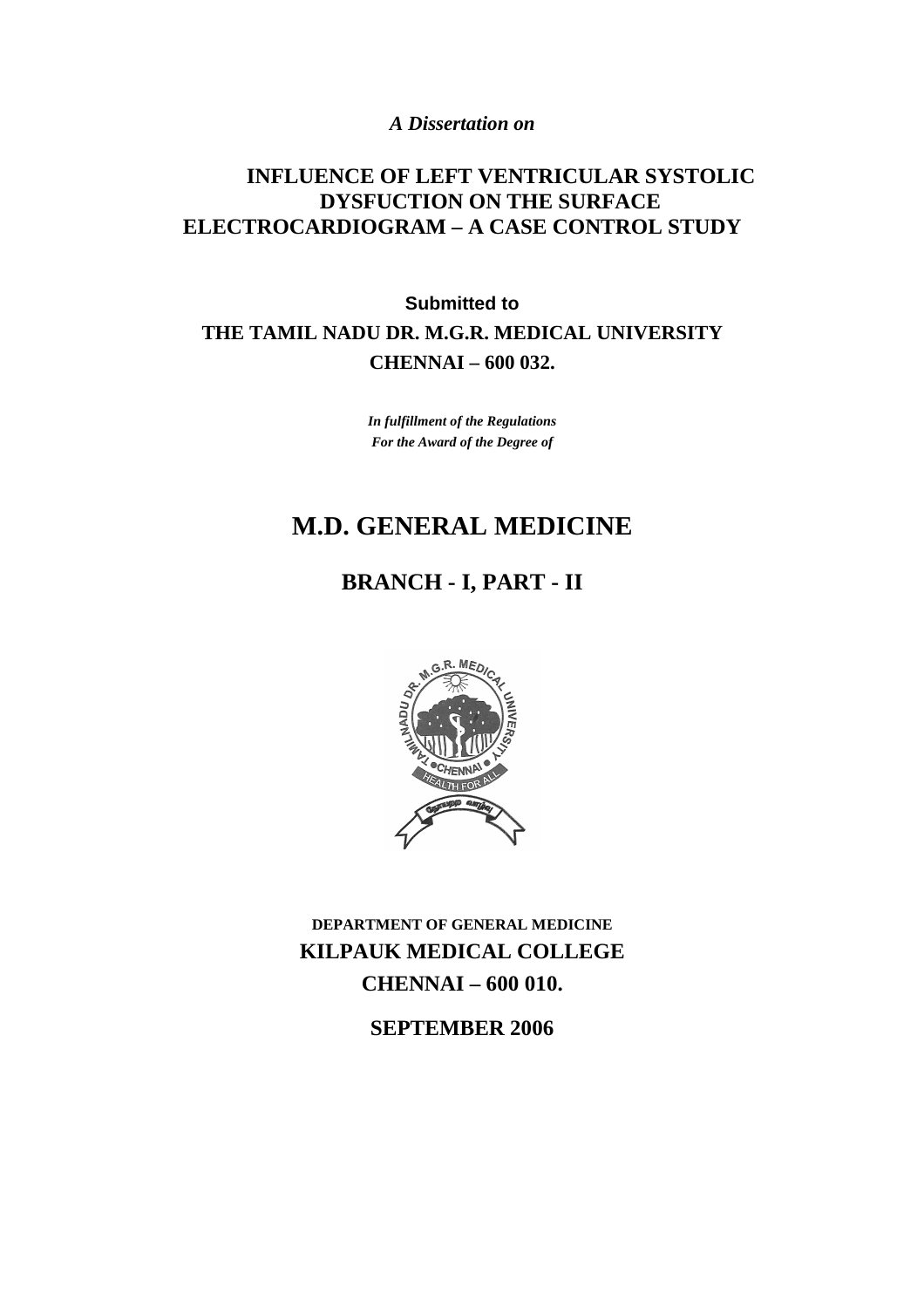## **CERTIFICATE**

This is to certify that **Dr. S.J. AJEET ARULKUMAR,** Post - Graduate Student (July. 2003 to September 2006) in the Department of Medicine, Kilpauk Medical College, Chennai- 600 010, has done this dissertation on **"INFLUENCE OF LEFT VENTRICULAR SYSTOLIC DYSFUCTION ON THE SURFACE ELECTROCARDIOGRAM – A CASE CONTROL STUDY"** under my guidance and supervision in fulfillment of the regulations laid down by the Tamilnadu Dr.M.G.R. Medical University, Chennai, for M.D. (General Medicine), Degree Examination to be held in September 2006.

**Prof. K.S. SAIKUMAR, M.D.,** Professor & HOD Department of Internal Medicine Kilpauk Medical College Hospital Chennai.

#### **Prof .D.S.SOMASEKAR, M.D,**

Professor of Medicine Department of Internal Medicine Govt. Royapettah Hospital Kilpauk Medical College Chennai.

## **Dr. THIYAGAVALLI KIRUBAKARAN M.D.,** The Dean Kilpauk Medical College Chennai 600 010**.**

Date:

Station : Chennai.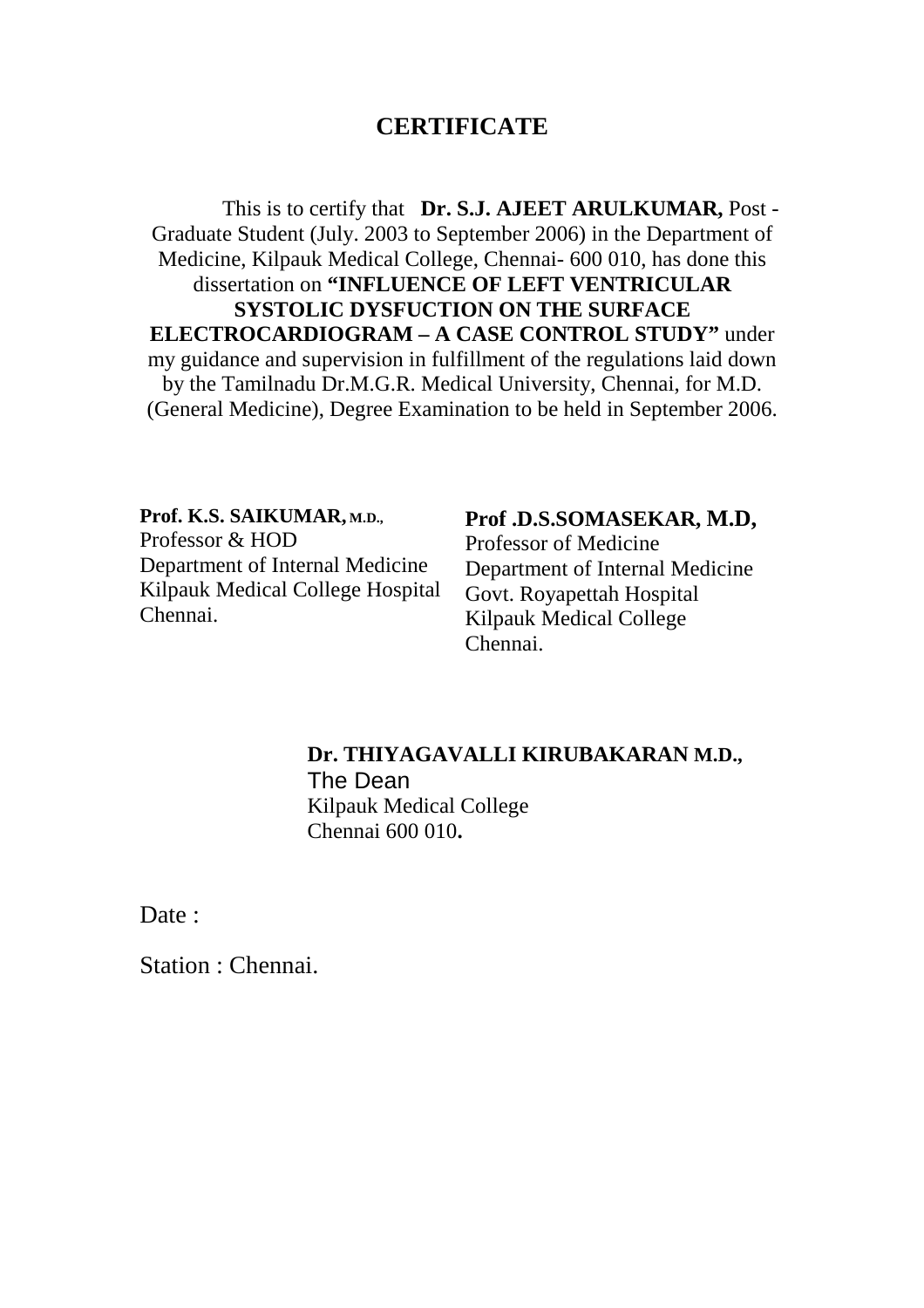## **ACKNOWLEDGMENT**

I thank God Almighty without whom none of this would be possible.

 I would like to express my sincere gratitude to the Dean, **Dr.THIAGAVALLI KIRUBAKARAN, M.D,** Kilpauk Medical College for allowing me to use the materials available in this hospital for the study.

 I wish to extend my grateful thanks to the professor of medicine **Prof. K.S. SAIKUMAR, M.D,** for giving me an opportunity to conduct this study.

 I am very grateful to my Chief **Prof. D.S.SOMASEKAR, M.D,** for his inspiring suggestions and encouragement at every stage of this study.

 I feel deeply indebted to the Prof and Head of the Department of Cardiology **Prof. B. RAMAMOORTHY, M.D, D.M,** for his valuable guidance and encouragement in the course of study.

 I would like to utilize the occasion to thank my Asst. Professor **Dr.MAYILVAHANAN, M.D, Dr.ROHINI,** and **Dr.VASANTHI, M.D,** for their co-operation in accomplishment of this work.

 Last but not the least I extend my heartfelt thanks to my wife, parents, and fellow post graduate students for their untiring support and valuable suggestions.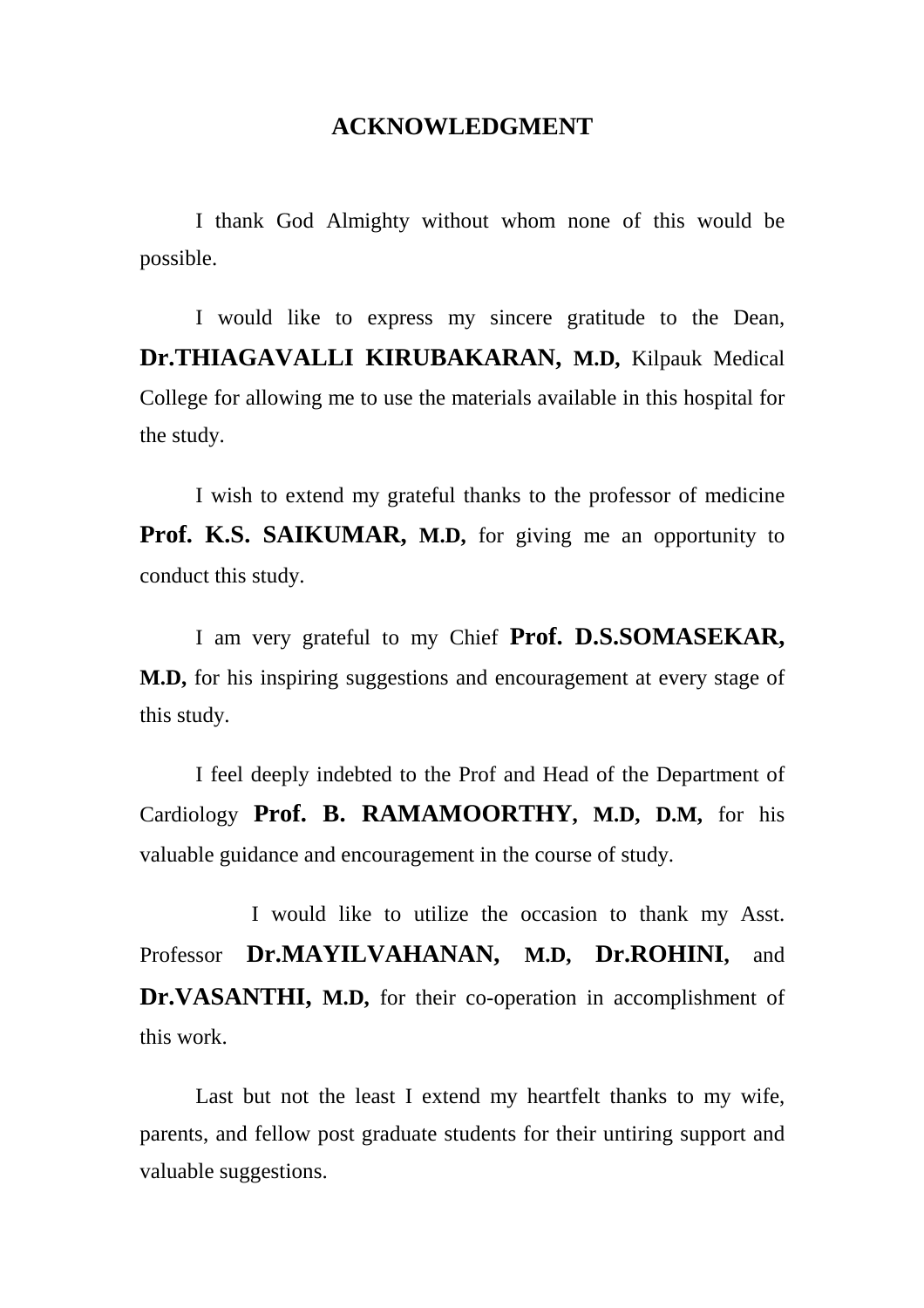# **CONTENTS**

| S. No. | <b>Title</b>                 | Page No.       |
|--------|------------------------------|----------------|
| 1.     | Introduction                 | $\mathbf{1}$   |
| 2.     | Aim of the Study             | $\overline{4}$ |
| 3.     | <b>Review of Literature</b>  | 5              |
| 4.     | <b>Materials and Methods</b> | 34             |
| 5.     | Computation of data          | 38             |
| 6.     | Discussion                   | 48             |
| 7.     | Limitation                   | 50             |
| 8.     | Conclusion                   | 51             |
| 9.     | <b>Study Proforma</b>        |                |
| 10.    | <b>Master Chart</b>          |                |
| 11.    | Bibliography                 |                |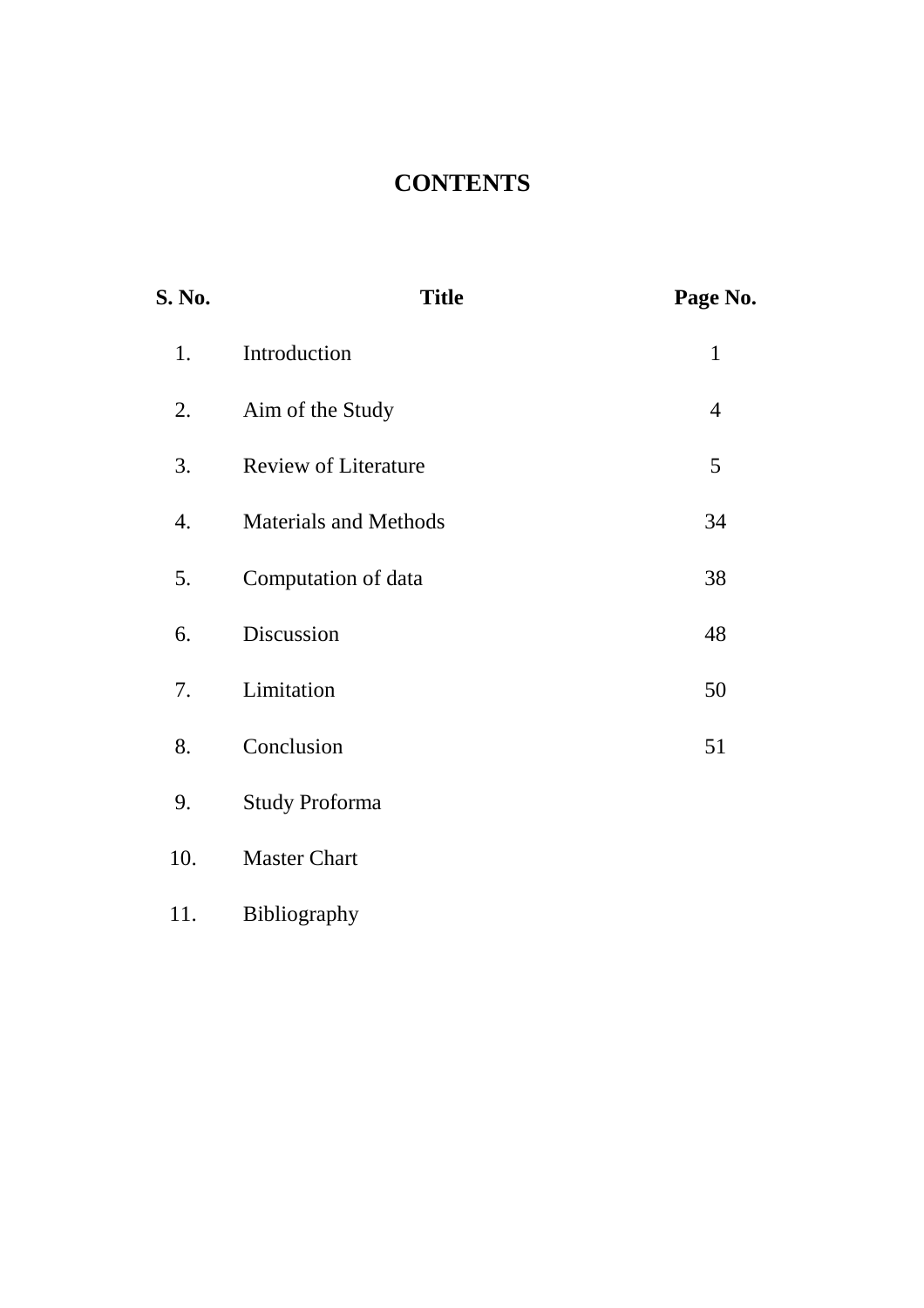#### Introduction

Heart failure is a significant public health concern worldwide. Heart failure affects an estimated 1 percent of adults 50 to 60 years of age and 10 percent of adults in their 80s. This clinical syndrome is the most frequent cause of hospitalization in patients older than 65 years. Half of all patients with a diagnosis of heart failure will die within 4 years, and in patients with severe heart failure, more than half will die in one year.  $1, 2$ 

The prevalence of heart failure is higher in our country than in developed countries. This is because coronary artery disease in Indians occurs at a younger age, is more severe and extensive and follows a malignant course.<sup>3.</sup> By the year 2020, the burden of cardiovascular disease in India will surpass that in other regions of the world<sup>4</sup>. The higher prevalence is directly related to the higher incidence and prevalence of hypertension and diabetes. This problem is particularly exacerbated by a lack of access to health care and to substandard preventive health care in India.

While modern methods of diagnosing heart failure such as the echocardiogram, perfusion scan, Radionuclide angiography, Left ventricular angiography, Magnetic resonance imaging (MRI) and ultra fast or cine computed tomography etc are available in big cities, the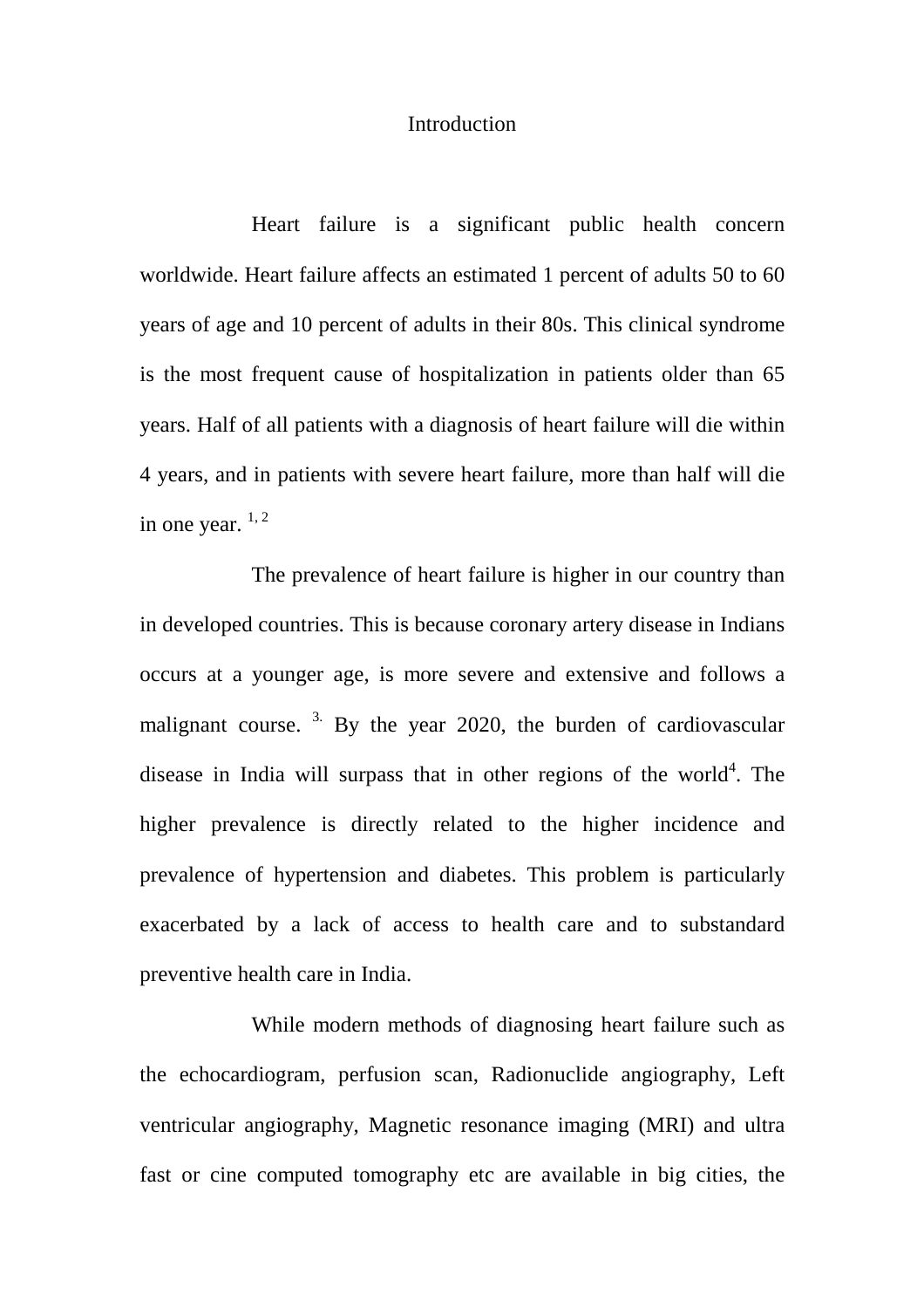majority of our population must be content with the treatment and investigations available in the primary health center. Often the only investigations available here to evaluate a patient with suspected cardiac disorder are an electrocardiogram and a chest x ray. Therefore the treating physician has to make a decision regarding the presence of left ventricular dysfunction based on his clinical assessment and with the help of electrocardiogram and Chest X-ray. Diagnosis of heart failure is definitely possible with the help of a thorough clinical examination and simple tools such as electrocardiogram and chest X-Ray.

Numerous studies have shown that left ventricular systolic dysfunction is very unlikely in a patient with a normal electrocardiogram. This means that left ventricular systolic dysfunction screening could be concentrated towards patients with abnormal electrocardiograms. Hence, especially in a developing country like ours it would be a cost effective approach to use the electrocardiogram as the initial investigation. In a study done by AP Davie et al if screening is restricted to those with major ECG abnormalities, the incidence of left ventricular systolic dysfunction increased from 18% to  $37\%$ <sup>5</sup>. If the tracing is normal other diagnoses should be considered. Only if these have been excluded should an echocardiogram be performed.

Patients with congestive heart failure have a poor prognosis and many studies have shown mortalities of around 15% in the first year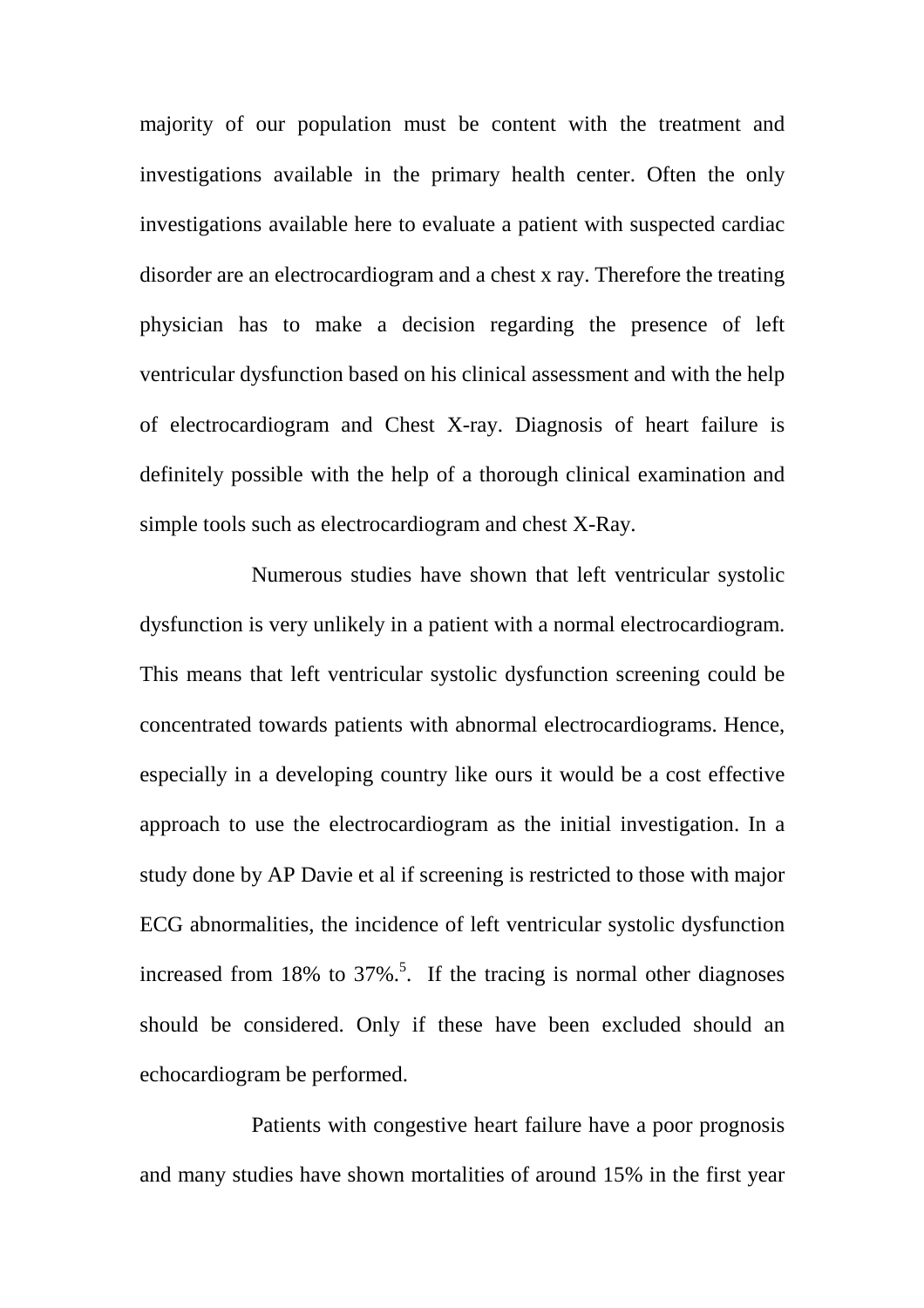and 30% in the second year. Even among patients with ischemic heart disease, the single most important prognostic factor is the degree of LV dysfunction. Although significant progress has been made in the treatment of heart failure, patients continue to have a poor quality of life and an unacceptably high mortality.

The question often arises in our mind – if most patients with significant LV dysfunction have electrocardiographic abnormalities then, are there any specific electrocardiographic abnormalities specific for diagnosing systolic heart failure?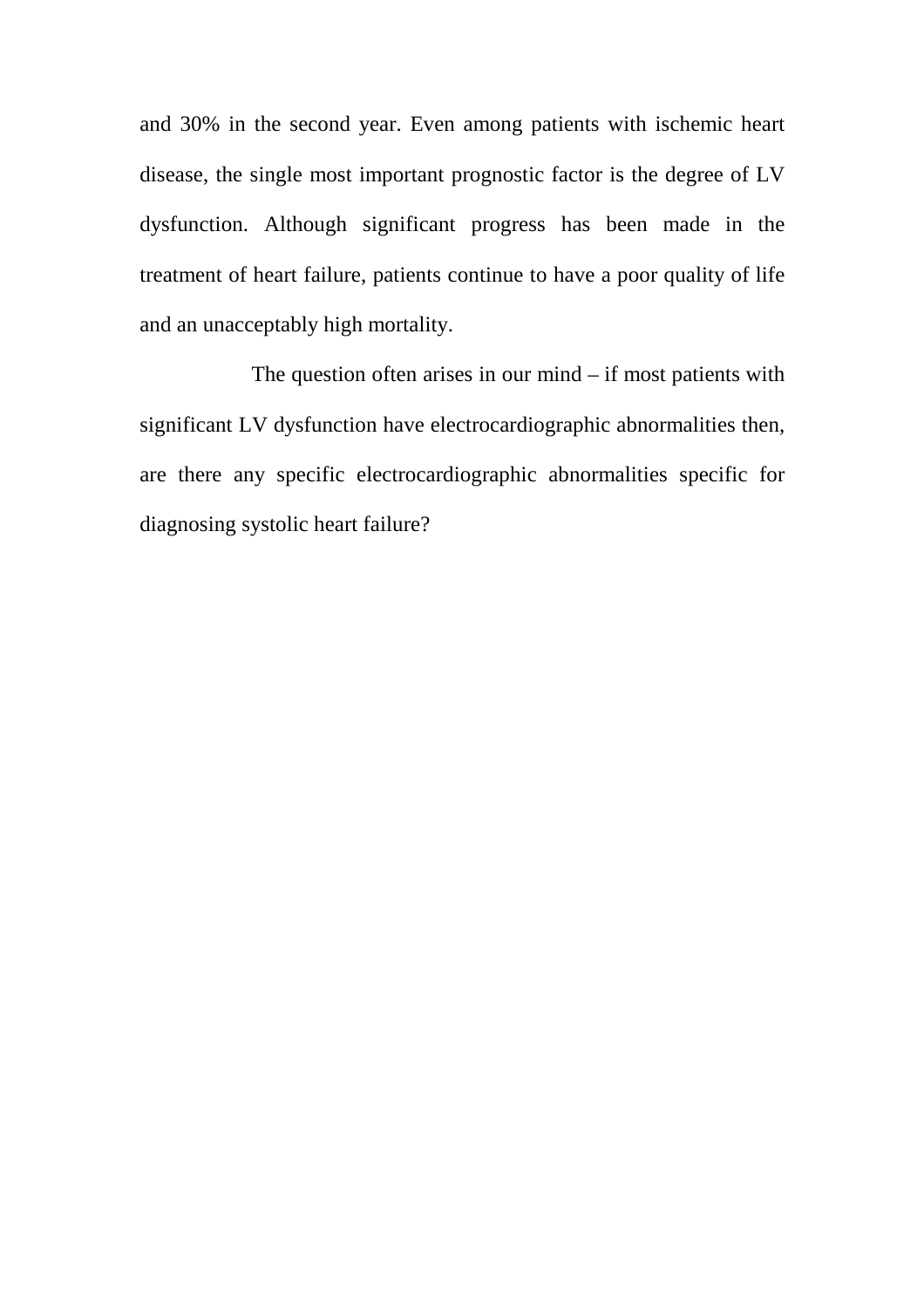## **Aims of the Study**

- 1. To study specific ECG changes in patients with and left ventricular systolic dysfunction.
- 2. To determine if there is an association between decreasing Ejection fraction and the electrocardiogram.
- 3. To quantify the association between certain electrocardiographic criteria and left ventricular systolic dysfunction.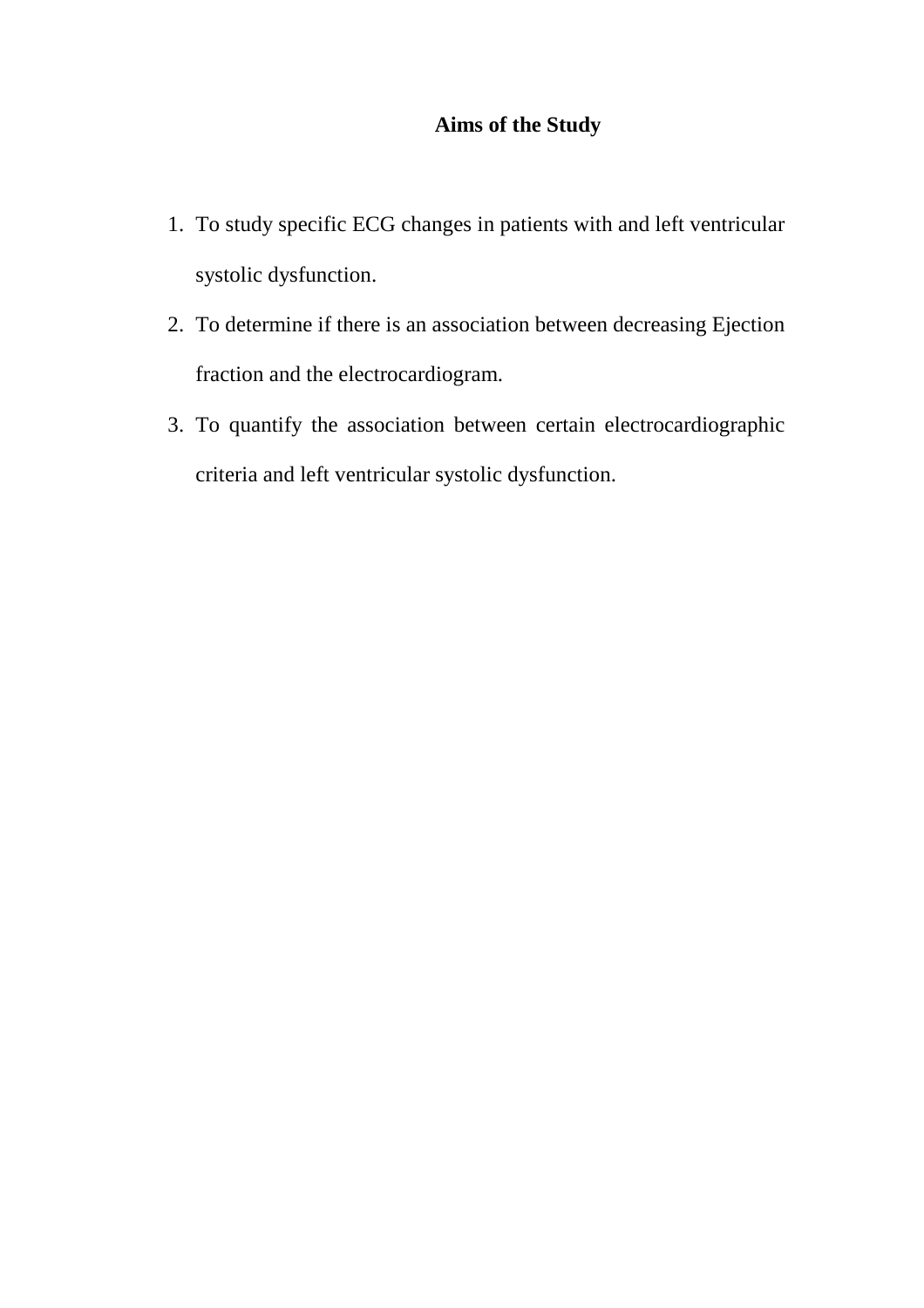#### **Review of the literature***.*

Heart failure is primarily a disease of the elderly.<sup>6</sup> It is responsible for 5 to 10 percent of all hospital admissions. Approximately 6% to 10% of people older than 65 years have heart failure.<sup>7</sup> Around 80% of patients hospitalized with heart failure are more than 65 years old.<sup>8</sup> Heart failure causes or contributes to approximately 250,000 deaths every year. Although significant progress has been made in the treatment of heart failure, patients continue to have a poor quality of life and an unacceptably high mortality.

## **Definition**

By definition Heart failure is the pathophysiologic state in which the heart, via an abnormality of cardiac function (detectable or not), fails to pump blood at a rate commensurate with the requirements of the metabolizing tissues and/or pumps only from an abnormally elevated diastolic filling pressure. $9$ 

#### **Pathophysiology**

Heart failure may be caused by myocardial failure but may also occur in the presence of near-normal cardiac function under conditions of high demand. Heart failure always causes circulatory failure, but the converse is not necessarily the case because various noncardiac conditions (e.g., hypovolemic shock, septic shock) can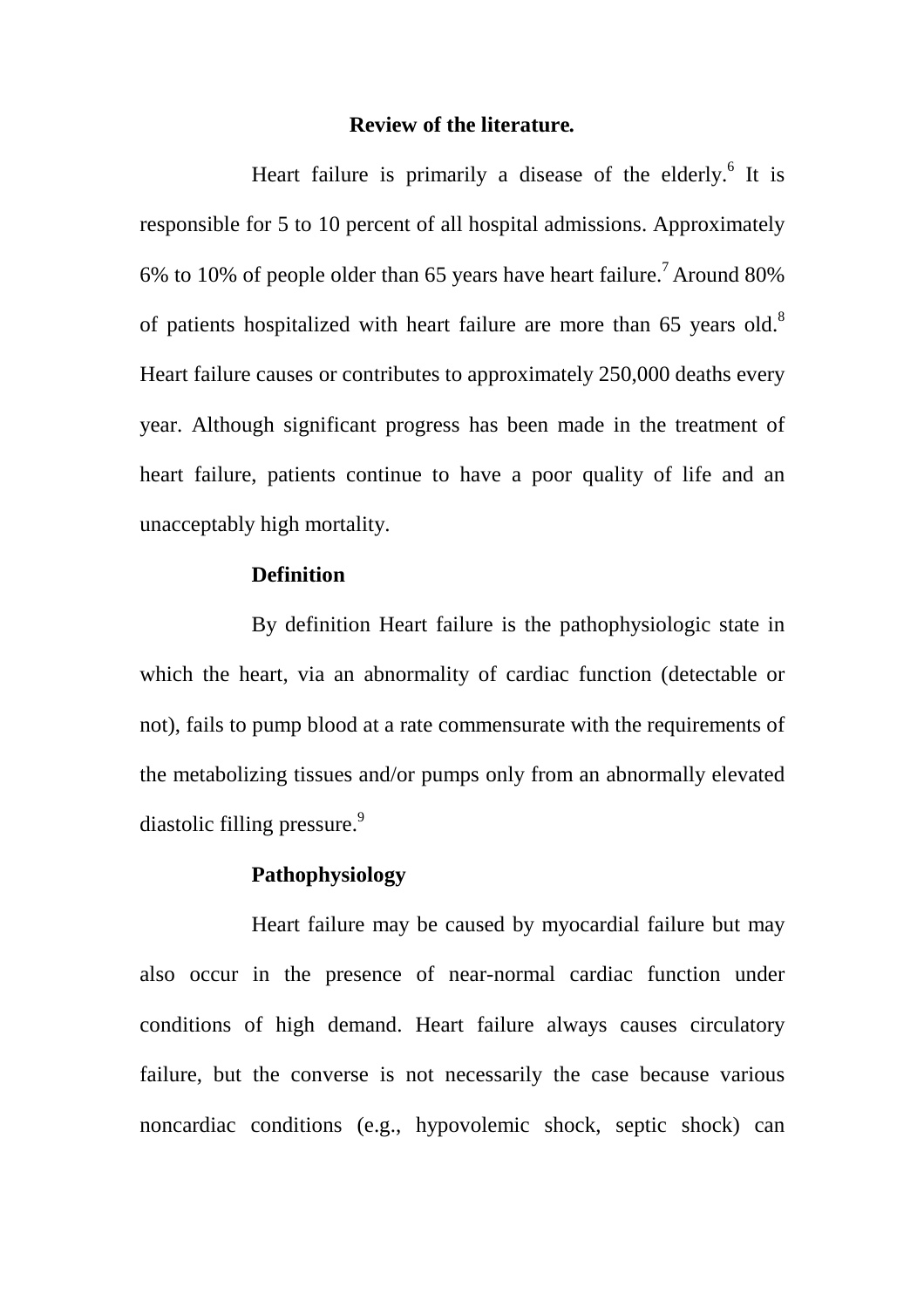produce circulatory failure in the presence of normal, modestly impaired, or even supranormal cardiac function.

Inadequate adaptation of the cardiac myocytes to increased wall stress in order to maintain adequate cardiac output following myocardial injury (whether of acute onset or over several months to years, whether a primary disturbance in myocardial contractility or an excessive hemodynamic burden placed on the ventricle, or both), is the inciting event in CHF.

Most important among these adaptations are the (1) Frank-Starling mechanism, in which an increased preload helps to sustain cardiac performance; (2) myocardial hypertrophy with or without cardiac chamber dilatation, in which the mass of contractile tissue is augmented; and (3) activation of neurohumoral systems, especially the release of norepinephrine (NE) by adrenergic cardiac nerves, which augments myocardial contractility and the activation of the renin-angiotensinaldosterone system (RAAS) and other neurohumoral adjustments that act to maintain arterial pressure and perfusion of vital organs.

The primary myocardial response to chronic increased wall stress includes myocyte hypertrophy and remodeling, usually of the eccentric type. The reduction of cardiac output following myocardial injury sets into motion a cascade of hemodynamic and neurohormonal derangements that provoke activation of neuroendocrine systems, most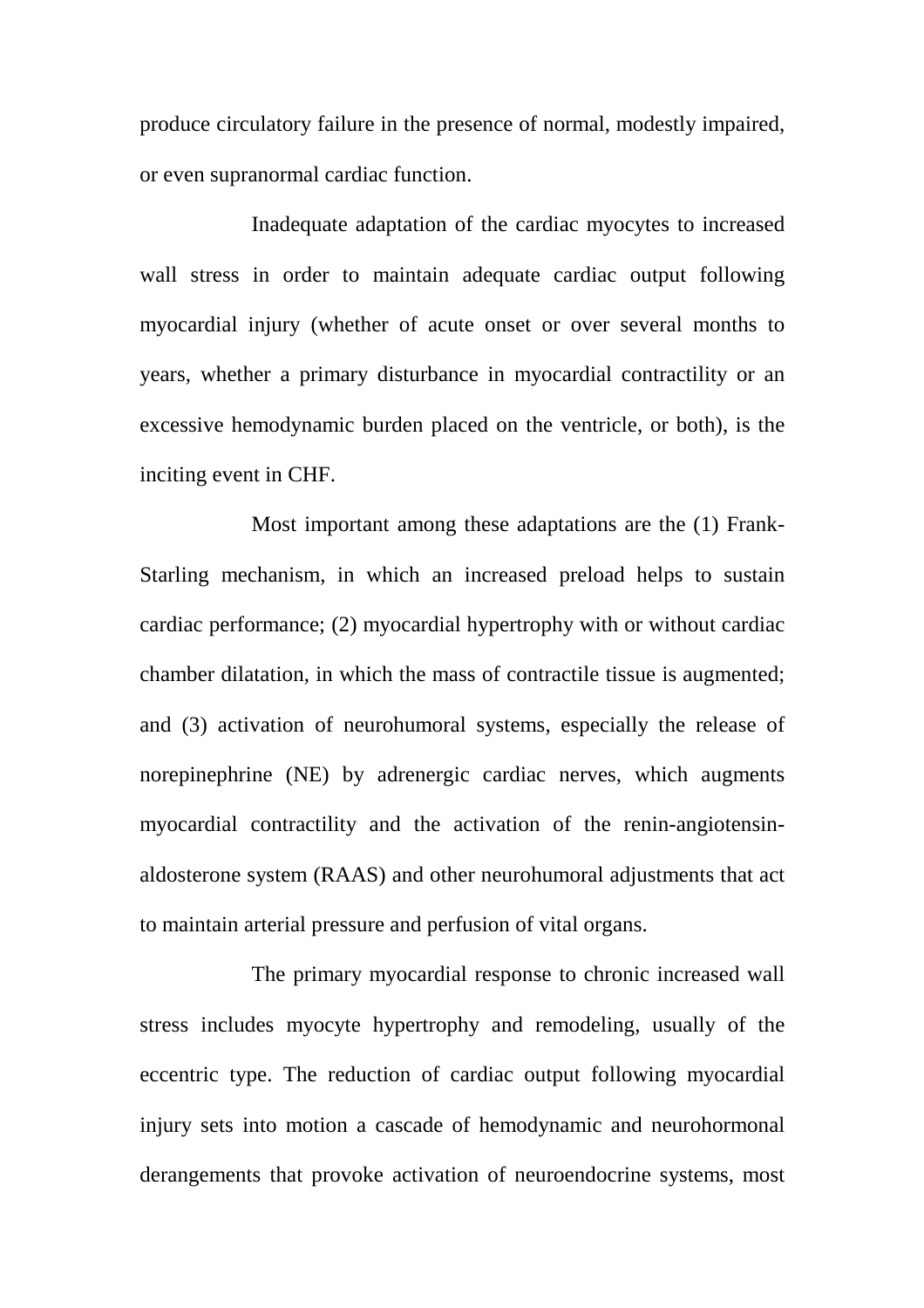notably the above-mentioned adrenergic systems and renin-angiotensinaldosterone system. The release of epinephrine (E) and NE, along with the vasoactive substances endothelin-1 (ET-1) and vasopressin (V), causes vasoconstriction, which increases afterload, and, via an increase in cyclic adenosine monophosphate (cAMP), causes an increase in cytosolic calcium entry. The increased calcium entry into the myocytes augments myocardial contractility and impairs myocardial relaxation (lusitropy).

The calcium overload may also induce arrhythmias and lead to sudden death. The increase in afterload and myocardial contractility (known as inotropy) and the impairment in myocardial lusitropy lead to an increase in myocardial energy expenditure and a further decrease in cardiac output. The increase in myocardial energy expenditure leads to myocardial cell death, resulting in heart failure and further reduction in cardiac output, thus starting an accelerating cycle of further increased neurohumoral stimulation and further adverse hemodynamic and myocardial responses as described above.

 The activation of the renin-angiotensin-aldosterone system leads to salt and water retention, resulting in increased preload and further increases in myocardial energy expenditure. Increases in renin, mediated by decreased stretch of the glomerular afferent arteriole, reduced delivery of chloride to the macula densa, and increased beta1-adrenergic activity as a response to decreased cardiac output, results in an increase in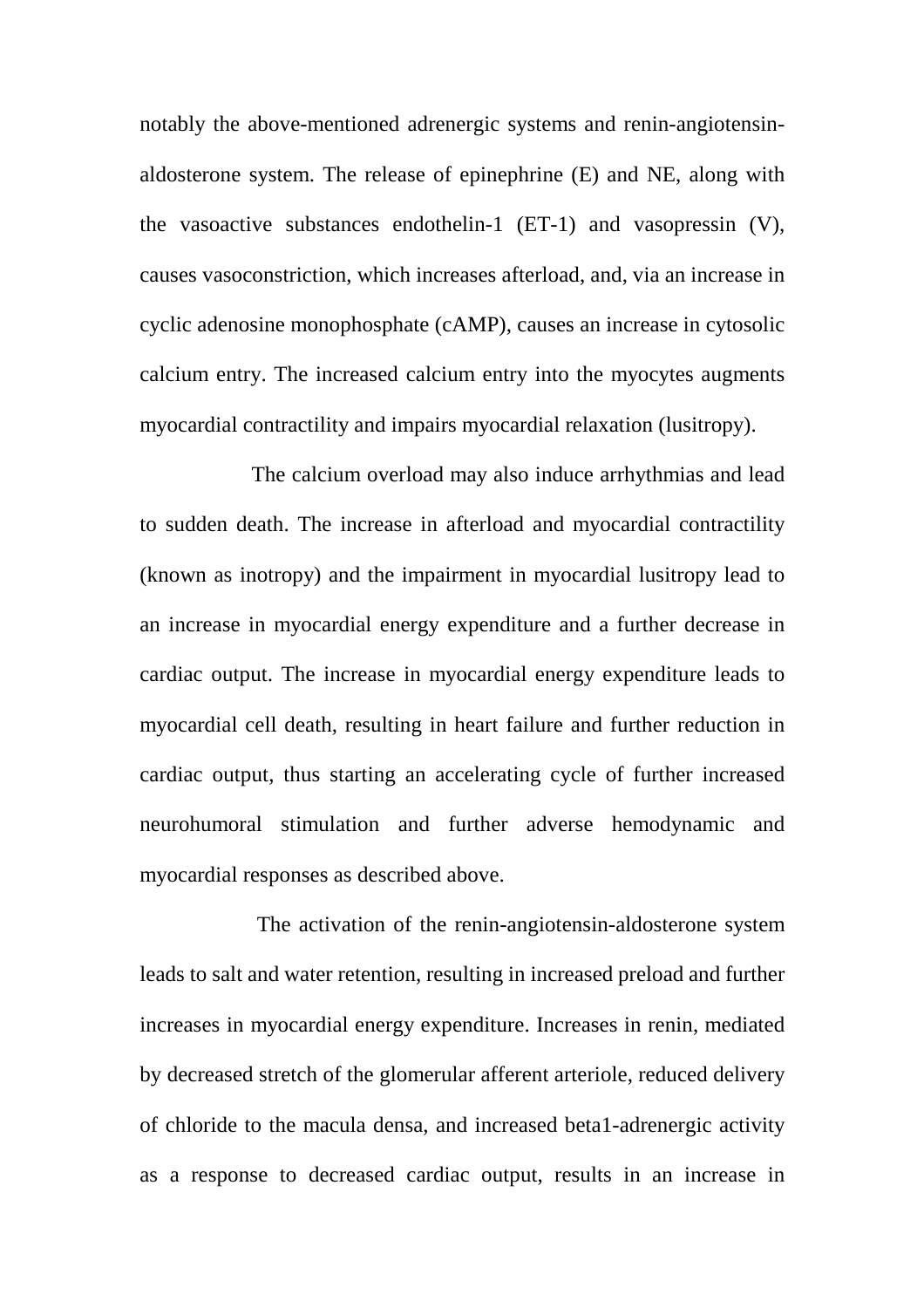angiotensin II levels and, in turn, aldosterone levels. This results in stimulation of release of aldosterone. Angiotensin II, along with ET-1, is crucial in maintaining effective intravascular homeostasis mediated by vasoconstriction and aldosterone-induced salt and water retention.

As heart failure advances and/or becomes progressively decompensated, there is a relative decline in the counter regulatory effects of endogenous vasodilators, including nitric oxide (NO), prostaglandins (PGs), bradykinin (BK), atrial natriuretic peptide (ANP), and B-type natriuretic peptide (BNP). This occurs simultaneously with the increase in vasoconstrictor substances from the renin-angiotensinaldosterone system and adrenergic systems. This fosters further increases in vasoconstriction and thus preload and afterload, leading to cellular proliferation, adverse myocardial remodeling, and antinatriuresis with total body fluid excess and worsening CHF symptoms.

#### **Natriuretic peptides**

ANP and BNP are endogenously generated peptides activated in response to atrial and ventricular volume/pressure expansion. ANP and BNP are released from the atria and ventricles, respectively, and both promote vasodilation and natriuresis. Their hemodynamic effects are mediated by decreases in ventricular filling pressures, owing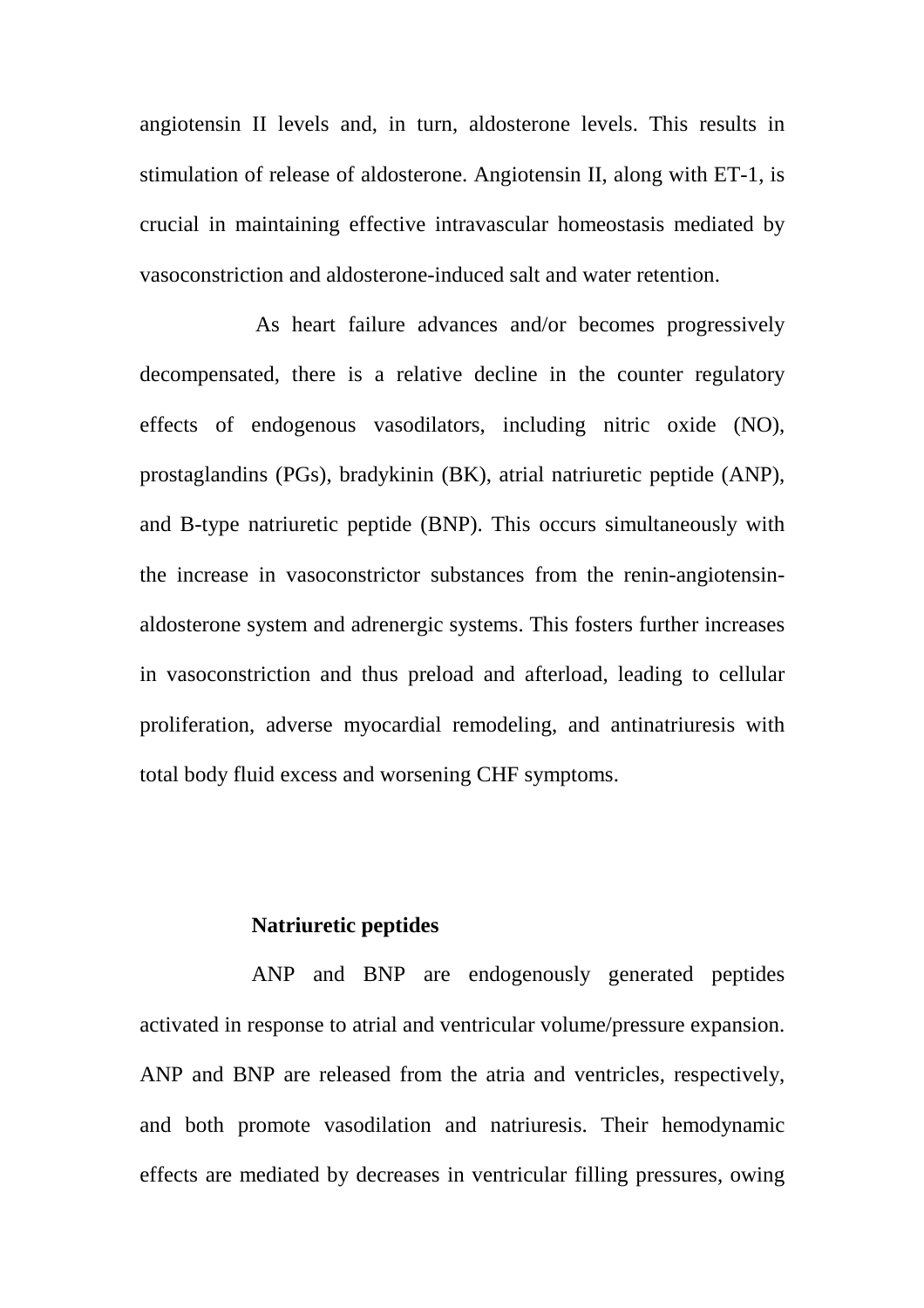to reductions in cardiac preload and afterload. BNP, in particular, produces selective afferent arteriolar vasodilation and inhibits sodium reabsorption in the proximal convoluted tubule. BNP inhibits renin and aldosterone release and, possibly, adrenergic activation as well.

 Both ANP and BNP are elevated in chronic heart failure. BNP, in particular, has potentially important diagnostic, therapeutic, and prognostic implications. A large study has confirmed that BNP could help differentiate cardiac from respiratory acute breathlessness in the emergency room setting.<sup>10</sup> In particular; the negative predictive accuracy was 97%. The positive predictive value was also high at  $70\%$ .<sup>11,12</sup>

#### **Systolic and diastolic heart failure**

There are two types of heart failure – systolic and diastolic. In systolic heart failure, there is reduced cardiac contractility (decreased left ventricular systolic function with an ejection fraction less than 50%), whereas in diastolic heart failure there is impaired cardiac relaxation and abnormal ventricular filling (symptoms and signs of heart failure in the presence of normal ejection fraction). Both systolic and diastolic heart failure result in a decrease in stroke volume. This leads to activation of peripheral and central baroreflexes and chemoreflexes that are capable of eliciting marked increases in sympathetic nerve traffic.

In individuals with systolic dysfunction, the neurohormonal responses to decreased stroke volume result in temporary improvement in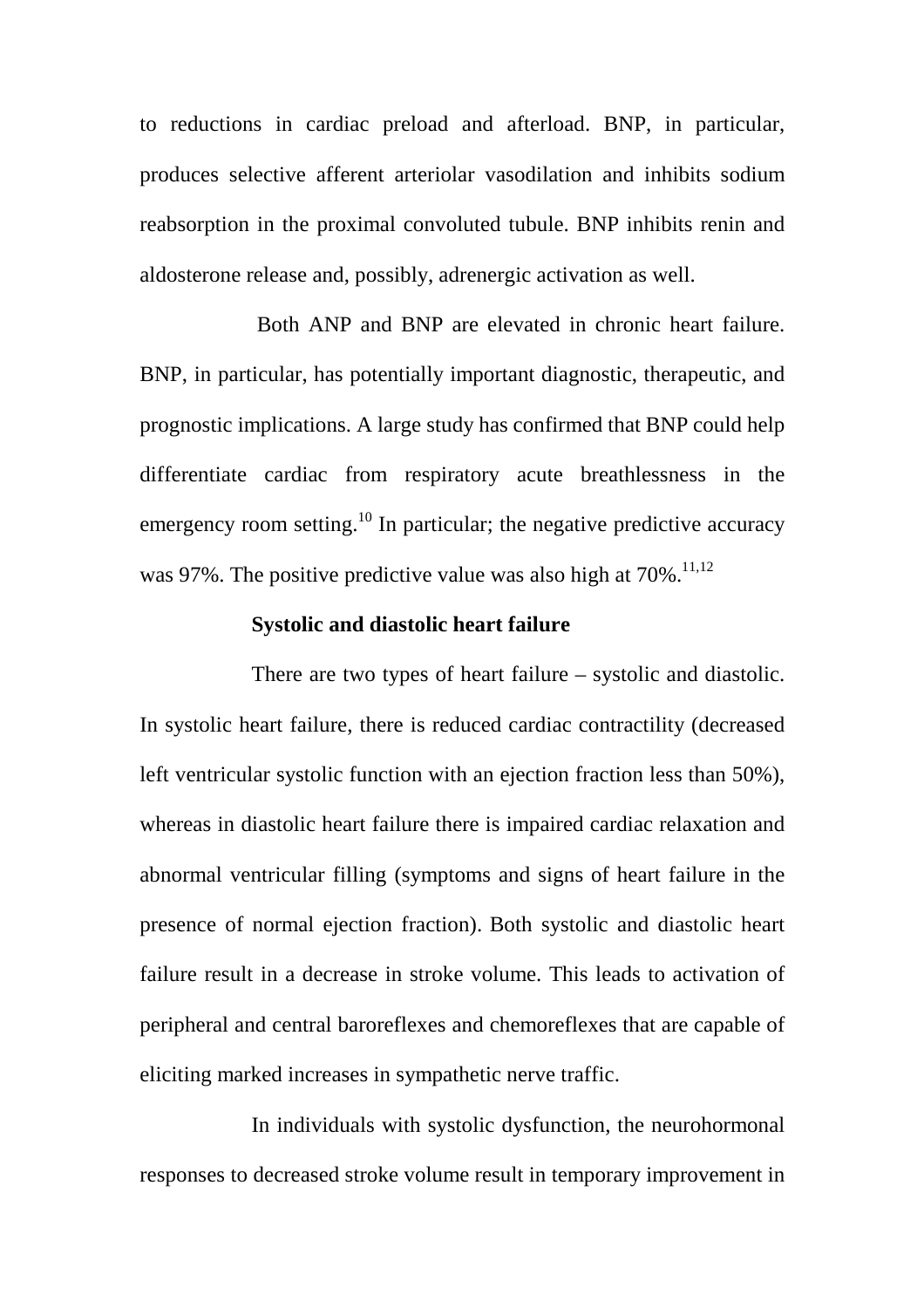systolic blood pressure and tissue perfusion. However, in all circumstances, the existing data support the notion that these neurohormonal responses accelerate the downward spiral of myocardial dysfunction in the long term.

In diastolic heart failure, the same pathophysiologic processes to decreased cardiac output that occur in systolic heart failure also occur, but they do so in response to a different set of hemodynamic and circulatory environmental factors that depress cardiac output.

#### **Etiology of heart failure**

There are several causes for heart failure. However in about two thirds the cause of heart failure is coronary artery disease.<sup>13</sup> The etiology differs in doth systolic and diastolic heart failure but a significant overlap occurs. The principal causes are mentioned below.

## **Dominant systolic heart failure**

- 1. Ischemic myocardial disease, coronary artery disease
- 2. Alcoholic cardiomyopathy
- 3. Diabetic cardiomyopathy
- 4. Cocaine cardiomyopathy
- 5. Drug-induced cardiomyopathy (e.g., doxorubicin)
- 6. Idiopathic cardiomyopathy
- 7. Peripartum cardiomyopathy
- 8. Myocarditis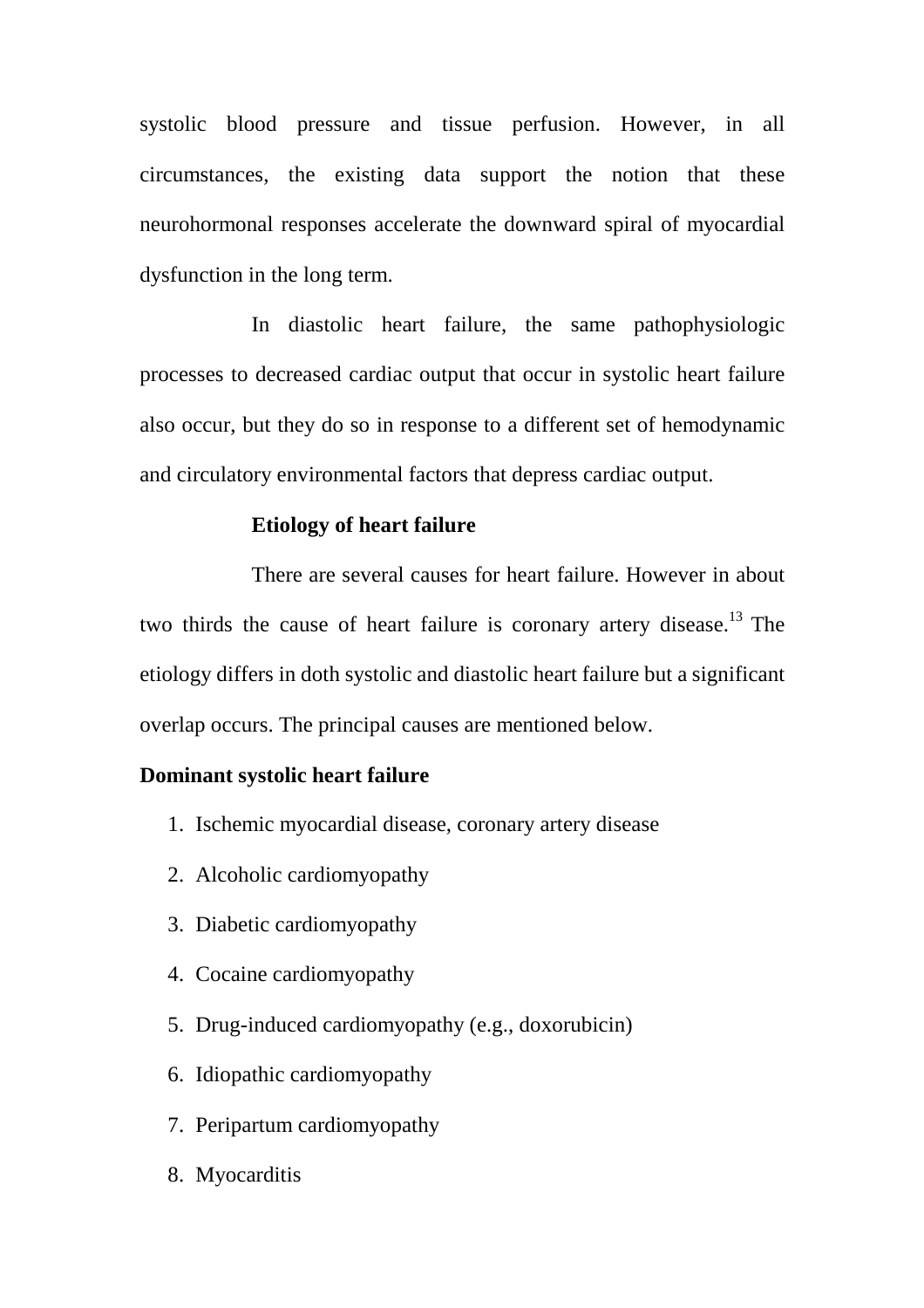- 9. Preterminal valvular heart disease
- 10. Congenital heart disease with severe pulmonary hypertension

## **Dominant diastolic heart failure**

- 1. Hypertension
- 2. Severe aortic stenosis
- 3. Hypertrophic cardiomyopathy
- 4. Restrictive cardiomyopathy
- 5. Ischemic myocardial disease, coronary artery disease
- 6. Acute heart failure
- 7. Acute mitral or aortic regurgitation
- 8. Rupture of valve leaflets or supporting structures
- 9. Infective endocarditis with acute valve incompetence
- 10. Myocardial infarction
- 11. High-output heart failure
- 12. Anemia
- 13. Systemic arteriovenous fistulas
- 14. Hyperthyroidism
- 15. Beriberi heart disease
- 16. Paget disease of bone

## **Precipitating factors**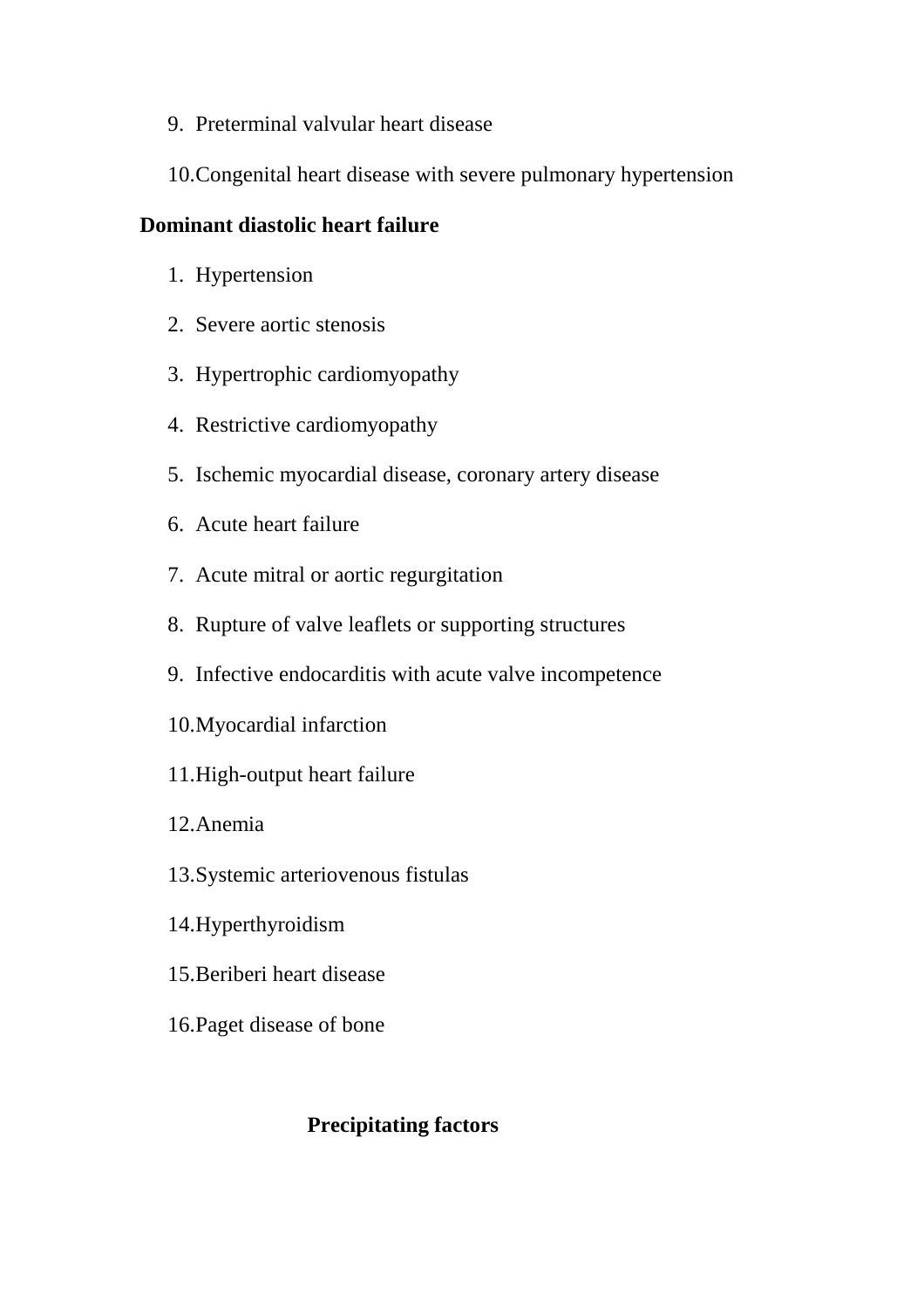In a study conducted by Chin MH et al out of 435 patients admitted with heart failure, precipitating factors could be identified in  $66\%$ .<sup>14</sup> A well compensated patient with heart failure may become decompensated due to numerous precipitating factors and not necessarily due to worsening heart failure. The most common of these are inappropriate reduction in the intensity of treatment, be it dietary sodium and fluid restriction or pharmacological therapy. Other important precipitating factors include arrhythmias, systemic infection, physical, emotional and environmental stress, pulmonary disease and development of an unrelated illness.

## **Stages**

The evolution of heart failure from an asymptomatic to a symptomatic stage has recently been classified.<sup>15</sup>

ACC/AHA Classification of Chronic Heart Failure

## **Stage Description**

- A. High risk for developing heart failure. (Hypertension, diabetes mellitus, CAD, family history of cardiomyopathy )
- B. Asymptomatic heart failure. (Previous MI, LV dysfunction, valvular heart disease )
- C. Symptomatic heart failure. (Structural heart disease, dyspnea and fatigue, impaired exercise tolerance)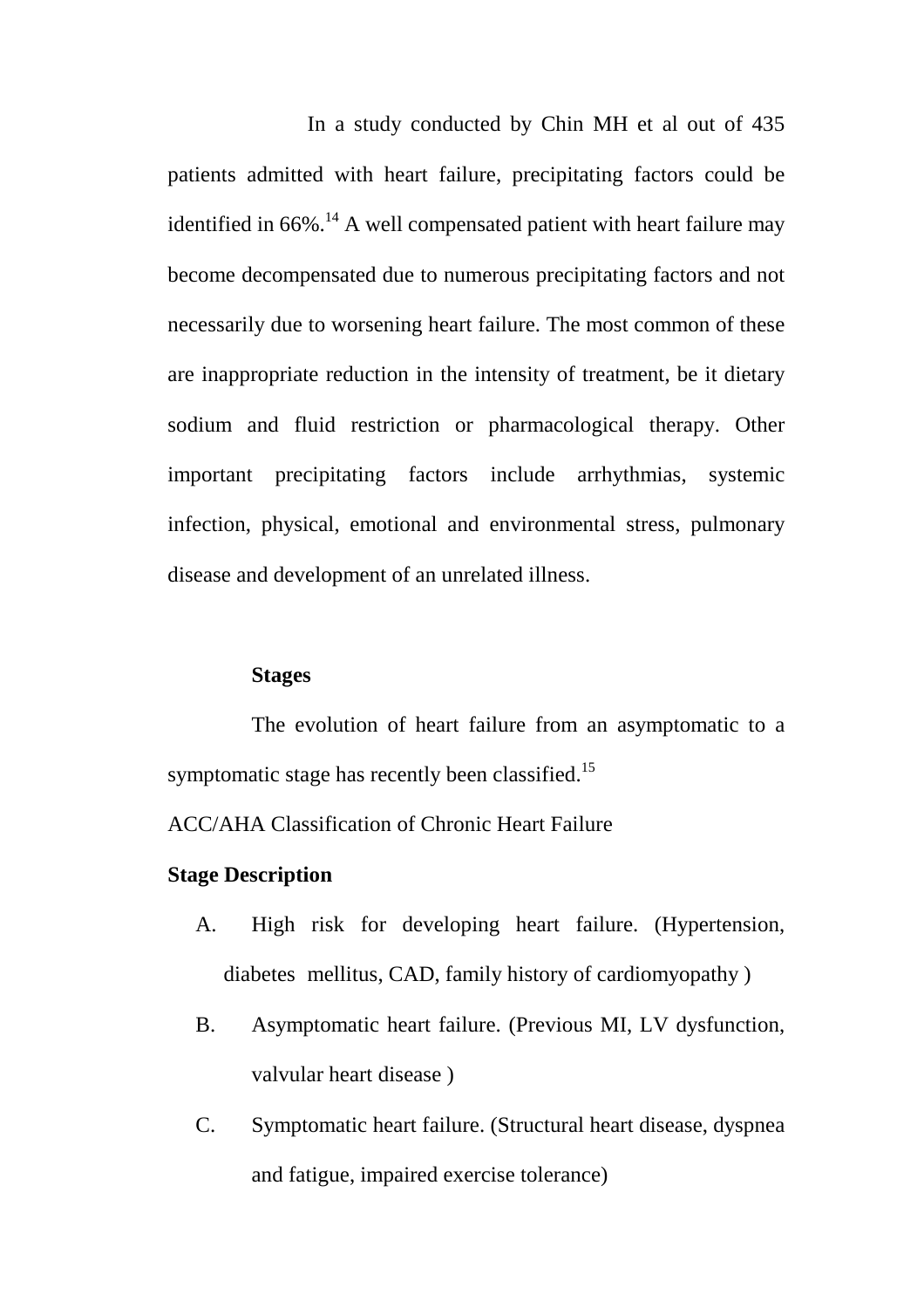D. Refractory end-stage heart failure. (Marked symptoms at rest despite maximal medical therapy)

The clinical syndrome of heart failure manifests when cellular respiration becomes impaired. The Framingham, Duke and Boston criteria were established before noninvasive techniques for assessing systolic and diastolic dysfunction became widely available. The three sets of criteria were designed to assist in the diagnosis of heart failure. The Boston criteria<sup>16</sup> have been shown to have the highest combined sensitivity (50 percent) and specificity (78 percent). All of these criteria are most helpful in diagnosing advanced or severe heart failure, a condition that occurs in 20 to 40 percent of patients with a decreased ejection fraction.

| <b>Category I: history</b>                                             | Points         |
|------------------------------------------------------------------------|----------------|
| Rest dyspnea                                                           | $\overline{4}$ |
| Orthopnea                                                              | $\overline{4}$ |
| Paroxysmal nocturnal dyspnea                                           | 3              |
| Dyspnea while walking on level area                                    | $\overline{2}$ |
| Dyspnea while climbing                                                 | $\mathbf{1}$   |
| <b>Category II: physical examination</b>                               |                |
| Heart rate abnormality (1 point if 91 to 110 beats per                 | 1 or 2         |
| minute; 2 points if more than 110 beats per minute)                    |                |
| Jugular venous elevation (2 points if greater than 6 cm $\vert$ 2 or 3 |                |
| H <sub>2</sub> O; 3 points if greater than 6 cm H <sub>2</sub> O plus  |                |

Boston Criteria for Diagnosing Heart Failure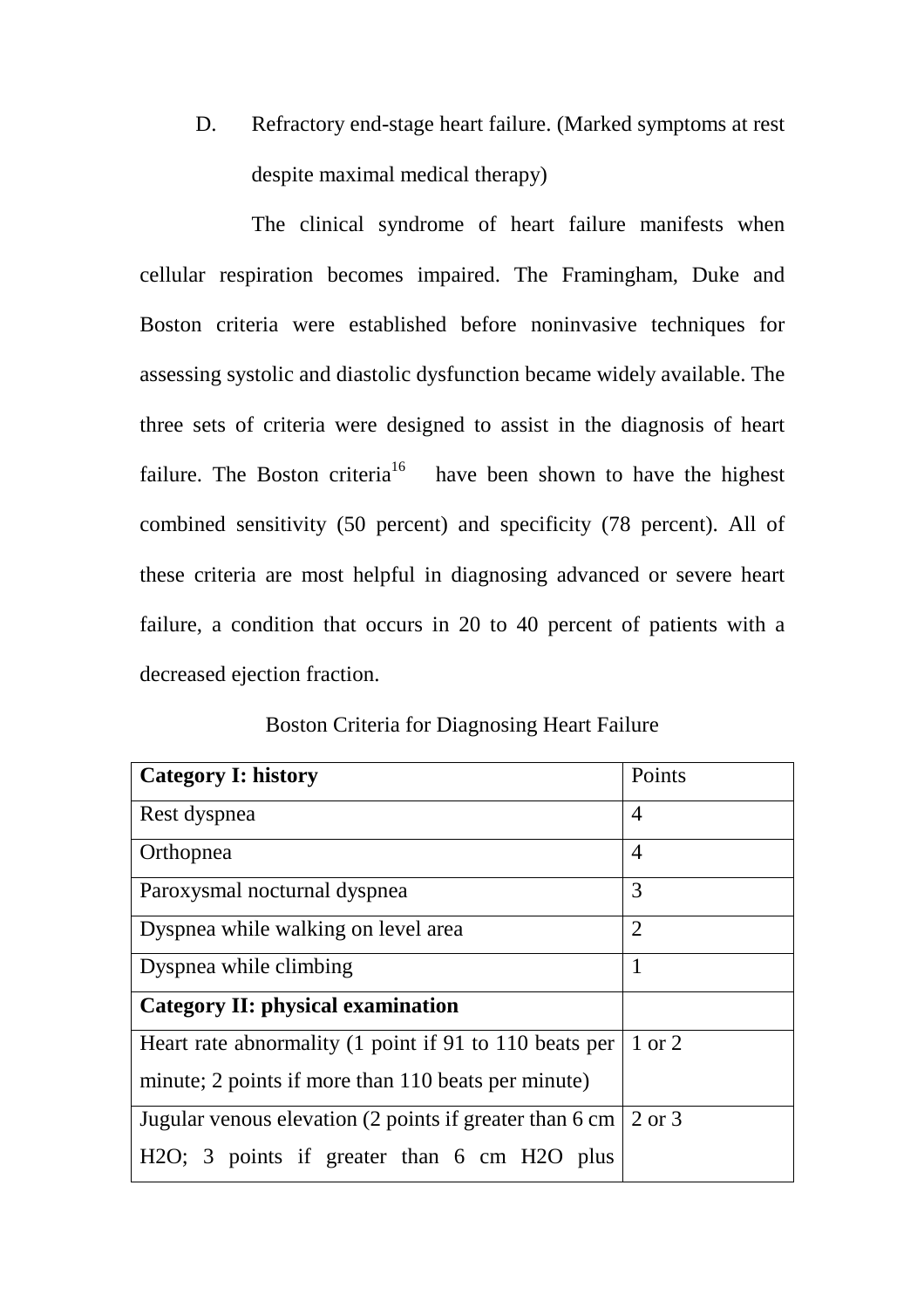| hepatomegaly or edema)                                   |                |
|----------------------------------------------------------|----------------|
| Lung crackles (1 point if basilar; 2 points if more than | 1 or 2         |
| basilar)                                                 |                |
| Wheezing                                                 | 3              |
| Third heart sound                                        | 3              |
| Category III: chest radiography                          |                |
| Alveolar pulmonary edema                                 | 4              |
| Interstitial pulmonary edema                             | 3              |
| Bilateral pleural effusion                               | 3              |
| Cardiothoracic ratio greater than 0.50                   | 3              |
| Upper zone flow redistribution                           | $\overline{2}$ |

No more than 4 points are allowed from each of three categories; hence the composite score (the sum of the subtotal from each category) has a possible maximum of 12 points. The diagnosis of heart failure is classified as "definite" at a score of 8 to 12 points, "possible" at a score of 5 to 7 points, and "unlikely" at a score of 4 points or less.

Early diagnosis of heart failure is essential for successfully addressing underlying diseases or causes and, in some patients, preventing further myocardial dysfunction and clinical deterioration. However, initial diagnosis may be difficult because the presentations of heart failure can change from no symptoms to pulmonary edema with cardiogenic shock. It is estimated that heart failure is correctly diagnosed initially in only 50 percent of affected patients. $^{17}$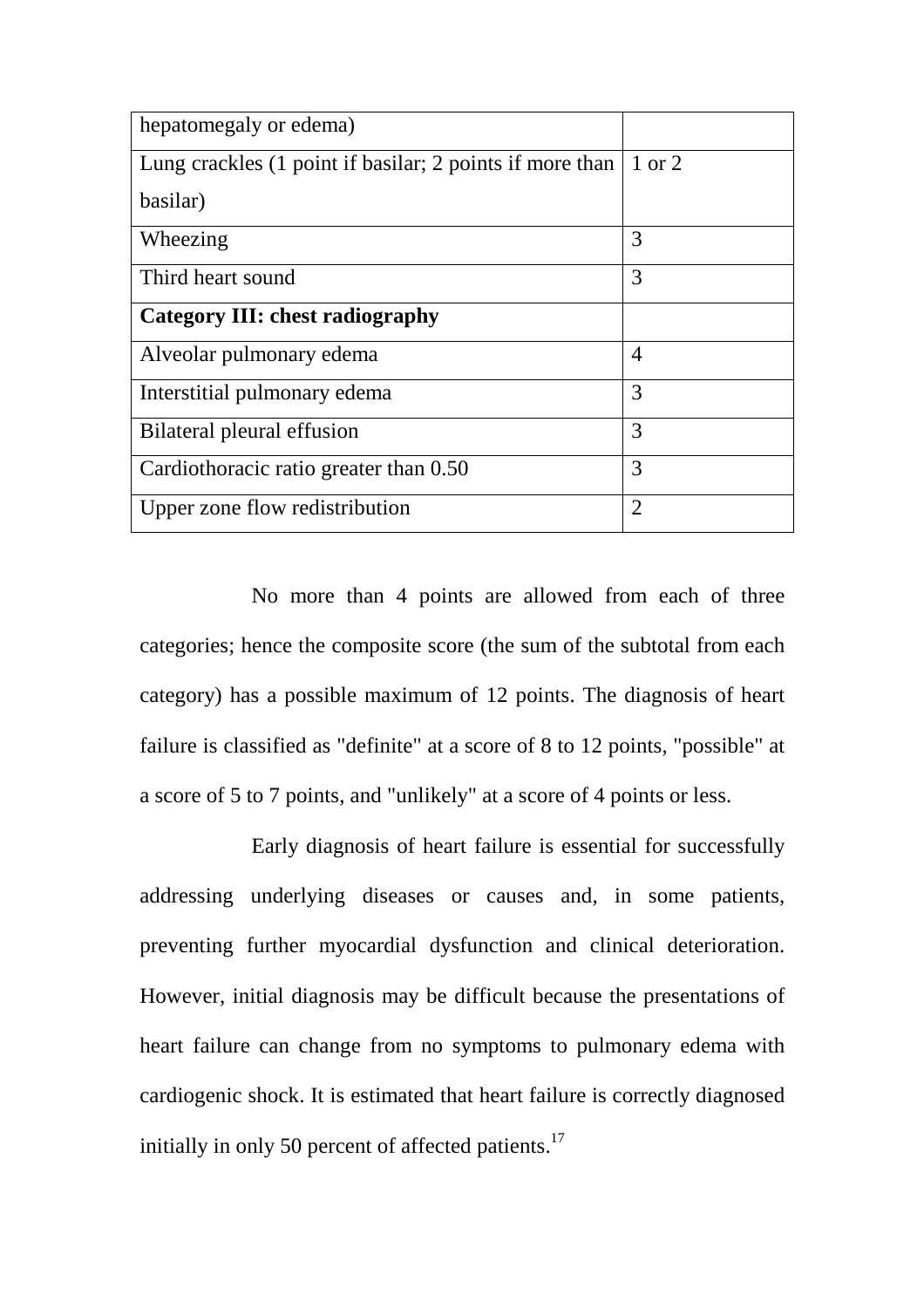The first step in diagnosing heart failure is to obtain a complete clinical history. The patient should be questioned about dyspnea, cough, nocturia, generalized fatigue and other signs and symptoms of heart failure. Peripheral edema, raised jugular venous pressure and hepatomegaly are the characteristic feature of congestion of systemic veins. $18,19$ 

Dyspnea, a cardinal symptom of a failing heart, often progresses from dyspnea on exertion to orthopnea, paroxysmal nocturnal dyspnea and dyspnea on rest. Cough, usually nocturnal and nonproductive, may accompany dyspnea and often occurs in similar settings (i.e., on exertion or when the patient is supine).

The NYHA functional classification scheme is used to assess the severity of heart failure and correlates fairly well with prognosis.<sup>20</sup> New York Heart Association Heart Failure Symptom Classification System

- I No symptom limitation with ordinary physical activity
- II Ordinary physical activity somewhat limited by dyspnea (i.e., long distance walking, climbing 2 flights of stairs)
- III Exercise limited by dyspnea at mild work loads (ie, short distance walking, climbing one flight of stairs)
- IV Dyspnea at rest or with very little exertion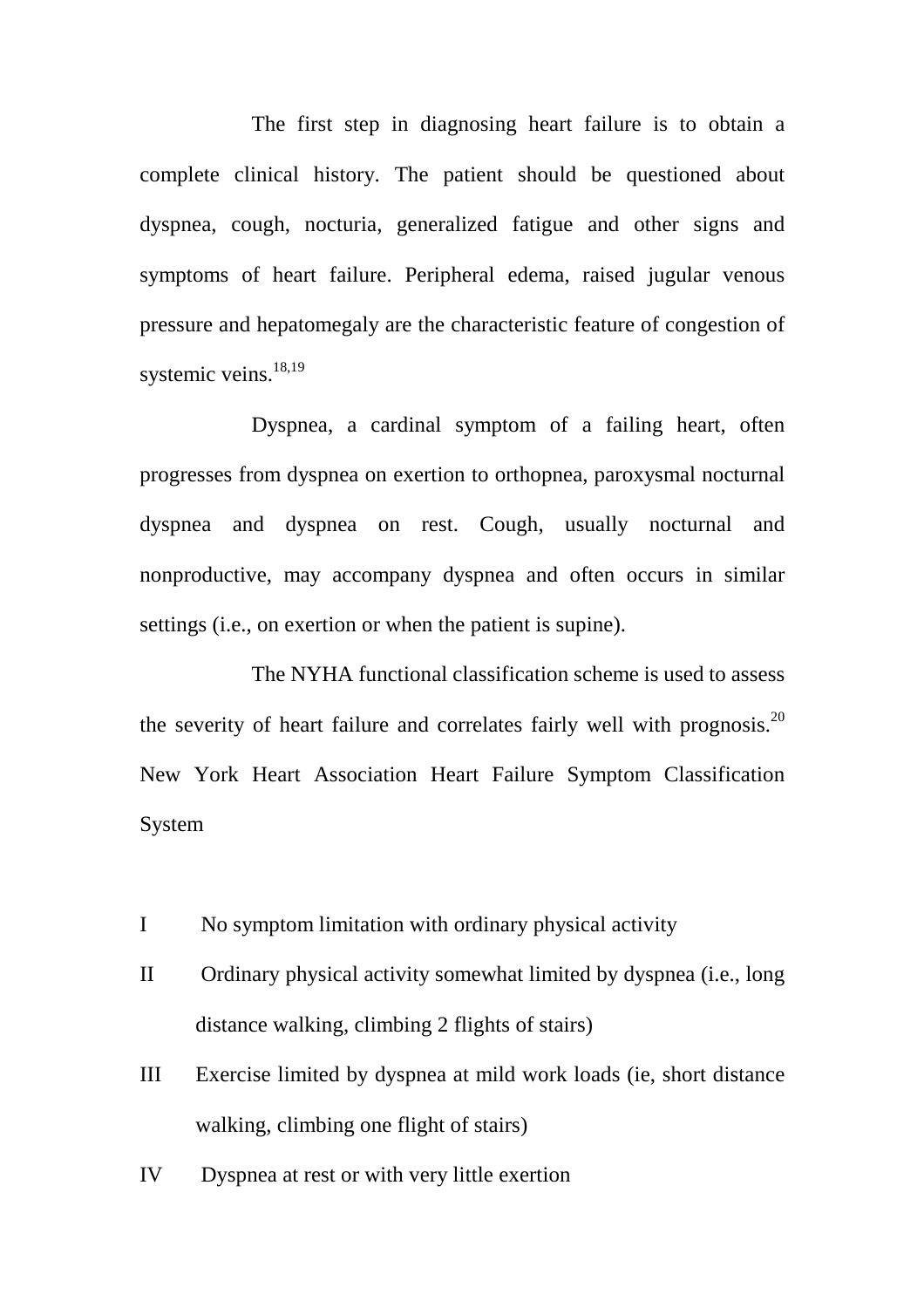Nocturia, also a frequent sign of heart failure, occurs secondary to increased renal perfusion when the patient is supine.<sup>203</sup> Generalized fatigue (caused by the low perfusion state) and peripheral edema with inability to wear usual footwear are frequent complaints.

 With severe, longstanding heart failure, cardiac cachexia (emaciation resulting from heart disease) may develop secondary to protein-losing enteropathy and increased levels of certain cytokines, such as tumor necrosis factor. Cardiac cachexia may mimic the cachexia seen in patients with disseminated malignant disease.

Confusion and altered mental status may occur because of decreased cerebral perfusion or cardiac cirrhosis. In heart failure, cirrhosis develops secondary to chronic passive congestion of the liver.

The patient should be asked about previous chest pain or myocardial infarction because coronary artery disease is responsible for up to 75 percent of cases of heart failure with decreased left ventricular function.<sup>5</sup> A history of myocardial infarction has a better combination of sensitivity, specificity and positive and negative predictive value for heart failure compared with other symptoms or aspects of the medical history.<sup>5</sup>

Once heart failure is suspected, the functional class of the patient should be determined. The New York Heart Association (NYHA)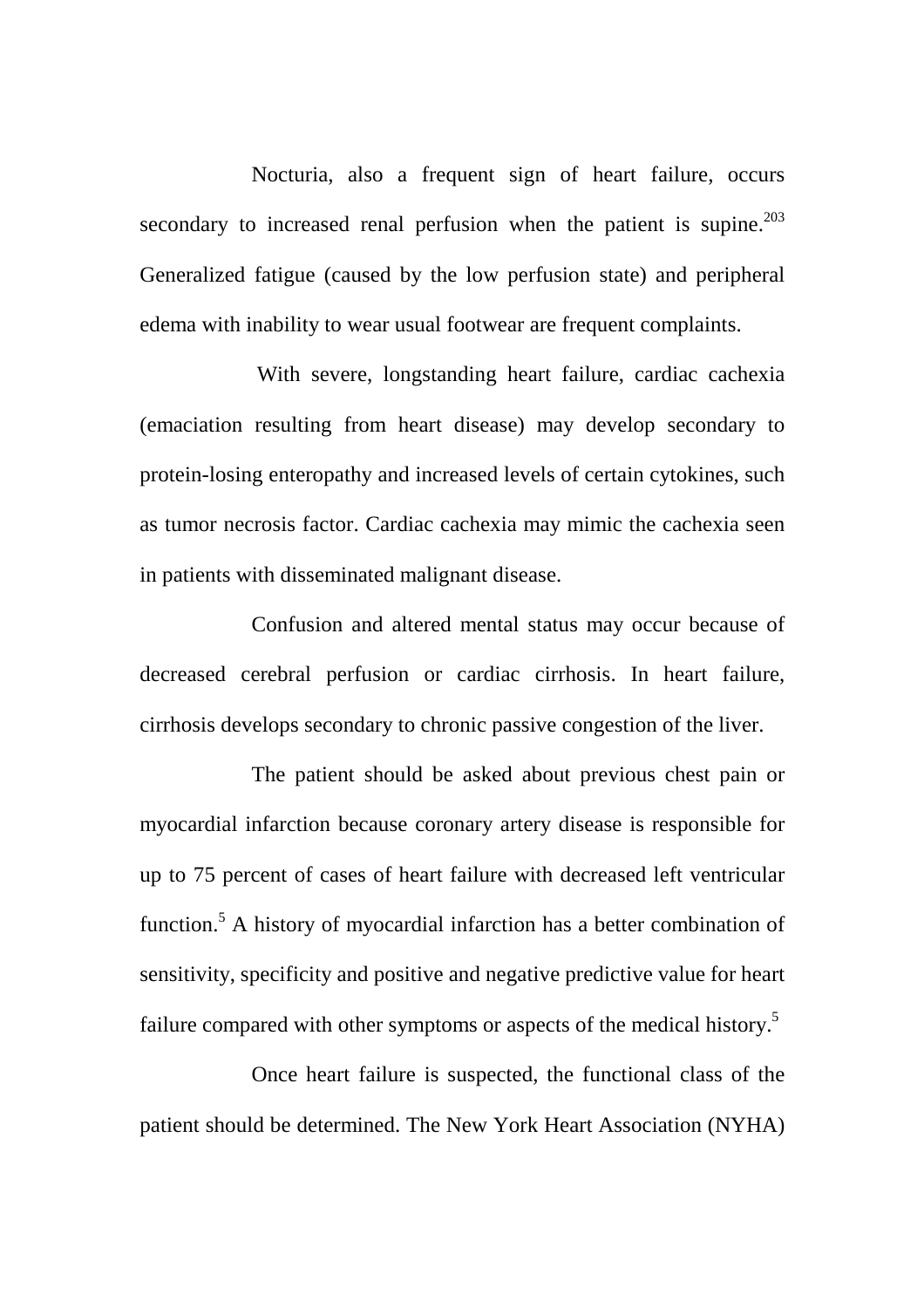functional classification of congestive heart failure is commonly used in clinical practice.

#### **Physical Examination**

A complete physical examination is the second component in the diagnosis of heart failure. The patient's general appearance should be assessed for evidence of resting dyspnea, cyanosis and cachexia.

#### **Blood Pressure and Heart Rate**

The patient's blood pressure and heart rate should be recorded. High, normal or low blood pressure may be present. The prognosis is worse for patients who present with a systolic blood pressure of less than 90 to 100 mm Hg when not receiving medication (angiotensin-converting enzyme [ACE] inhibitors, beta blockers or diuretics). Tachycardia may be a sign of heart failure, especially in the decompensated state. The heart rate increases as one of the compensatory ways of maintaining adequate cardiac output. A decrease in the resting heart rate with medical therapy can be used as a surrogate marker for treatment efficacy. A weak, thready pulse and pulsus alternans are associated with decreased left ventricular function. The patient should also be monitored for evidence of periodic breathing (Cheyne-Stokes respiration).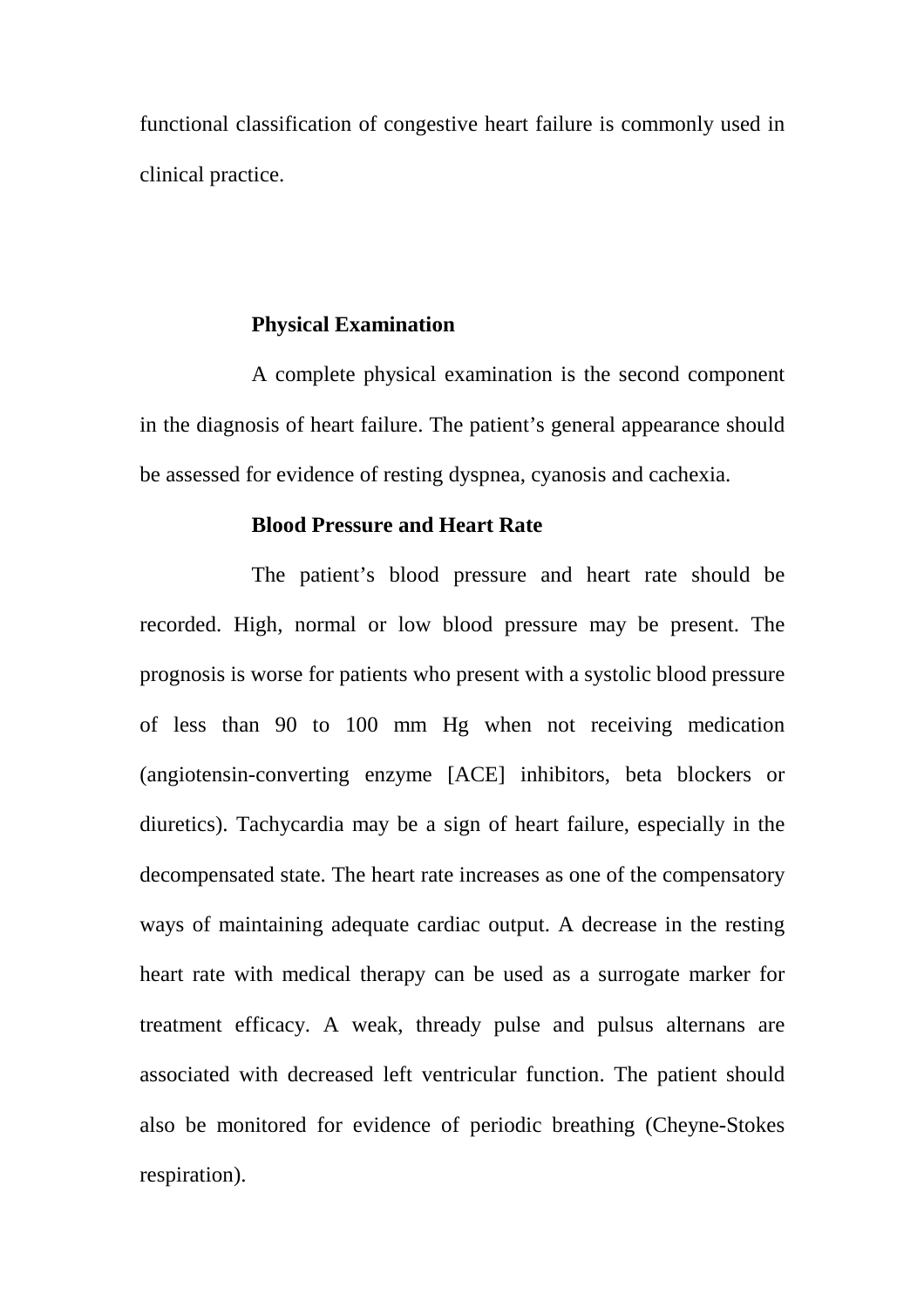#### **Jugular Venous Distention**

Jugular venous distention is assessed while the patient is supine with the upper body at a 45-degree angle from the horizontal plane. The top of the waveform of the internal jugular venous pulsation determines the height of the venous distention. A height of more than 4 to 5 cm from the sternal angle is considered significant.

Elevated jugular venous pressure is a specific (90 percent) but not sensitive (30 percent) sign of elevated left ventricular filling. The reproducibility of the jugular venous distention assessment is low.<sup>23</sup>

## **Point of Maximal Impulse**

The point of maximal impulse of the left ventricle is usually located in the midclavicular line at the fifth intercostal space. Cardiomegaly usually displaces the cardiac impulse laterally and downward.

#### **Third and Fourth Heart Sounds**

A double apical impulse can represent an auscultated third heart sound (S3). Just as with the displaced point of maximal impulse, a third heart sound is not sensitive (24 percent) for heart failure, but it is highly specific (99 percent). $5$ 

 Patients with heart failure and left ventricular hypertrophy can also have a fourth heart sound (S4). The physician should be alert for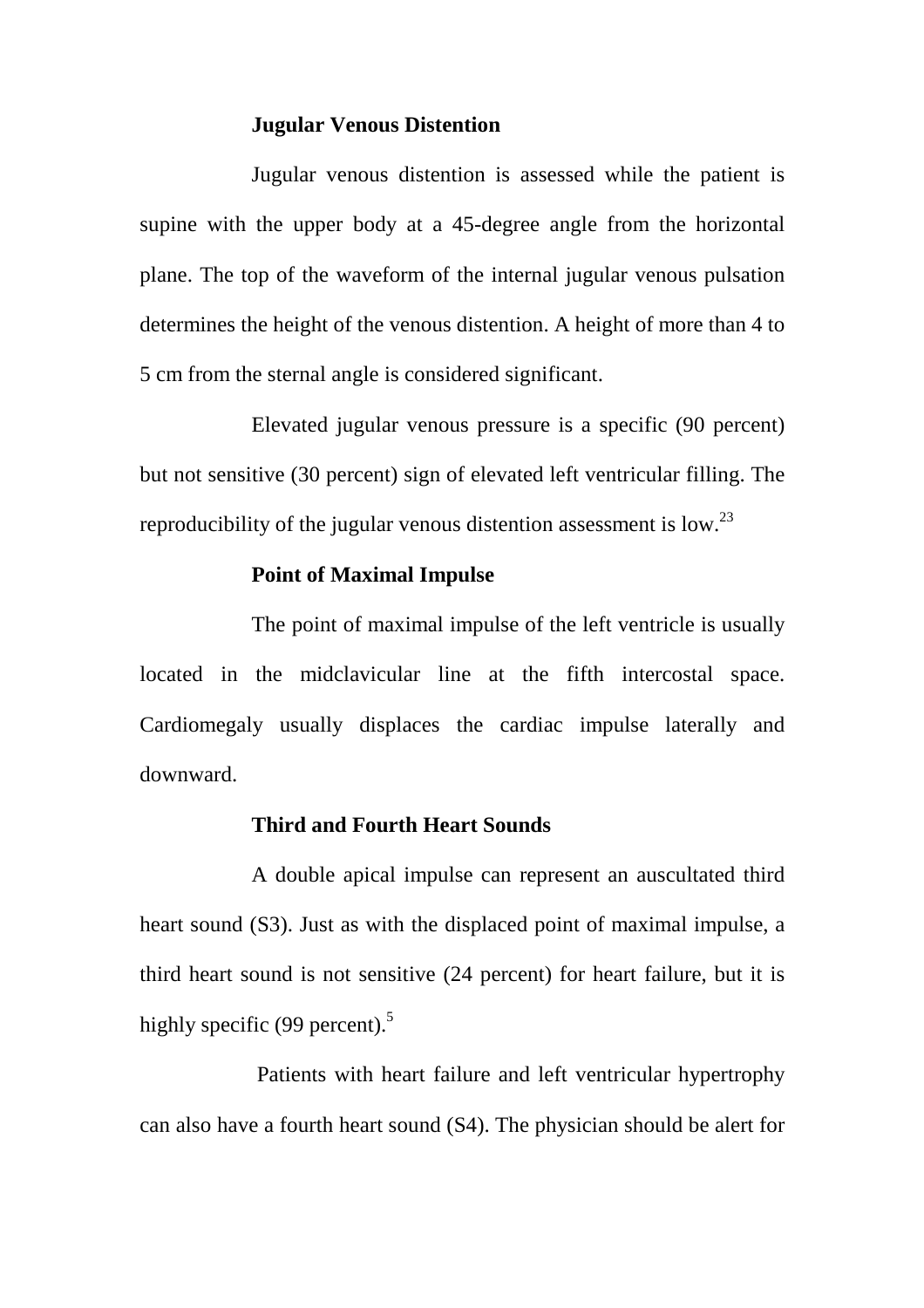murmurs, which can provide information about the cause of heart disease and also aid in the selection of therapy.

#### **Pulmonary Examination**

Physical examination of the lungs may reveal crepitations and pleural effusions. Despite the presence of pulmonary congestion, crepitations can be absent because of increased lymphatic drainage and compensatory changes in the perivascular structures that have occurred over time. Wheezing may be the sole manifestation of pulmonary congestion. Frequently, asthma is erroneously diagnosed in patients who actually have heart failure.

## **Liver Size and Hepatojugular Reflux**

The key component of the abdominal examination is the evaluation of liver size. Hepatomegaly may occur because of right-sided heart failure and venous congestion.

The hepatojugular reflux can be a useful test in patients with right-sided heart failure. This test should be performed while the patient is lying down with the upper body at a 45-degree angle from the horizontal plane. The patient keeps the mouth open and breathes normally to prevent Valsalva's maneuver, which can give a false-positive test. Moderate pressure is then applied over the middle of the abdomen for 30 to 60 seconds. Hepatojugular reflux occurs if the height of the neck veins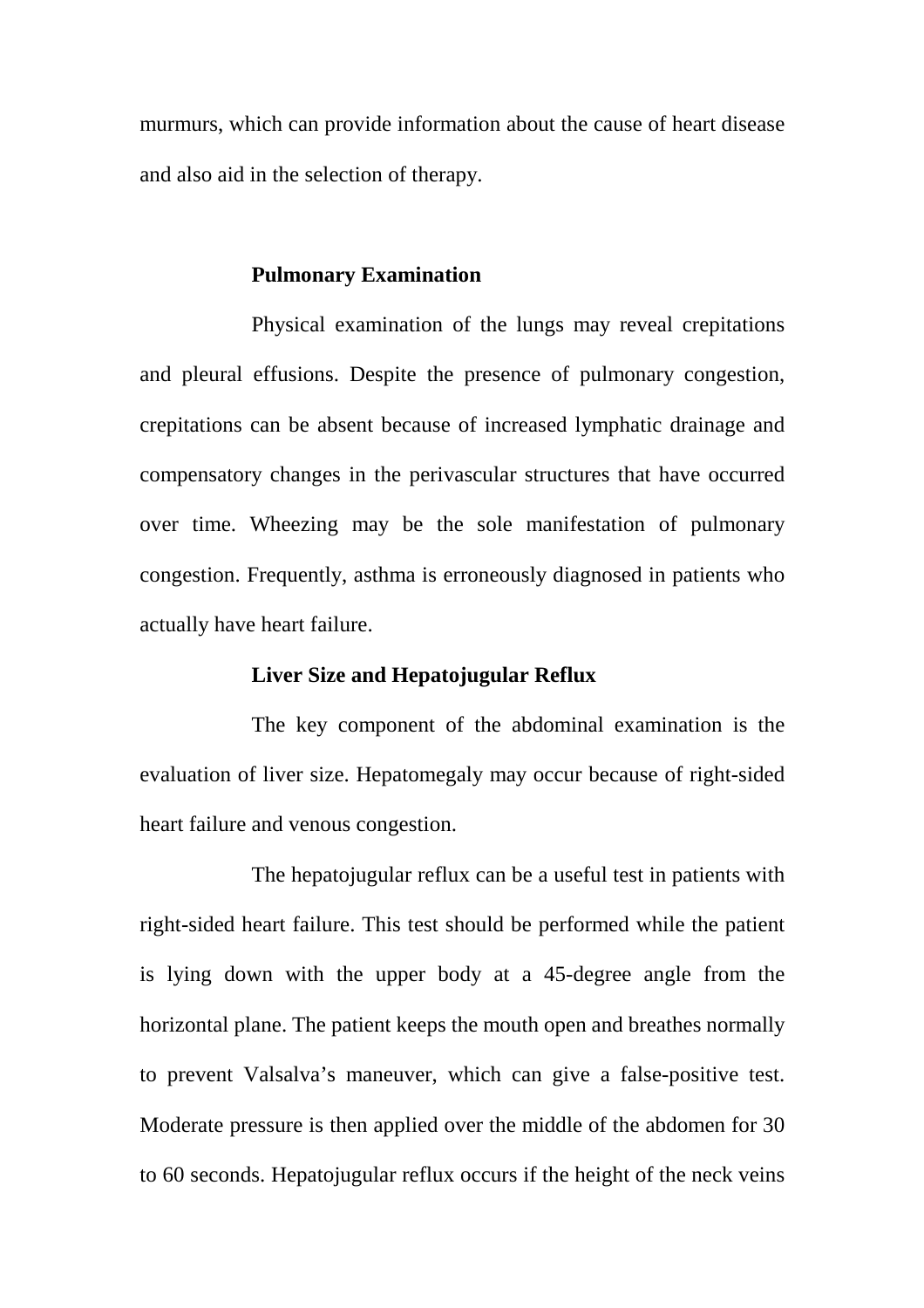increases by at least 3 cm and the increase is maintained throughout the compression.<sup>23</sup>

#### **Lower Extremity Edema**

Lower extremity edema, a common sign of heart failure, is usually detected when the extracellular volume exceeds 5 L. The edema may be accompanied by stasis dermatitis, an often chronic, usually eczematous condition characterized by edema, hyperpigmentation and, commonly, ulceration.

#### **Valsalva's Maneuver**

Valsalva's maneuver is rarely used in the evaluation of patients with heart failure. Yet this test is simple to perform and carries one of the best combinations of specificity (91 percent) and sensitivity (69 percent) for the detection of left ventricular systolic and diastolic dysfunction in patients with heart failure.<sup>25</sup>

Valsalva's maneuver is performed with the blood pressure cuff inflated 15 mm Hg over the systolic blood pressure. While the physician auscultates over the brachial artery, the patient is asked to perform a forced expiratory effort against a closed airway (the Valsalva's maneuver).

A normal response would be an initial rise in systolic blood pressure at the onset of straining (phase I) with Korotkoff's sounds heard. While the maneuver is maintained (phase II), a decrease in the blood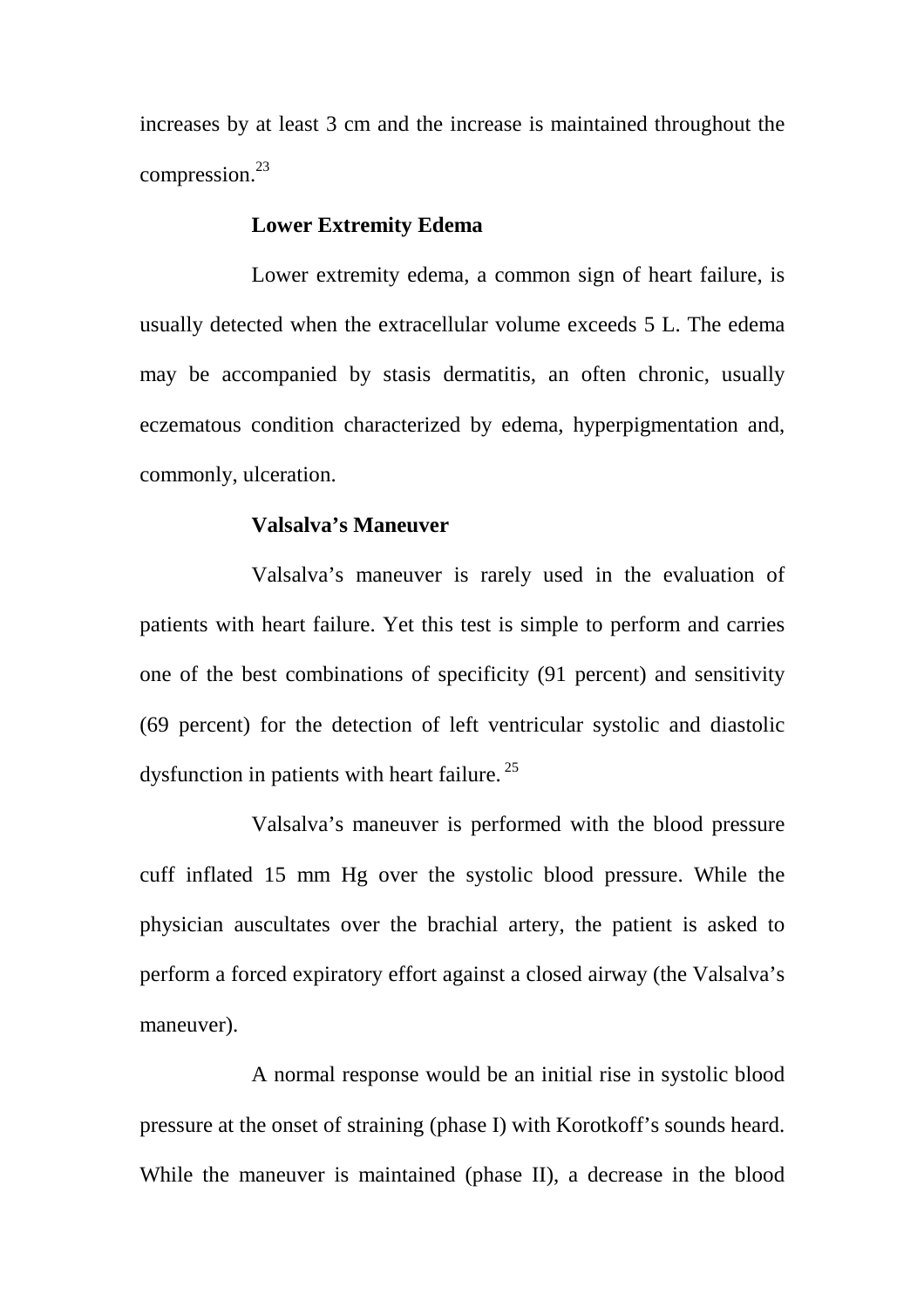pressure occurs with loss of Korotkoff's sounds. Release of the maneuver (phase III) is followed by an overshoot of blood pressure and the reappearance of heart sounds (phase IV). Abnormal responses occurring in patients with heart failure are maintenance of beats throughout Valsalva's maneuver (square wave) or lack of reappearance of Korotkoff's sounds after release of the maneuver (absent overshoot).

#### **Laboratory Findings**

Most patients with heart failure have normal electrolyte levels. However, extended use of kaliuretic diuretics can lead to hypokalemia, and the use of potassium-sparing diuretics and ACE inhibitors may result in hyperkalemia. Blood urea nitrogen and creatinine levels may become elevated, reflecting prerenal azotemia. Hyponatremia may be present in patients with advanced heart failure.

When the liver becomes congested, serum transaminase and bilirubin levels may become elevated, and jaundice may be present. With chronic congestive hepatomegaly, cardiac cirrhosis may occur and cause hypoalbuminemia, hypoglycemia and an increased prothrombin time.

The prognosis is worse in patients with hyponatremia or abnormalities secondary to congested hepatomegaly.

Anemia may contribute to worsening heart failure. When severe, anemia may even cause heart failure.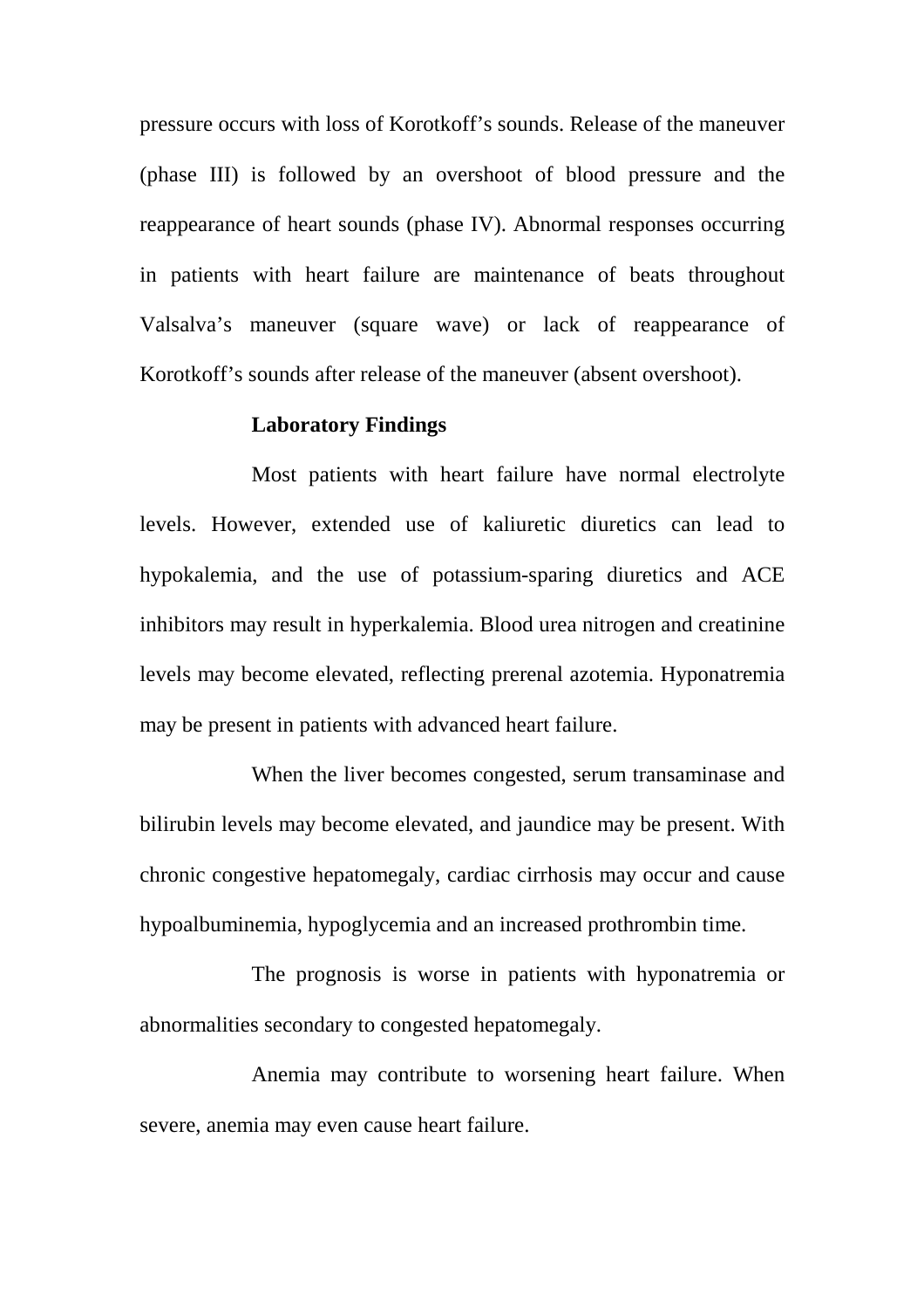In all patients with newly diagnosed heart failure, thyroid function tests should be performed to rule out hypothyroidism or hyperthyroidism.

It may soon be possible to routinely obtain serum measurements of two plasma enzymes secreted by the overloaded heart. Plasma atrial natriuretic peptide is secreted in response to increased intraatrial pressure, and brain natriuretic peptide (BNP) is secreted by the failing ventricle. Levels of these enzymes, but specifically BNP, are elevated in patients with dyspnea resulting from heart failure. In one study, elevated BNP levels had more than a 90 percent specificity and sensitivity for heart failure.  $26$ 

## **Diagnostic Tests**

Patients with heart failure and atrial fibrillation, atrial tachycardia, ventricular tachycardia or left bundle branch block have a worse prognosis than patients with heart failure who do not have these electrocardiographic findings.

#### **Electrocardiography**

An electrocardiogram (ECG) should be obtained in all patients who present with heart failure. A normal electrocardiogram suggests that the diagnosis of Heart failure should be carefully reviewed. The negative predictive value of normal electrocardiogram to exclude LV systolic dysfunction exceeds  $90\%$ .<sup>27</sup> On the other hand, the presence of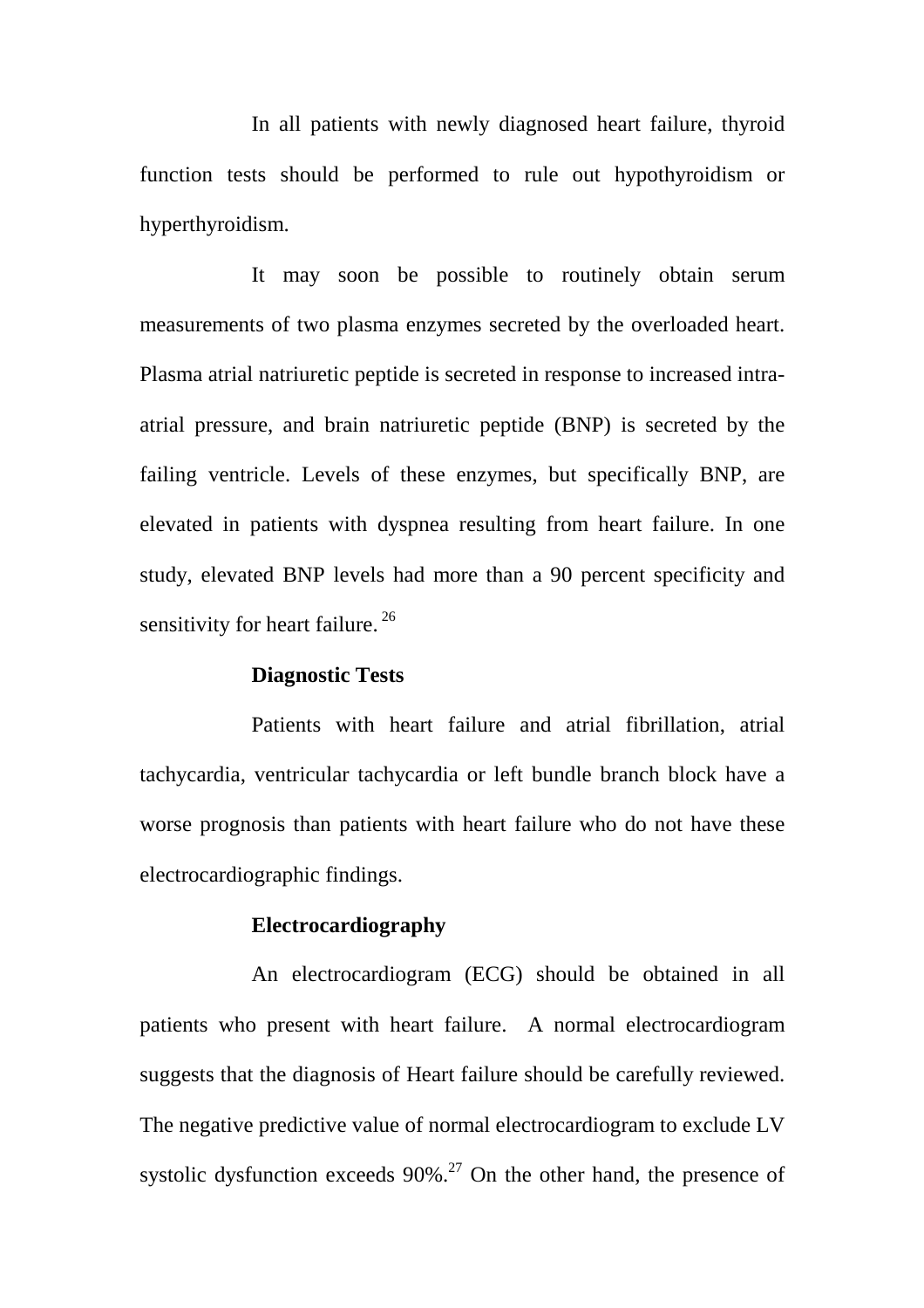anterior Q waves and a left bundle branch block in patients with ischemic heart disease are good predictors of decreased Ejection fraction.<sup>28</sup> Electrocardiographic signs of left atrial overload or left ventricular hypertrophy may be associated with systolic as well as isolated diastolic dysfunction, but they have a low predictive value. A QRS width of more than 120 milliseconds suggests that cardiac dyssynchrony may be present and a target for therapy. The electrocardiogram is crucial for detecting atrial fibrillation or flutter, and sometimes ventricular arrhythmia, all of which are causative or contributive factors for heart failure. The diagnostic contribution of the electrocardiogram increases if completed with clinical signs and symptom of cardiac failure.

## **Chest Radiography**

Chest radiographs can be helpful in the diagnosis of heart failure. Cardiomegaly is usually manifested by the presence of an increased cardiothoracic ratio (greater than 0.50) on a posteroanterior view. However, patients with predominantly diastolic dysfunction may have normal heart size, one of the distinguishing markers of diastolic versus systolic dysfunction. Similarly Cardiomegaly is frequently absent in patients with acute heart failure of any cause. Right ventricular enlargement is suggested by the loss of free space between the cardiac silhouette and the sternum on a lateral view.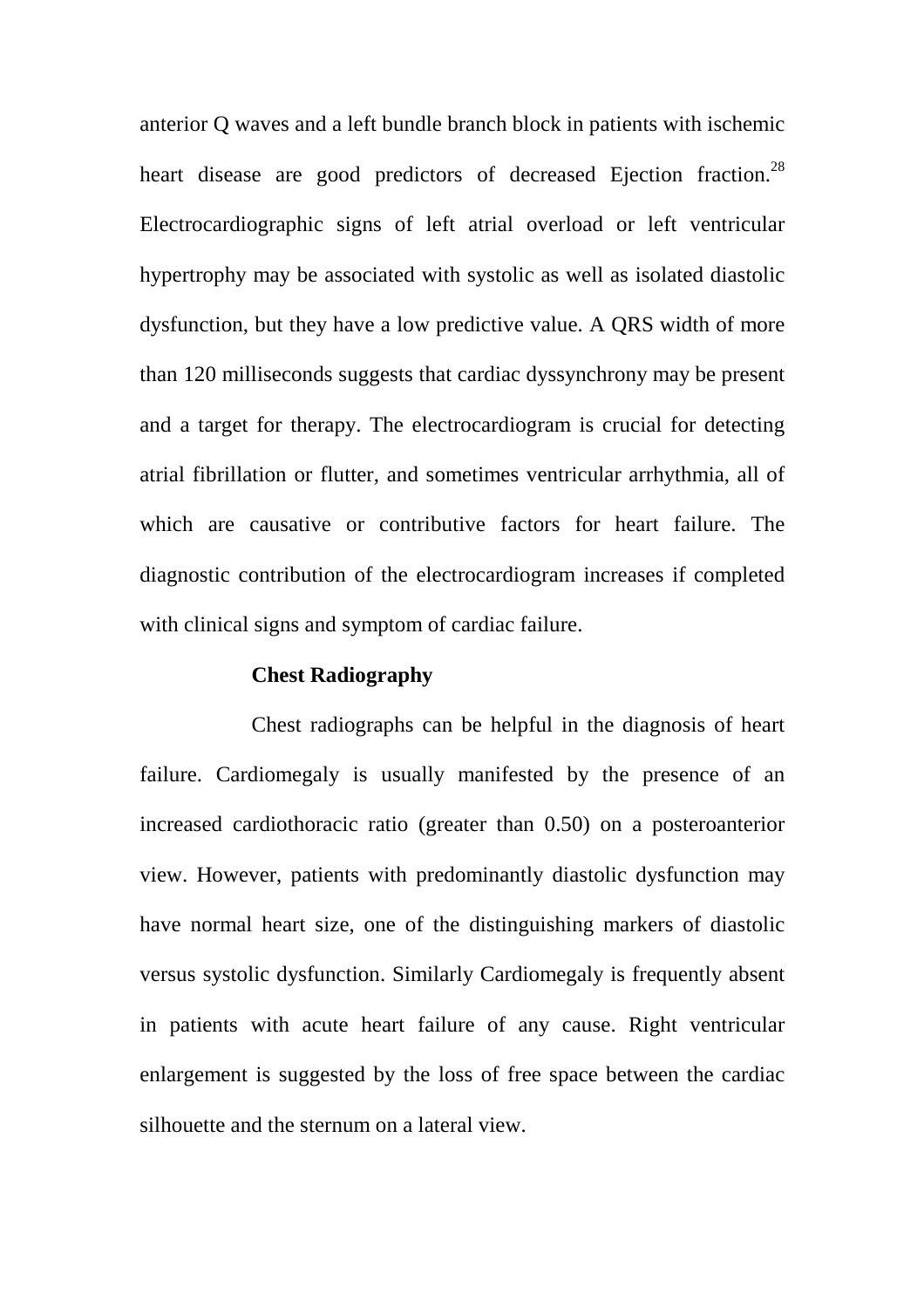Signs of increased pulmonary venous pressure seen on chest radiographs may progress from redistribution of blood flow from the bases of the lungs to the apices to linear densities reflecting interstitial edema (Kerley's lines) to a hazy appearance concentrated mostly around the hila of the mediastinum and presenting a butterfly pattern.

## **Echocardiography**

Transthoracic two-dimensional echocardiography with Doppler flow studies is the investigation of choice for all patients with heart failure.<sup>29</sup> This test helps in the assessment of left ventricular size, mass and ejection fraction.

The ejection fraction is defined as the ratio of the stroke volume to end diastolic volume. It is most often computed as follows

$$
EF = EDV - ESV / EDV x 100 (%)
$$

The ejection fraction can be calculated by several methods, including visual estimation, which has good correlation with ejection fractions obtained by angiography<sup>30</sup> or radionuclide cineangiography.<sup>31</sup> Regional wall motion and valvular integrity, can also be evaluated.

Transesophageal echocardiography offers higher quality images than transthoracic studies. However, this technique is invasive and is best reserved for use when the quality of the two-dimensional echocardiogram is unacceptable.

## **Angiography**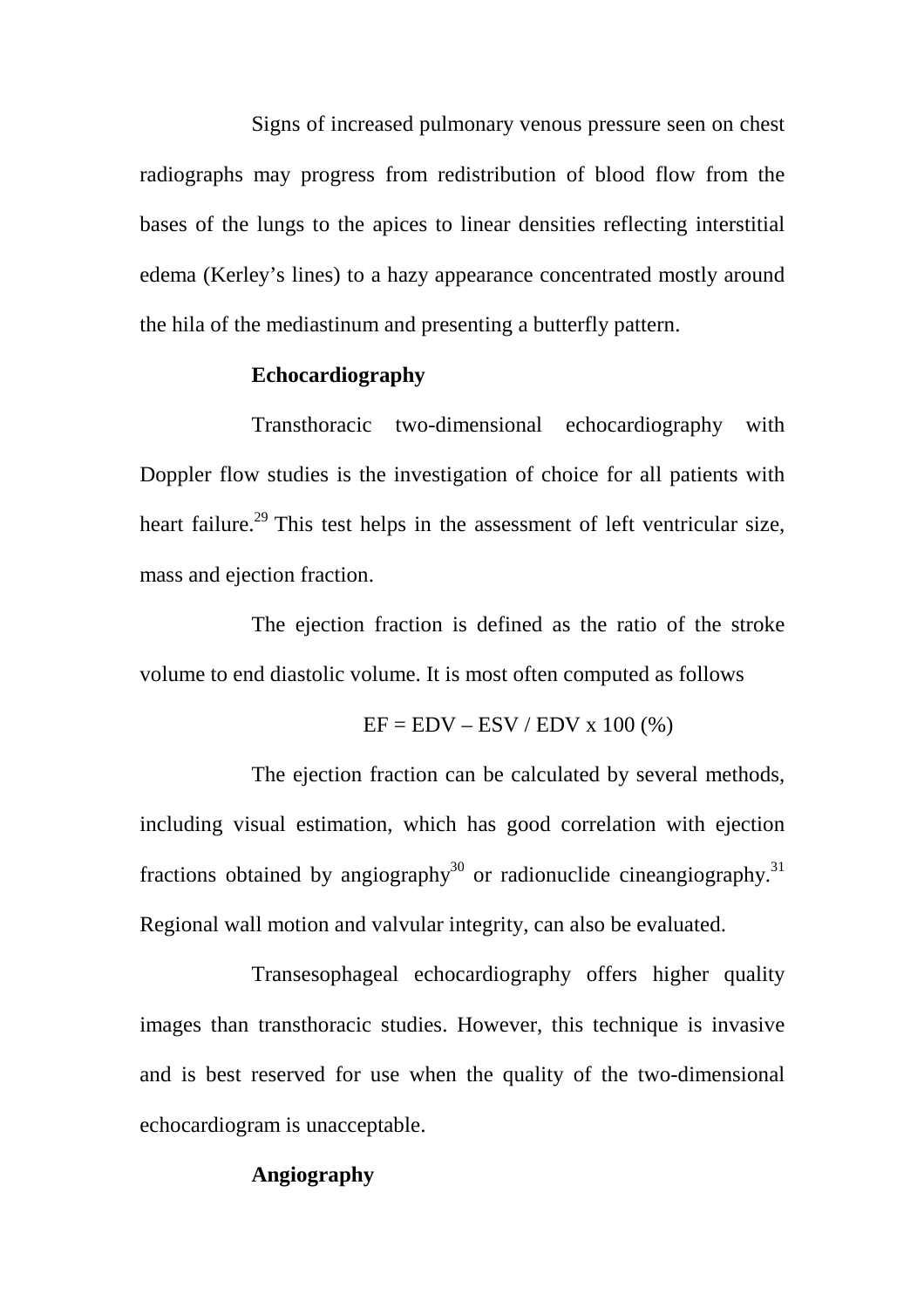Radionuclide angiography is another noninvasive method for assessing systolic and diastolic function. This imaging technique is used when two-dimensional echocardiography is not diagnostic because adequate images could not be obtained or the findings do not agree with the clinical picture. Radionuclide angiography provides a reliable and quantitative measurement of the left ventricular ejection fraction and the regional wall motion. Left ventricular angiography can be used to assess the ejection fraction, the left ventricular volume and the severity of valvular regurgitation or stenosis.

## **Other Techniques**

Magnetic resonance imaging (MRI) and ultrafast or cine computed tomography  $(CT)^{31}$  can measure the ejection fraction and assess regional wall motion. However, assessment of cardiac function using these studies is only performed in a limited number of centers, and the superiority of the studies to echocardiography and angiography has not been proved.

 In patients with known coronary artery disease and heart failure but no angina, coronary arteriography or noninvasive testing (i.e., a thallium stress test or stress echocardiogram), followed by coronary arteriography in those patients with ischemia, should be considered. The intensity of the search for ischemic heart disease in patients with heart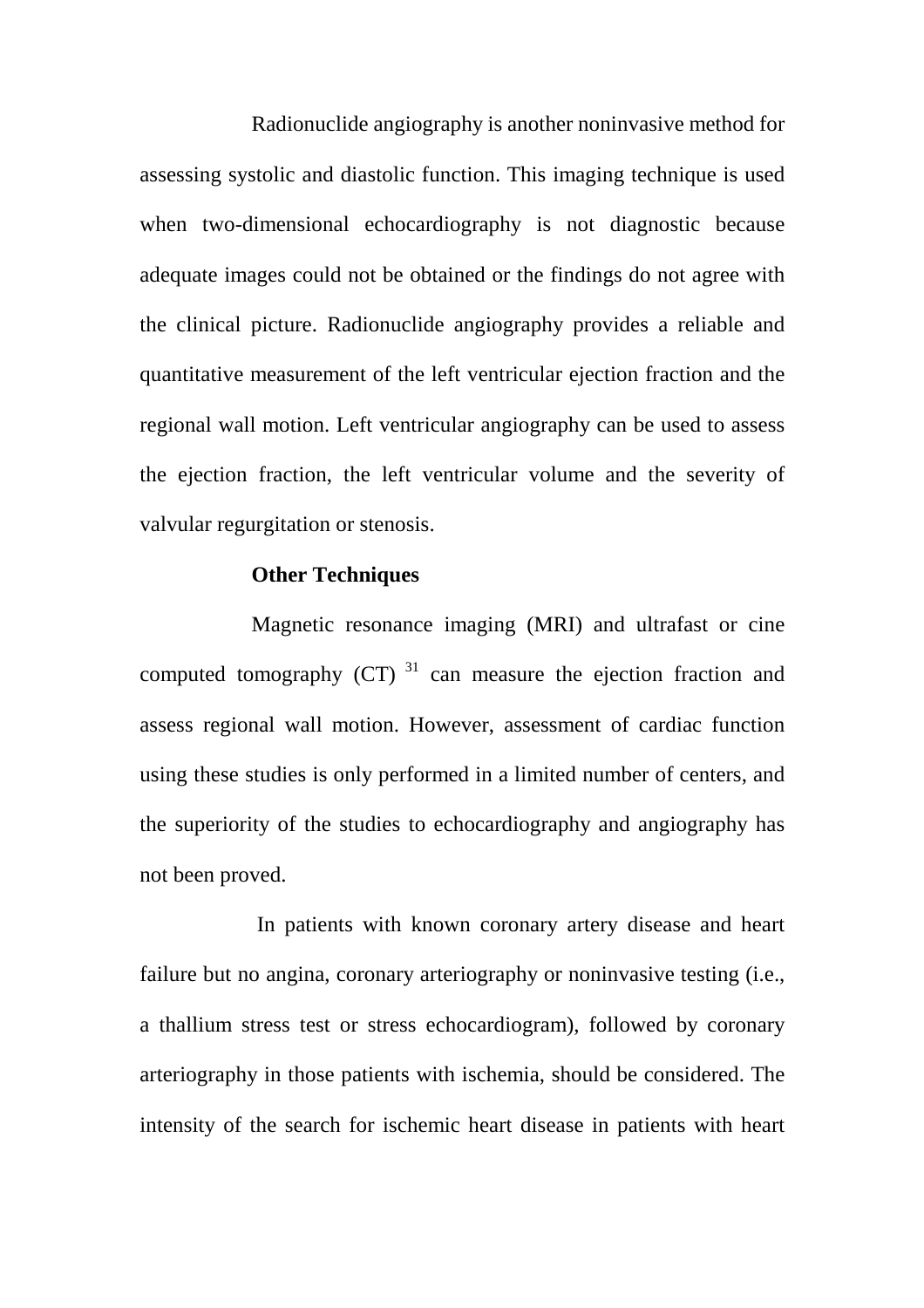disease depends on the patient's probability of having coronary artery disease.

#### **The electrocardiogram**

An electrocardiogram or ECG (also known as EKG abbreviated from the German word Elektro-Kardiographie), is surface measurement of the electrical potential generated by electrical activity in cardiac tissue. It is the product of a series of technological and physiological advances pioneered over the past two centuries.<sup>32</sup> British physiologist Augustus D. Waller was the pioneer of electrocardiography and in 1887 published the first human electrocardiogram. Yet in 1911 Waller said, "I do not imagine that electrocardiography is likely to find any very extensive use in the hospital. It can at most be of rare and occasional use to afford a record of some rare anomaly of cardiac action." However, the invention of the string galvanometer in 1901 by Dutch physiologist, Willem Einthoven provided a reliable and direct method of registering electrical activity of the heart. 13 years later, the Nobel Prize in Medicine was awarded to Willem Einthoven.

#### **Basic principles**

The electrocardiogram is a graphic recording of the electric potentials generated by the heart. The signals are detected by means of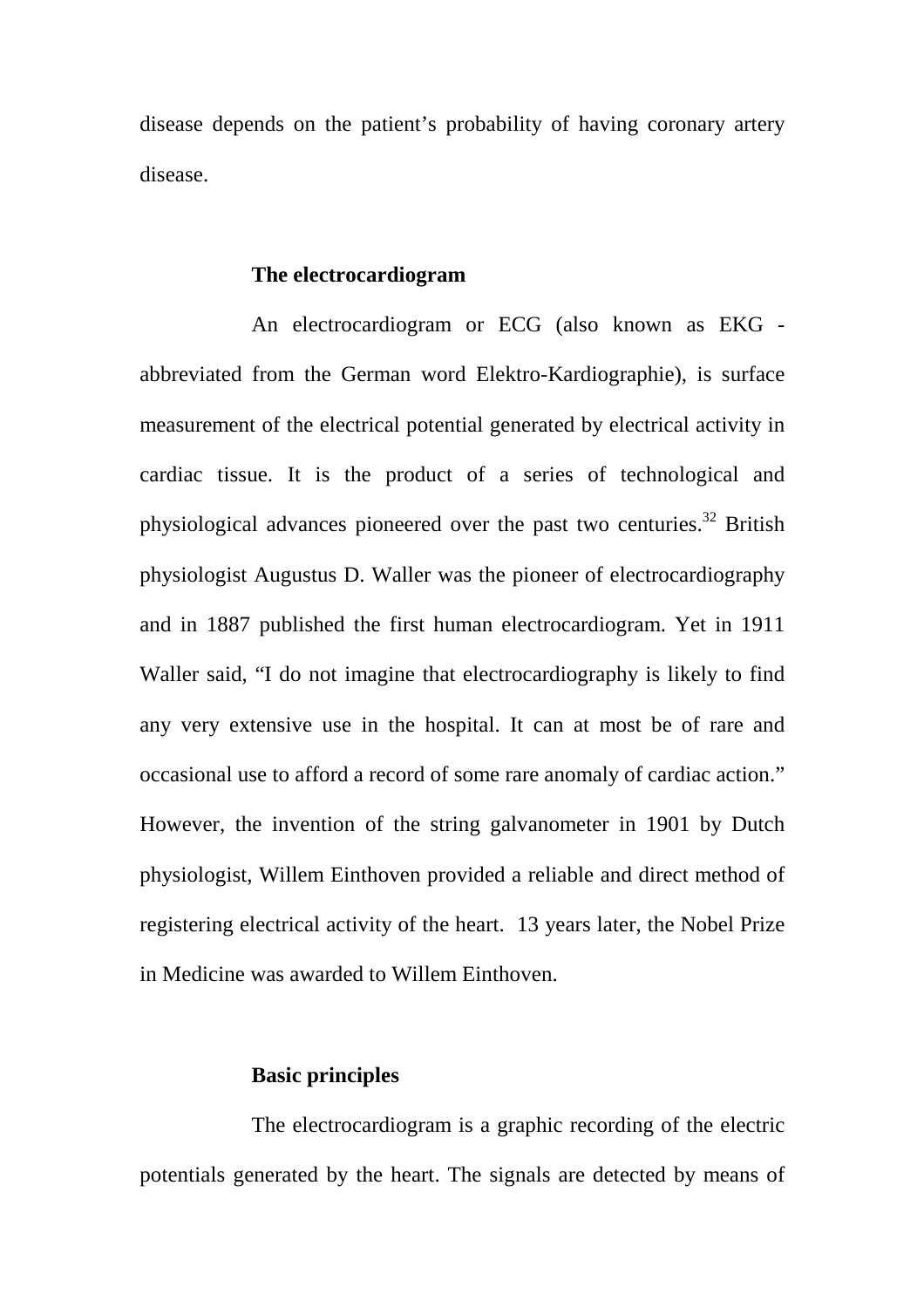metal electrodes attached to the extremities and chest wall and are then amplified and recorded by the electrocardiograph. ECG leads actually display the instantaneous differences in potential between these electrodes. The clinical utility of the ECG derives from its immediate availability as an invasive, inexpensive and highly versatile test.

In addition to its use in detecting arrhythmias, conduction disturbances and myocardial ischemia, electrocardiography may reveal other findings related to life threatening metabolic disturbances (eg. Hyperkalemia) or increased susceptibility to sudden cardiac death (e.g. QT prolongation syndromes)

The standard clinical Electrocardiogram includes recording from 12 leads. These 12 leads includes 3 bipolar (leads I, II and III), 6 unipolar precordial leads (leads V1 through V6) and 3 modified unipolar limb leads (the augmented leads aVR, aVL and aVF).

## **Einthoven's Law**

The electrical connections for these leads are such that the potential in lead II equals the sum of potentials sensed in leads I and III

$$
\mathbf{I} + \mathbf{III} = \mathbf{II}
$$

This relationship is known as Einthoven's Law or Einthoven's equation.

## **ECG waveforms and intervals**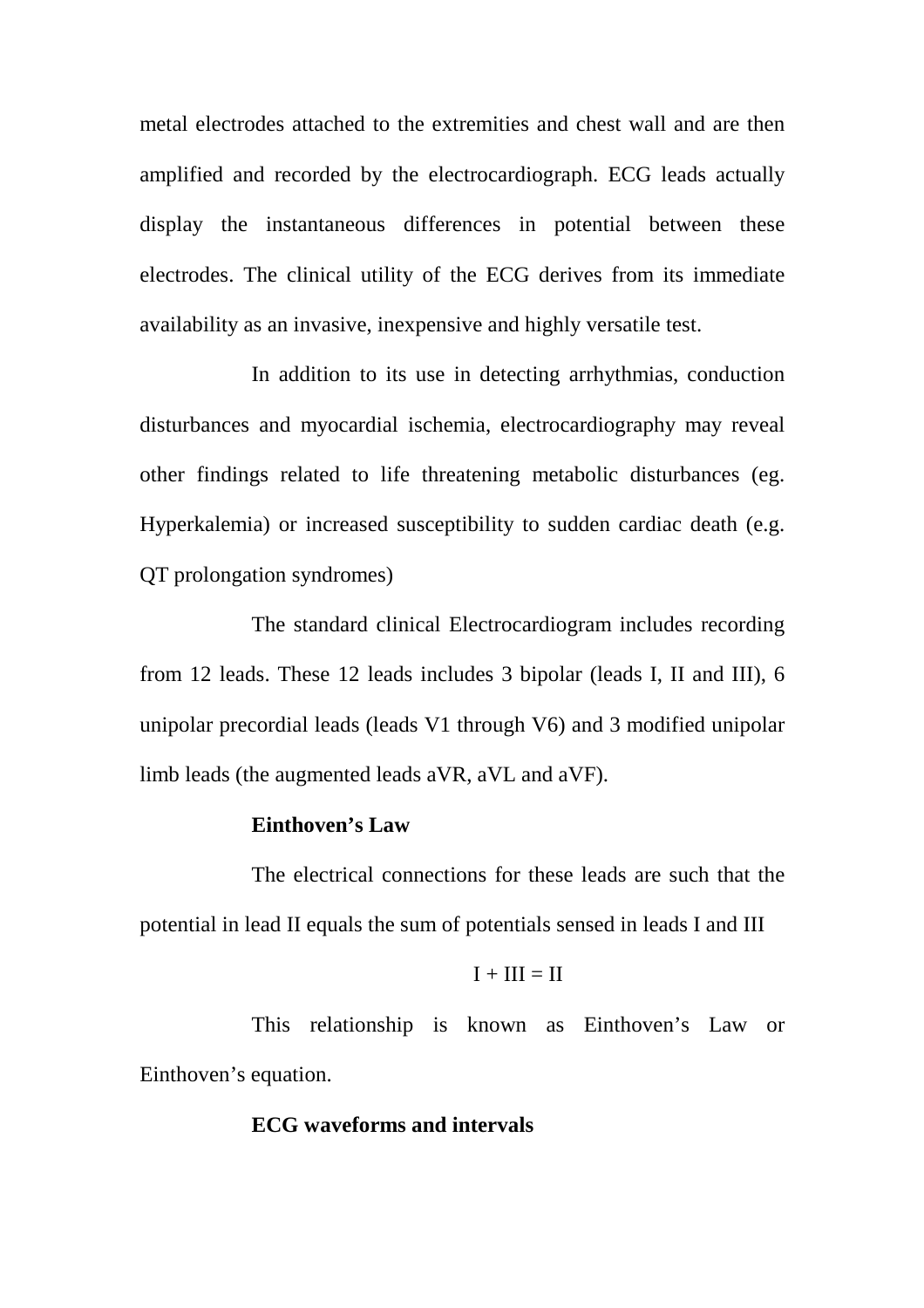The standard 12 lead electrocardiogram is composed of waves complexes, intervals and segments. Waves are positive and negative deflection in the electrocardiograph baseline. The waves are labeled alphabetically beginning with the letter P. Interval refers to the length of a wave plus the isoelectric line that follows it. The length of an interval ends when another wave begins. They are named by using the letters of both waves on either side. Intervals contain waves. Segments refer to the baseline between the end of one wave and the beginning of the next wave. Segments are the lines between waves.

These include in the normal sinus rhythm the P wave, PR Interval, PR Segment, QRS Complex, ST Segment, QT Interval, T wave and occasionally U wave.

The P wave is caused by atrial depolarization. Electrical impulses originating in the SA node trigger atrial depolarization. The normal P wave is no more than 0.1 second in duration and 2.5mm high. The direction of electrical activity is from SA to AV node. The P wave is a representation of the time it takes for atrial depolarization. It is viewed normally as small and curved with a positive deflection. Seen at it's tallest on lead II.

The PR interval is the portion of the electrocardiogram wave from the beginning of the P wave (onset of atrial depolarization) to the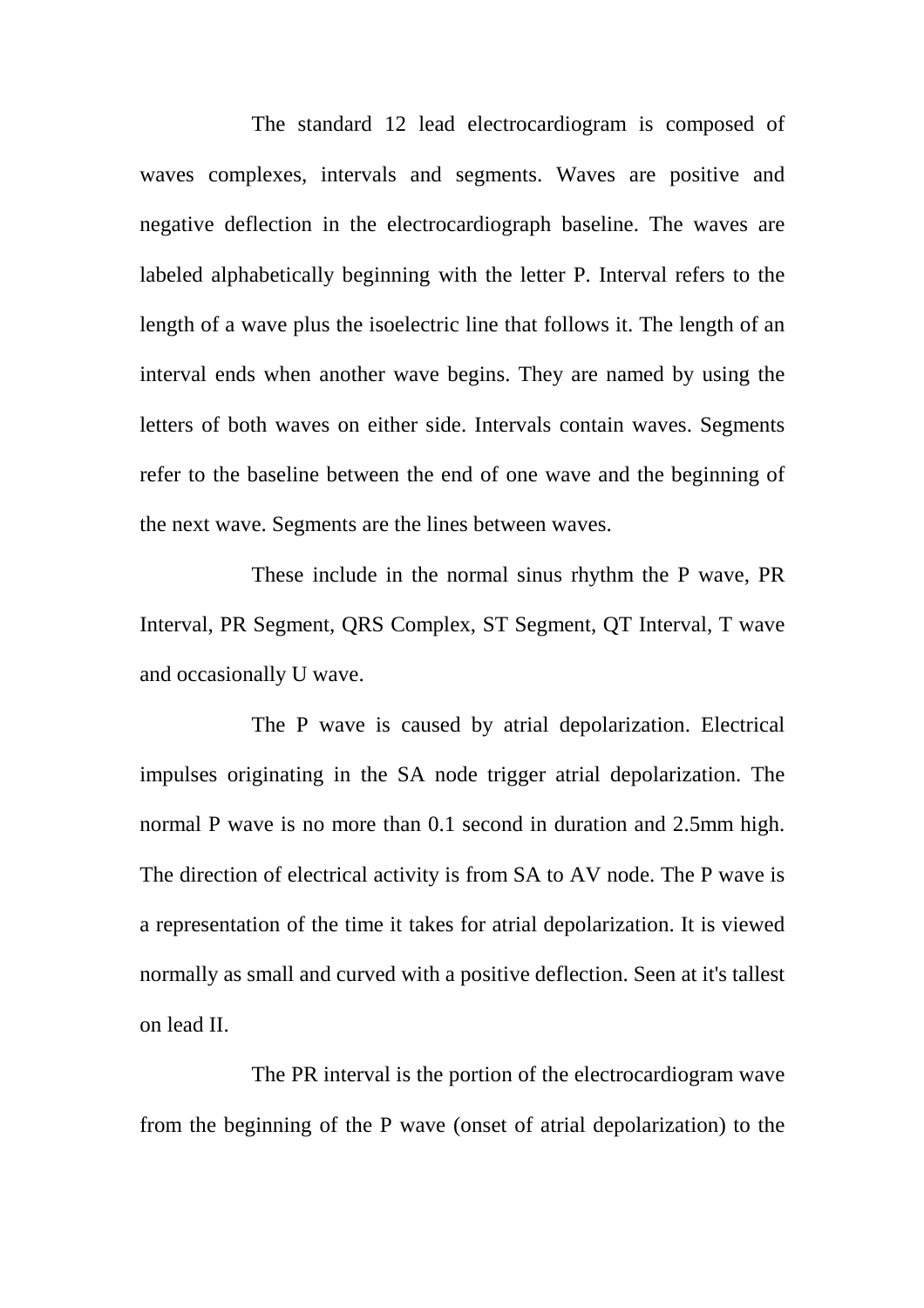beginning of the QRS complex (onset of ventricular depolarization). It is normally 0.12 - 0.20 seconds.

The PR segment is the portion on the electrocardiogram wave from the end of the P wave to the beginning of the QRS complex. The PR segment corresponds to the time between the end of atrial depolarization to the onset of ventricular depolarization. It is an isoelectric segment.

The QRS complex represents the time it takes for depolarization of the ventricles. - Due to ventricular depolarization. It consists of three waveforms. The normal complex begins with a downward deflection known as the Q wave, followed by an upward deflection called the R wave. The next downward deflection will be the S wave. All ventricular complexes are known as QRS complexes even if every wave is not present in all complexes. The normal QRS is 0.04 to 0.12 seconds measured from the first deflection to the end of the QRS complex.

QT Interval is the beginning of the QRS complex to the end of the T wave. In the presence of a U wave the measure should be from the beginning of the QRS complex to the end of the U wave.

ST Segment is the length between the end of the S wave of the QRS complex and the beginning of the T wave. It is electrically neutral.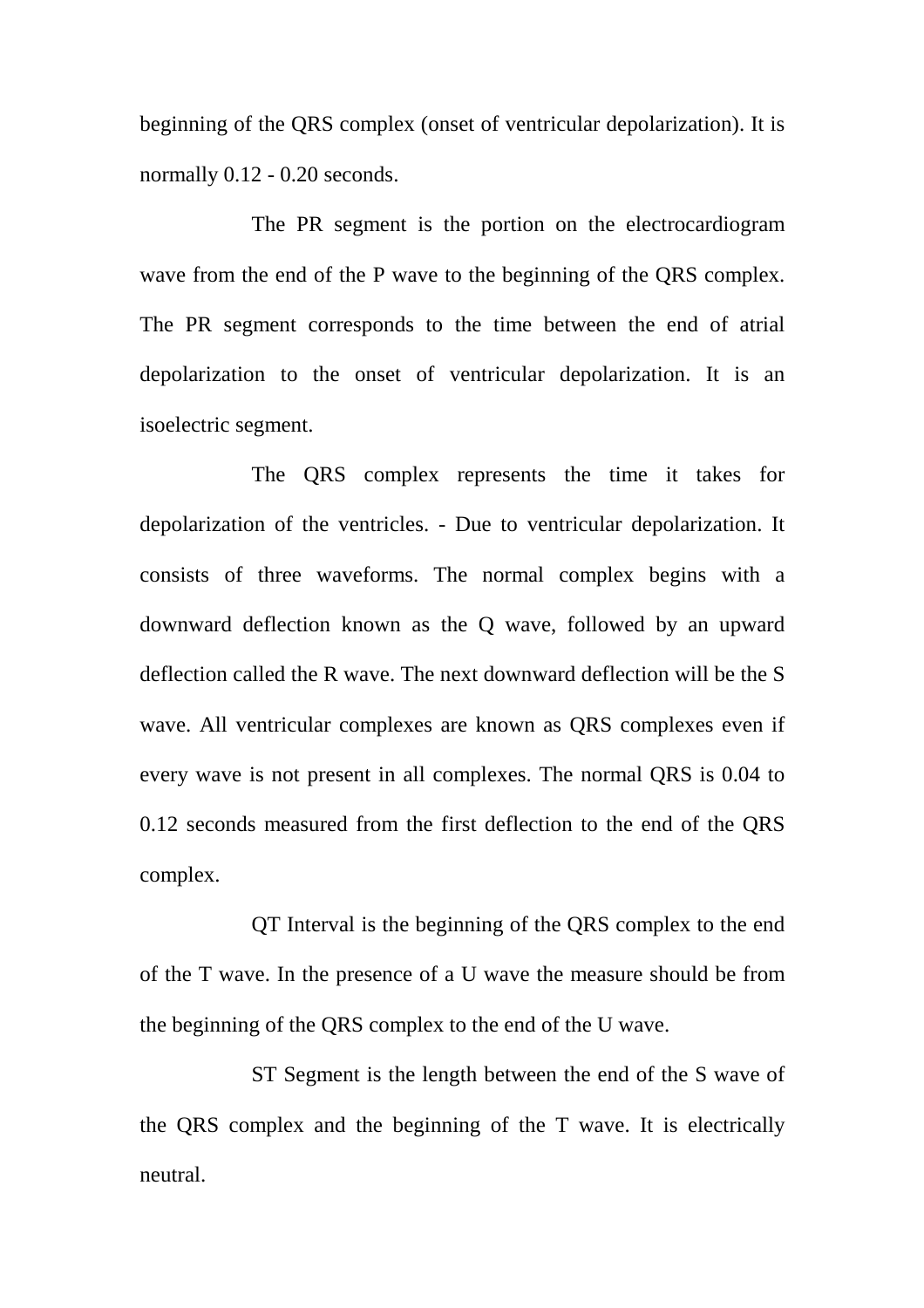The ST Segment represents the period of ventricular muscle contraction before repolarization. The ST segment is normally isoelectric.

The QT interval begins at the onset of the QRS complex and to the end of the T wave. It represents the time of ventricular depolarization until ventricular repolarization.

The T wave is due to ventricular repolarization. The polarity of the T wave is generally the same as the net polarity of the preceding QRS complex. T waves are usually upright in leads I, II, aVL, aVF and the lateral precordial leads.

The U wave is a low amplitude wave that may follow the T wave. It is largest in mid precordial leads at slow heart rates. It is of the same deflection as T Wave and similar to shape to P Wave. The U Wave is thought to represent late repolarization of the Purkinje fibers in the Ventricles and is more often not shown on a rhythm strip.

## **ECG in left ventricular systolic dysfunction**

Systolic dysfunction of the left ventricle not only results in an mechanical failure where in the left ventricle is not able to pump a stroke volume that is adequate tissues, but also leads to a disarray of the myocytes which lead to a change in their electric potential. This is reflected in the surface electrocardiogram. A dilated left ventrical which occurs in all cases of long standing systolic dysfunction produces an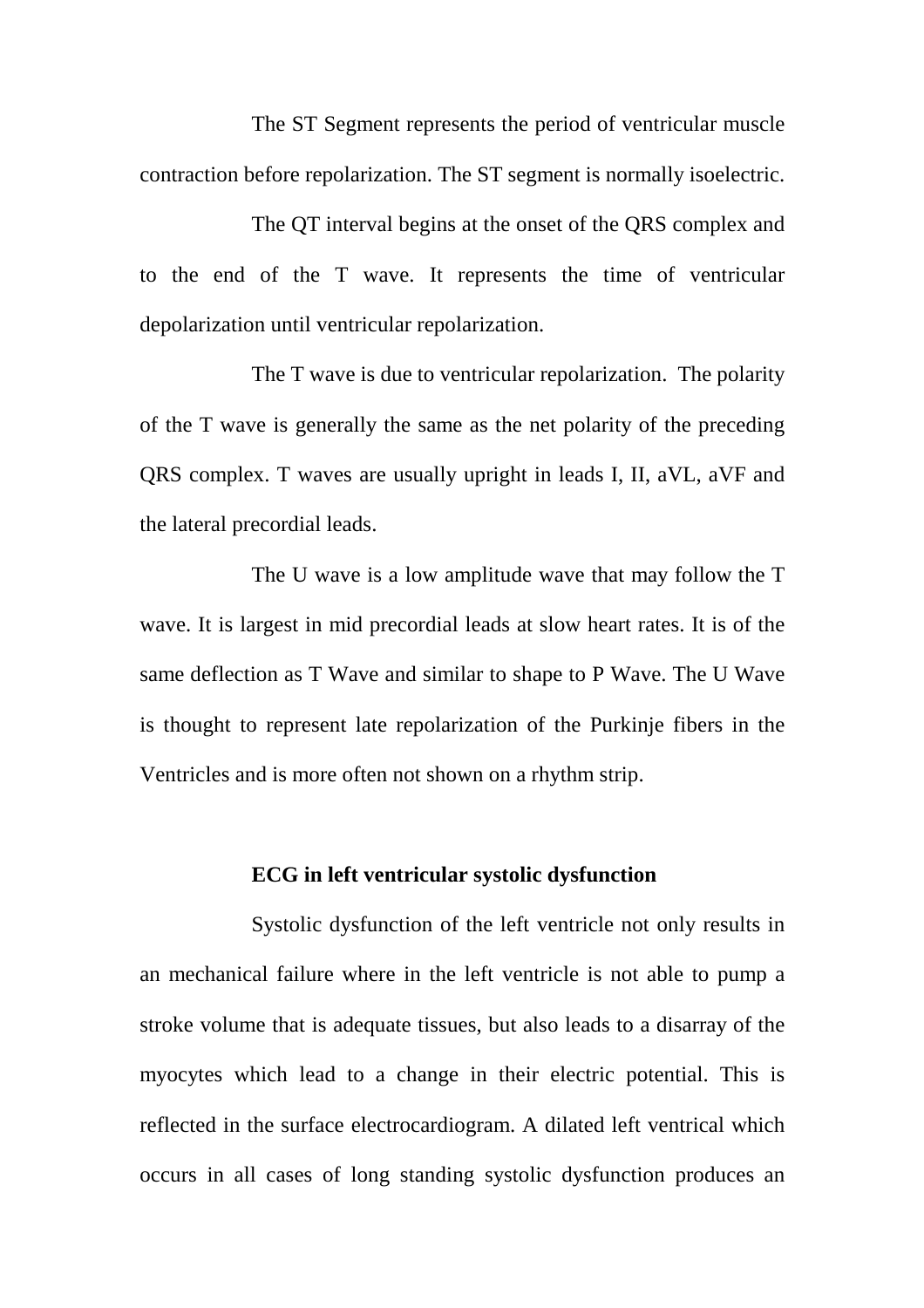electrocardiographic picture of chamber hypertrophy and more commonly an increase in QRS duration

Numerous studies have shown that left ventricular systolic dysfunction is unlikely to be present if the electrocardiogram is normal (or shows only minor abnormalities). Conversely, there is usually a major electrocardiographic abnormality in the presence of increasing left ventricular systolic dysfunction.<sup>33</sup>

Prolongation of QRS (120 ms) occurs in 14% to 47% of heart failure (HF) patients. Left bundle branch block is far more common than right bundle branch block.<sup>34</sup> In a study done by A P Davie et al in 1996, Western General Hospital, Edinburgh, a total of 534 patients aged 17-94 were assessed. Ninety six had impaired left ventricular systolic function. Of these, 90 had major electrocardiographic abnormalities (atrial fibrillation, previous myocardial infarction, left ventricular hypertrophy, bundle branch block, or left axis deviation); none had a normal electrocardiogram. Of 438 patients with normal left ventricular systolic function, 169 had major electrocardiographic abnormalities.<sup>5</sup> In another study conducted by Xiao HB, Roy C, Fujimoto S, Gibson DG

et al., 1996, 58 patients with dilated cardiomyopathy were followed for 4 years. A QRS duration over 160 ms was found in 8 out of the 10 patients who died, 6 of 9 who had a pacemaker and only in 5 out of the 39 stable patients (P <  $0.001$ ).<sup>40</sup>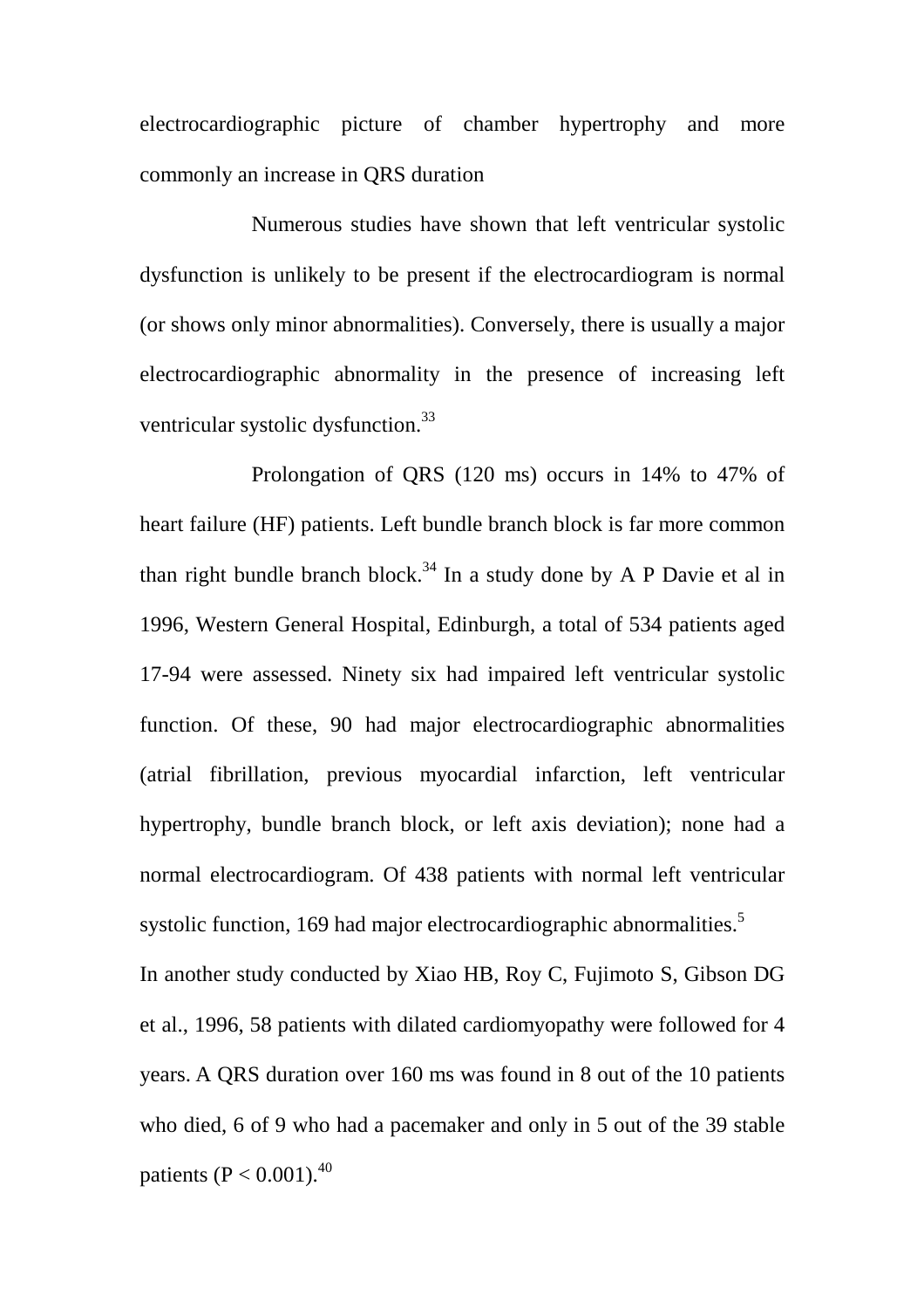A prolonged QRS duration **AND** the presence of LBBB as a marker of significant left ventricular systolic dysfunction was confirmed by several studies. $35,36$ 

Apart from wide QRS duration and bundle branch blocks, up to 50% of heart failure patients have minor intraventricular conduction delays that result in abnormal electrical depolarisation of the heart and mechanical asynchrony of the ventricles. Hence examination of a surface ECG would pick up these changes.

Amplitude of the QRS complex also predicts left ventricular dysfunction. In a study done by Wilensky RL et al., 1998, progressive electrocardiographic changes were common in patients with idiopathic dilated cardiomyopathy and QRS amplitude criteria were accurate in the prediction of left ventricular dysfunction.<sup>37</sup>

There are also data which suggest that in more advanced stages of congestive heart failure, power spectral analysis of heart rate variability allows identification of a subgroup of patients with higher sympathetic activation and poorer clinical status who are at major risk of adverse events.38, 39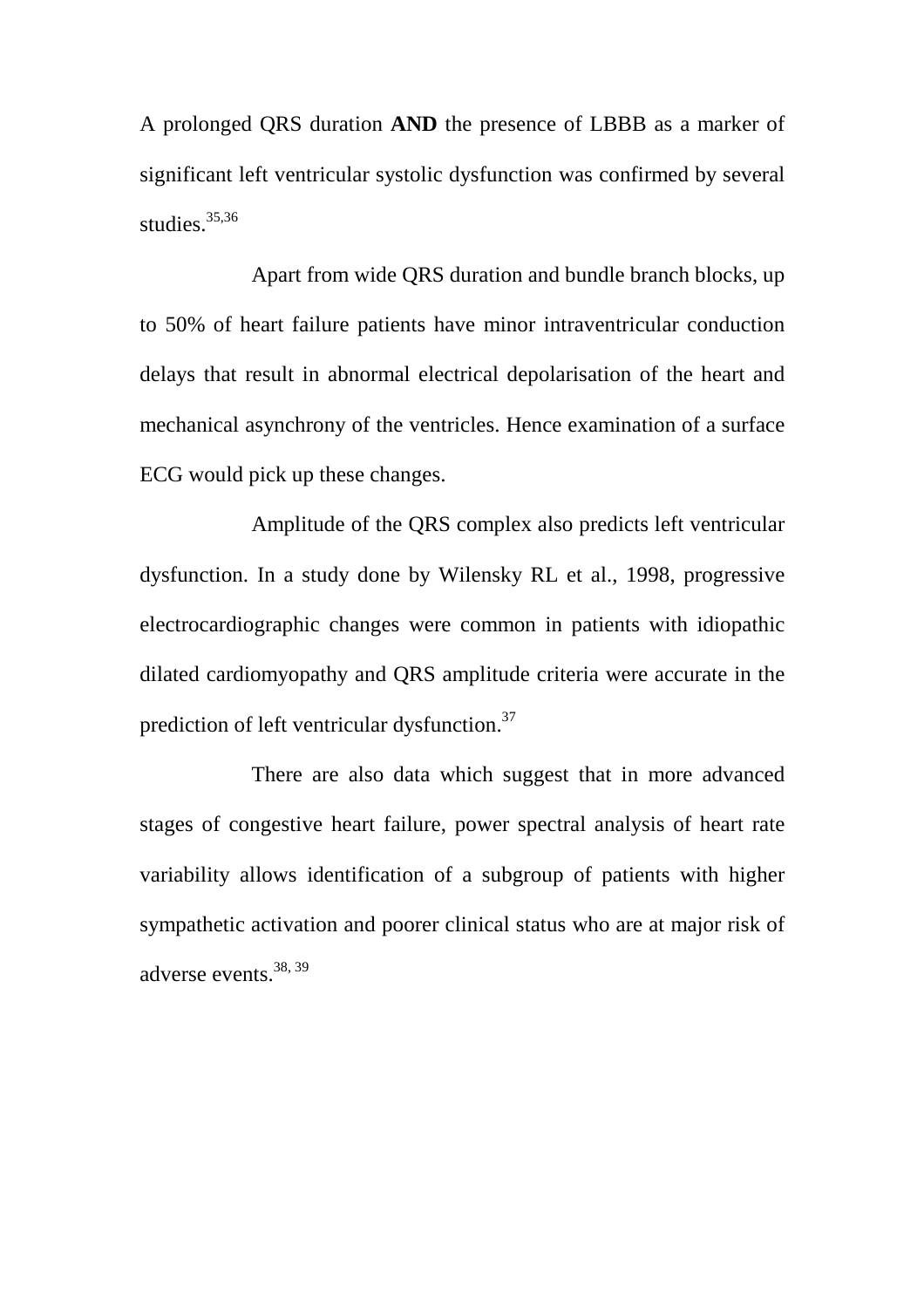### **Methods and materials used.**

### **Study population**

The study was conducted among 50 randomly selected patients referred to the Cardiology Department of Government Royapettah Hospital for cardiac evaluation. Another 50 patients who had normal left ventricular systolic function were used as controls.

### **Study duration**

The period of study was from July 2004 to December 2005.

## **Inclusion criteria**

- 1. Adult patients between ages 18 to 80
- 2. Left ventricular systolic function as defined by

an EF< 50 % in ECHO (the study population)

### **Exclusion criteria**

- 1 Patients with myocarditis.
- 2. Recent Myocardial infarction.
- 3. Presence of pericardial effusion.
- 4. Patients in Cardiogenic Shock.

#### **Study protocol**

 The patients included in the study were evaluated clinically. An experienced cardiologist performed transthoracic two-dimensional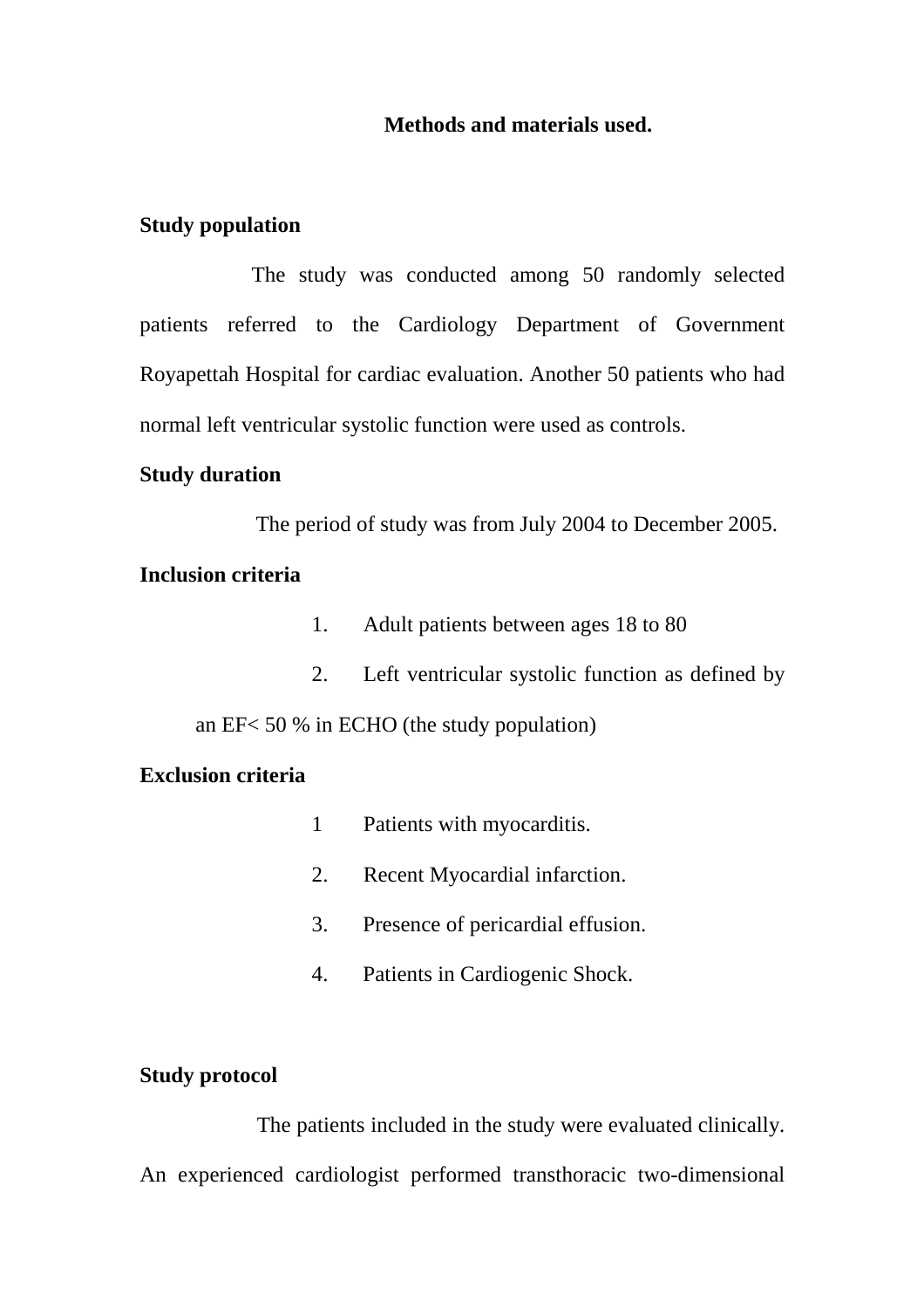echocardiography with Doppler flow. Left ventricular systolic function was quantified in terms of fractional shortening derived from M mode. Regional wall motion and valvular integrity were also evaluated.

Normal ejection fraction was defined as an ejection fraction of 0.50 or more (50%). Left ventricular systolic dysfunction was defined as an ejection fraction less than 0.50 (50%), an arbitrary definition based on criteria used in studies such as the SOLVD study.

The patients were classified into study population (EF<50%) and control population (EF  $>$  50%). The study population was furthered categorized into those with mild, moderate and severe left ventricular systolic dysfunction. The classification used in our study is shown below.

|                          | Mild      | Moderate  | Severe |
|--------------------------|-----------|-----------|--------|
| Ejection fraction $(\%)$ | $40 - 49$ | $30 - 39$ |        |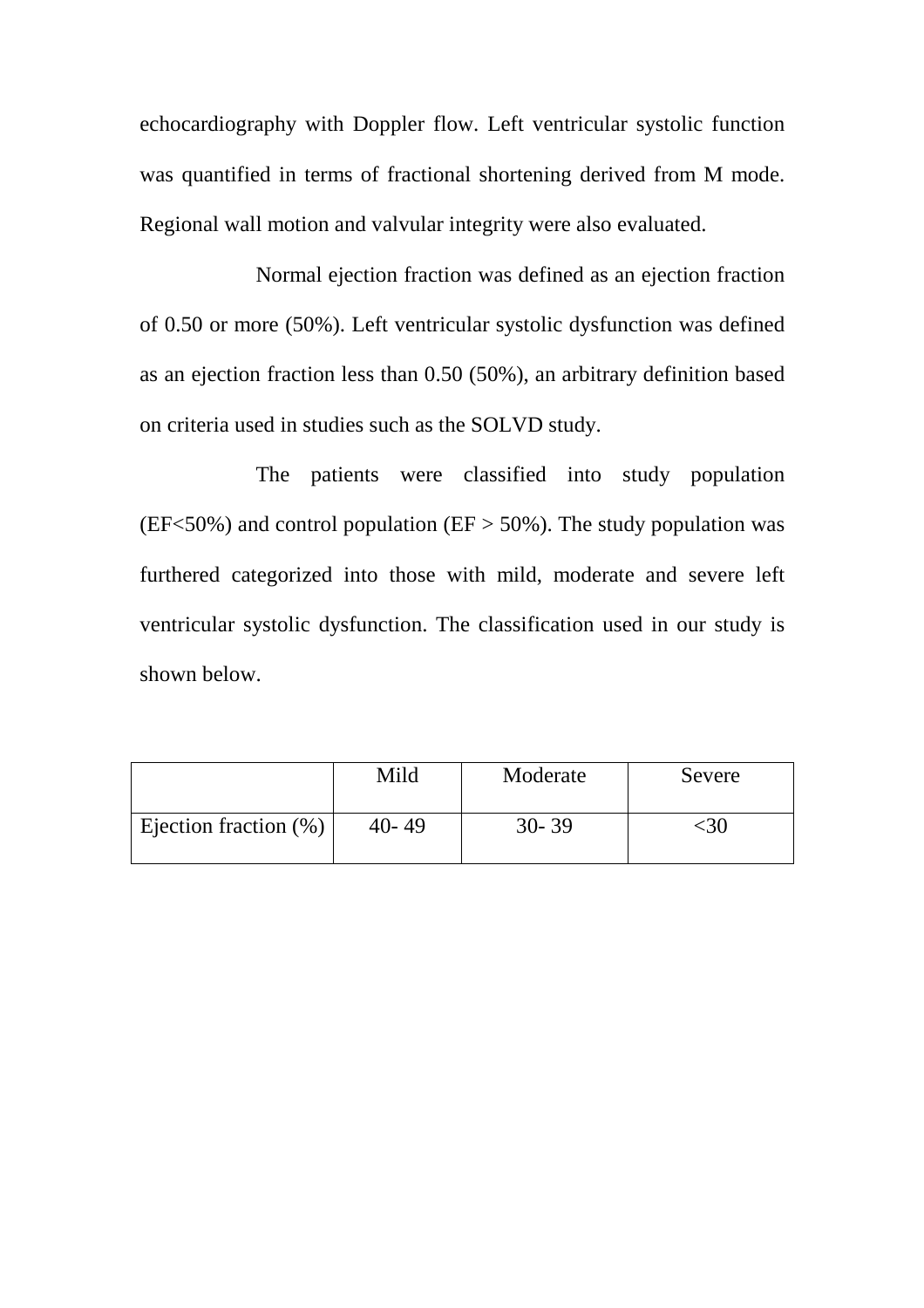Both the control and study population were evaluated clinically. A standard 12 lead electrocardiogram along with a rhythm strip was analyzed in detail and the study performa was completed.

The following points were noted in the electrocardiogram – normal or abnormal, rate, rhythm, axis, presence of atrial or ventricular ectopics, conduction defects, left atrial Abnormality, ventricular enlargement and QRS duration.

The presence of certain electrocardiographic criteria such as the Q waves, ST Segment and T wave abnormalities were not taken into account as majority of the patients had ischemic heart disease.

For the purpose of the study the following criteria were observed when interpreting the electrocardiogram.

## **Rate**

A rate of more than 100 –Tachycardia

A rate of less than  $60 -$ Bradycardia

#### **Normal sinus rhythm**

Equal R-R, PR, PP intervals Each p wave followed by a QRS complex P waves with normal morphology P wave rate 60 - 100 bpm with <10% variation

### **Axis**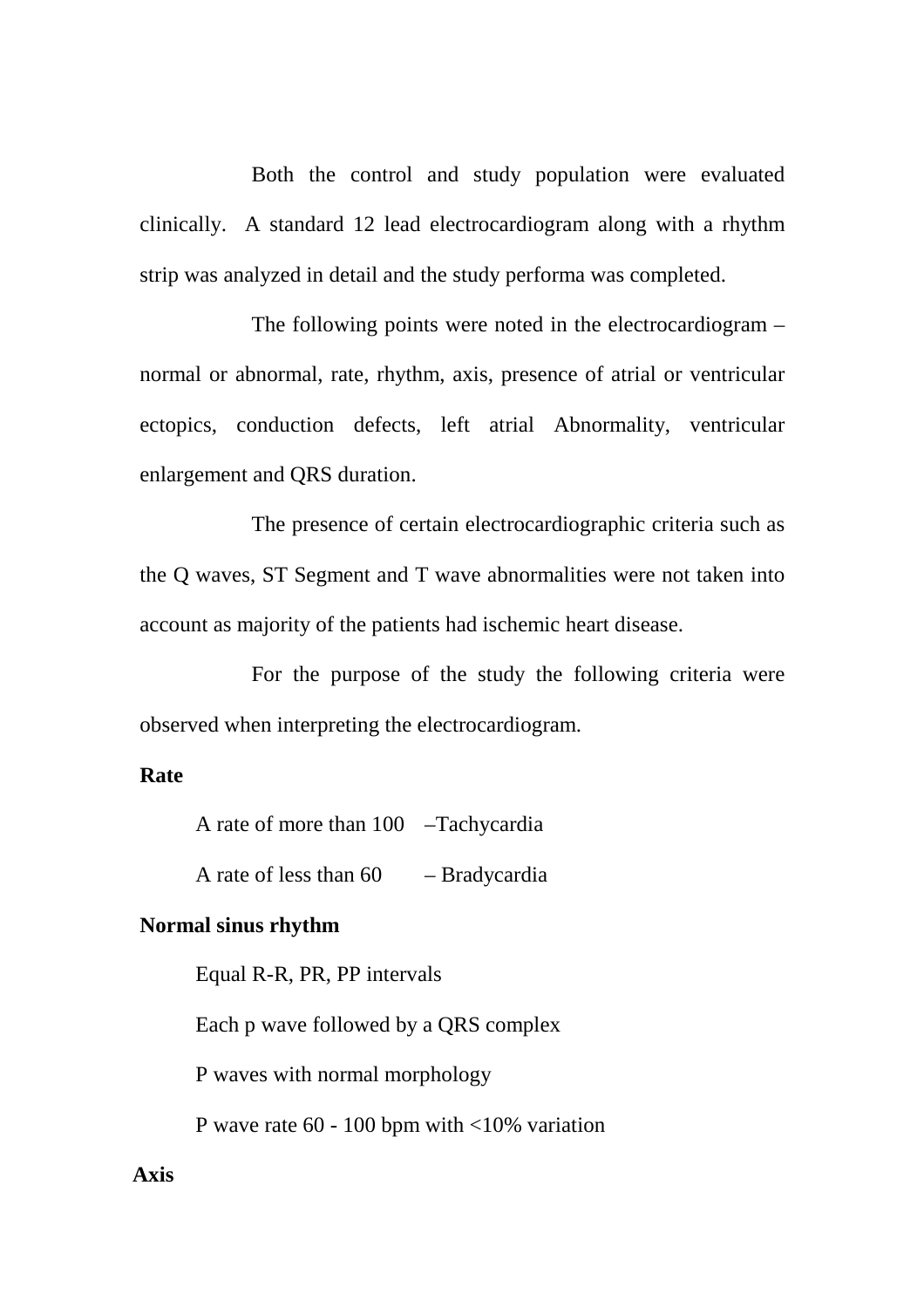| Normal Axis                 | $-30$ to $+100$ degrees  |
|-----------------------------|--------------------------|
| Left Axis deviation         | $-90$ to $-30$ degrees   |
| <b>Right Axis deviation</b> | $+100$ to $+180$ degrees |

### **Left atrial abnormality**

 Broad, notched P waves in II and AVF (greater than 2.5 millimeters wide)

A negative component in V1 or V2 (that exceeds one millimeter

by one millimeter, e.g., 40 milliseconds by 0.1 millivolt)

### **Right Bundle Branch Block**

Wide QRS, more than 120 ms (3 small squares)

An rSR' or rsR' in right-sided lead V1

Prominent, delayed and wide terminal S in V5 or V6

## **Left Bundle Branch Block**

Wide QRS, more than 120 ms (3 small squares)

An upright (monophasic) QRS complex in leads I and V6

A predominantly negative QRS complex in lead V1

## **Left anterior hemiblock**

QRS axis more left than -30 degrees

Initial R wave in the inferior leads (II, III and aVF)

Absence of any other cause of left axis deviation

### **Normal QRS complex**

 $< 0.12$  s duration (3 small squares)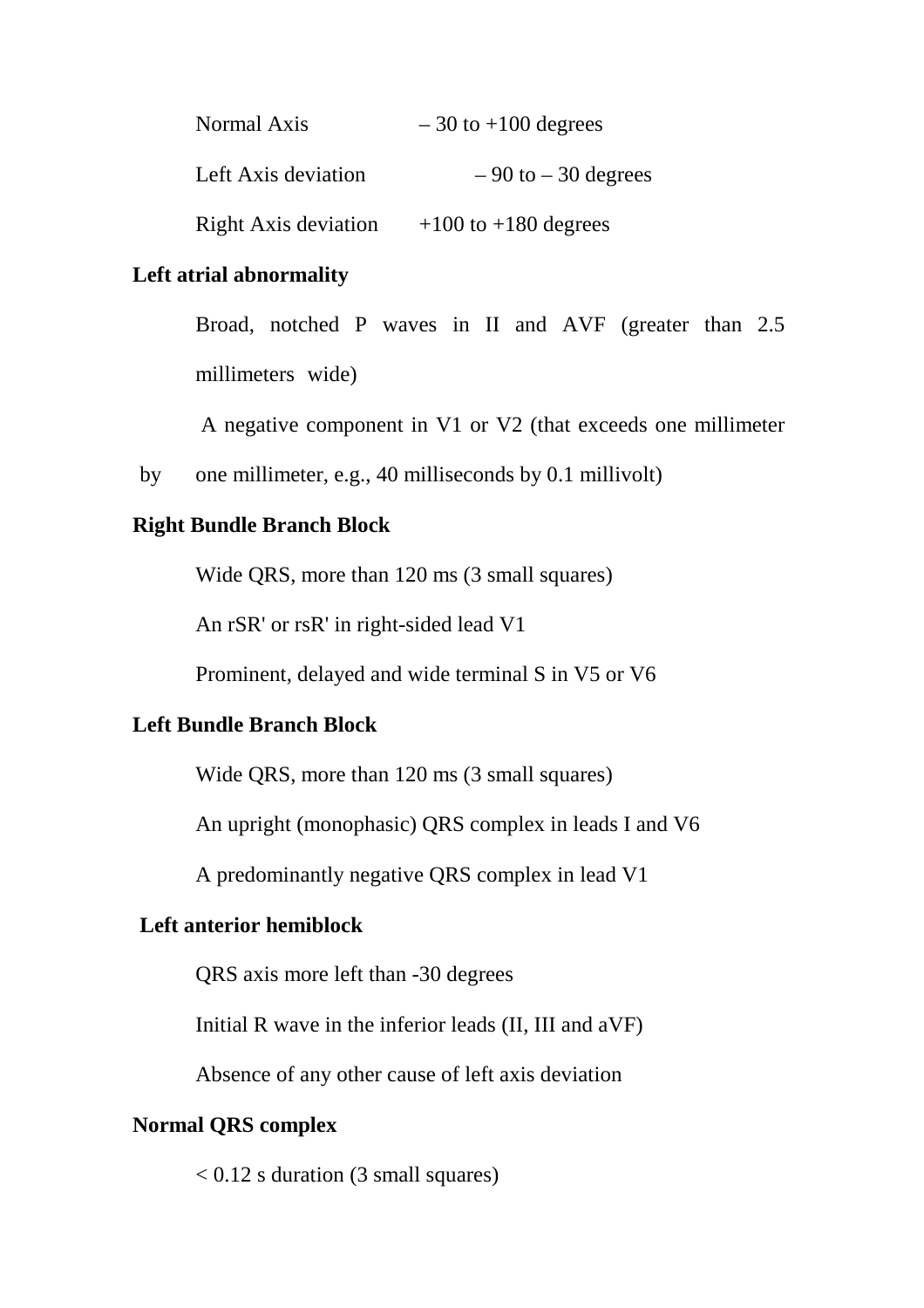## **LV Hypertrophy**

Sokolow's criterion (S wave in lead V1 [SV1] + R wave in lead V5 or V6 [RV5 or RV6] > 35 mm)

# **RV hypertrophy**

Dominance of R in right-oriented leads

Right axis deviation.

Using the above criteria each electrocardiogram was read and the results were tabulated. These were then analyzed with the data obtained from the electrocardiograms of the controls.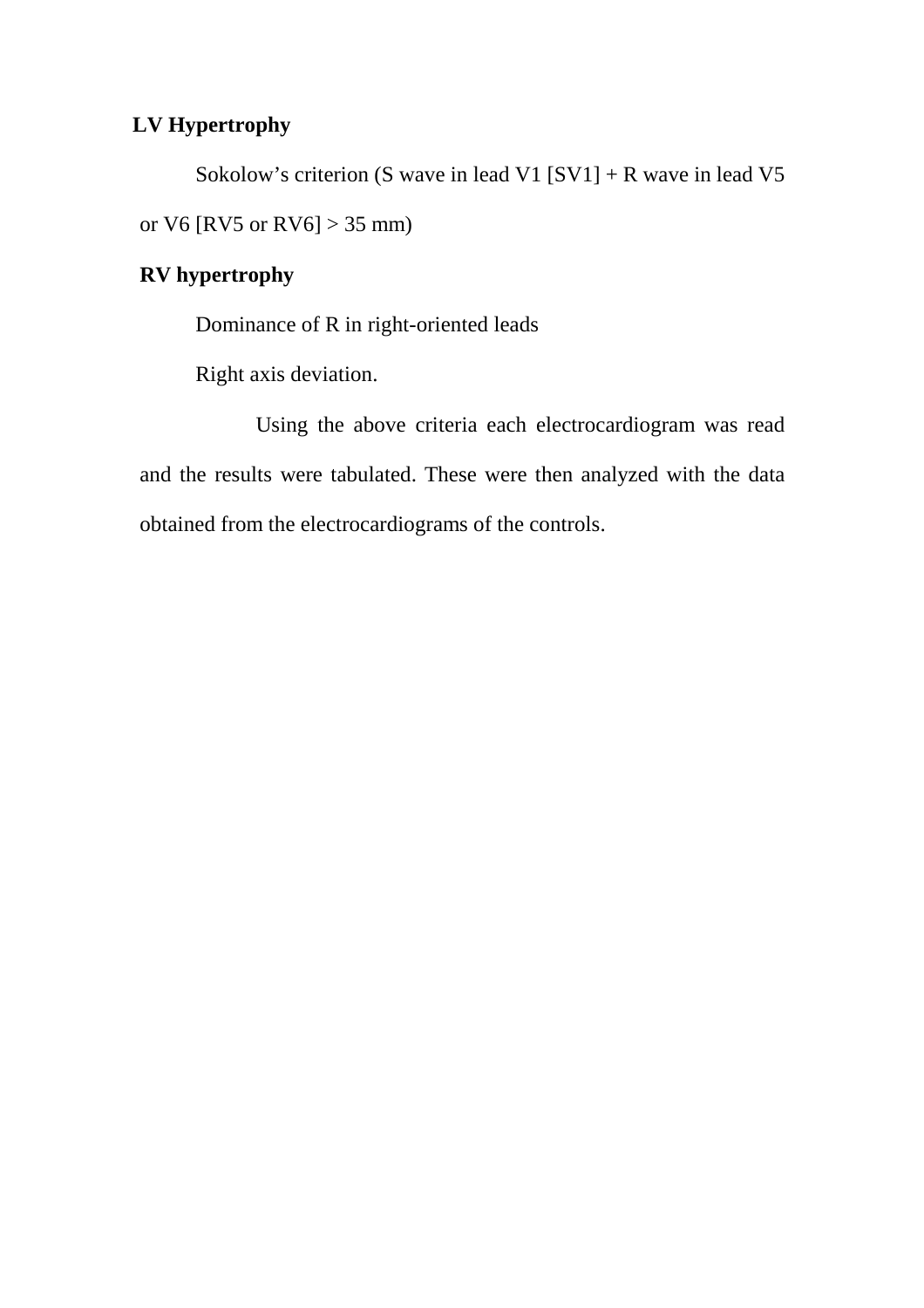## **Computation of results**

Of the Electrocardiograms studied in the study group (with left ventricular systolic dysfunction) only 2 (4%) were absolutely normal. Among the control group 70% of the electrocardiograms were normal.

|            | Control | Study |
|------------|---------|-------|
| Normal ECG | 35      |       |
| Abnormal   | 15      |       |
| <b>ECG</b> |         |       |

## Age distribution

The age distribution of the study group was tabulated. The youngest person was 24 years old and the oldest patient was 84years old.

The average age of the study group was 54.7 years.

|           | Study          | Control        |
|-----------|----------------|----------------|
| 18-29     | $\overline{2}$ | 4              |
| 30-39     | 6              | 13             |
| 40-49     | 9              | 11             |
| 50-59     | 12             | 10             |
| $60 - 69$ | 15             | 9              |
| 70-79     | 5              | $\overline{2}$ |
| 80-89     | $\overline{2}$ | 1              |
| Average   | 54.7           | 47.7           |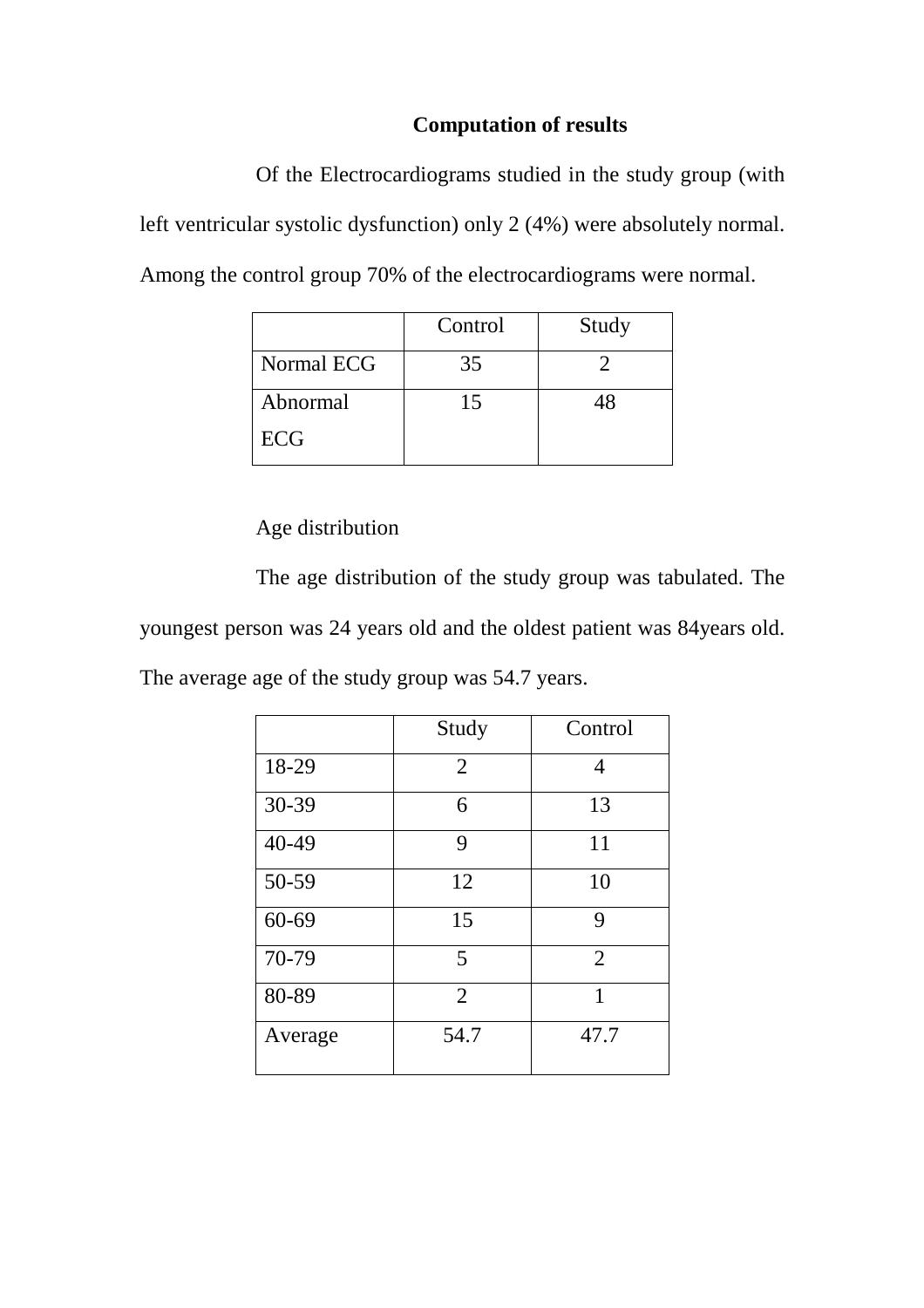Sex distribution

Majority of the patients were male both in the control population and in the study population.

|        | Study      | Control    |
|--------|------------|------------|
| Male   | $30(60\%)$ | $30(60\%)$ |
| Female | 20 (40%)   | 20 (40%)   |
| Total  | 50         | 50         |

# Etiology of Heart failure

In our study majority (68%) of the patients had ischemic heart disease. The other causes included hypertensive heart disease, valvular heart disease and cardiomyopathies.

| Etiology                   | Study |
|----------------------------|-------|
| Coronary artery disease    | 32    |
| Hypertensive heart disease | 5     |
| Valvular heart disease     |       |
| Cardiomyopathies           | 6     |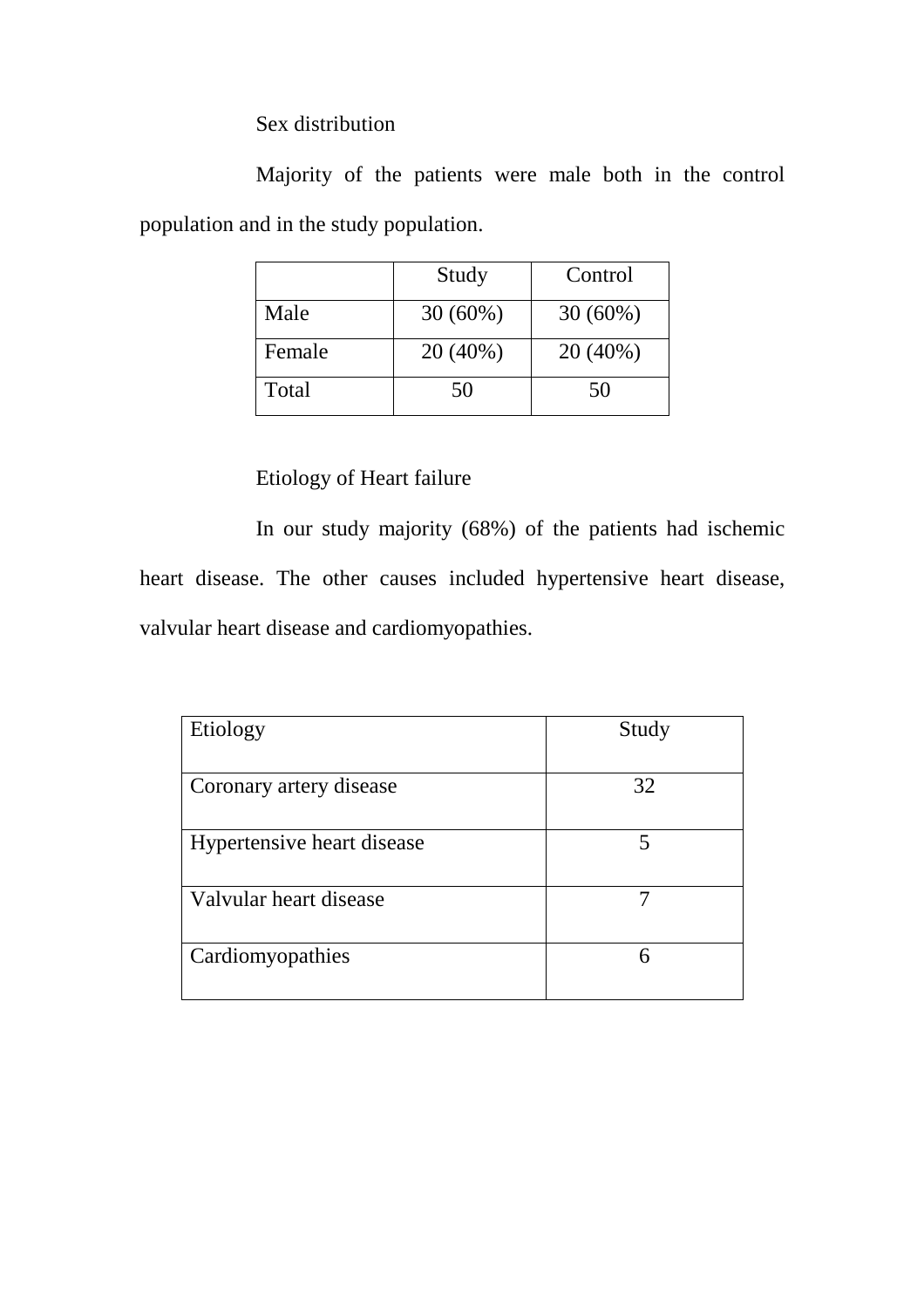Variation in heart rate

The average resting heart rate in the study group was 99.8 with a range from 72 to 124. Whereas the average heart rate in the control population was 80.16 with a range from 60 to 110.

|                        | Control | Mild | Moderate | Severe |
|------------------------|---------|------|----------|--------|
| Normal rate            | 47      | 15   | 8        | 2      |
| $(60 \text{ to } 100)$ |         |      |          |        |
| Sinus tachycardia      | 3       | 4    | 10       |        |
| (>100)                 |         |      |          |        |
| heart<br>Average       | 80.16   | 93.3 | 103.6    | 110.5  |
| rate                   |         |      |          |        |

## Rhythm abnormalities

As the Ejection fraction decreased, then incidence of atrial and ventricular ectopics increased. 94% of the control population had normal sinus rhythm. This decreased to 42% among those with left ventricular systolic dysfunction.

|                      | Control | Mild | Moderate | Severe |
|----------------------|---------|------|----------|--------|
| Normal sinus rhythm  |         |      |          |        |
| Atrial ectopics      |         |      |          |        |
| Ventricular ectopics |         |      |          |        |
| Atrial fibrillation  |         |      |          |        |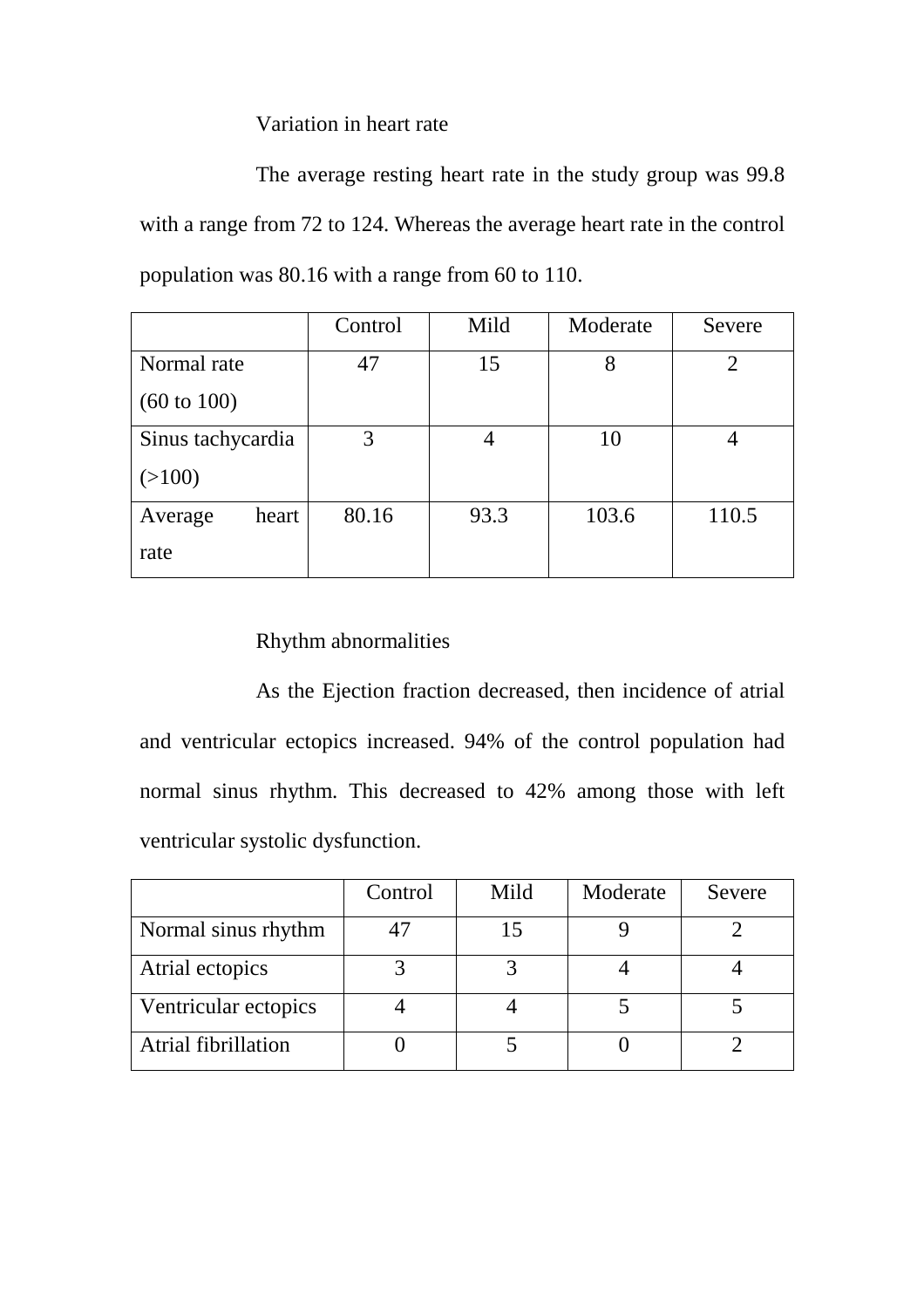Axis deviation

Normal axis was present in 96% of the control population, whereas only 68% of the study population had normal axis. The mean axis in control population was 37.5 (range -40 to 70) and in the study was 20.9 (range -60 to 120).

|                      | Control | Mild | Moderate | Severe  |
|----------------------|---------|------|----------|---------|
| Normal Axis          | 48      | 17   | 14       |         |
| Left axis deviation  |         |      |          |         |
| Right axis deviation |         |      |          |         |
| Extreme axis         |         |      |          |         |
| Average axis         | 37.5    | 36.2 | 19.16    | $-21.2$ |

## Chamber hypertrophy

12% of the control population had left ventricular hypertrophy. Among the study population 36% had LV hypertrophy and 4% had RV hypertrophy.

|                       | Control | Mild | Moderate | Severe |
|-----------------------|---------|------|----------|--------|
| LV hypertrophy        |         |      |          |        |
| <b>RV</b> hypertrophy |         |      |          |        |
| No hypertrophy        |         |      |          |        |

Conduction Abnormalities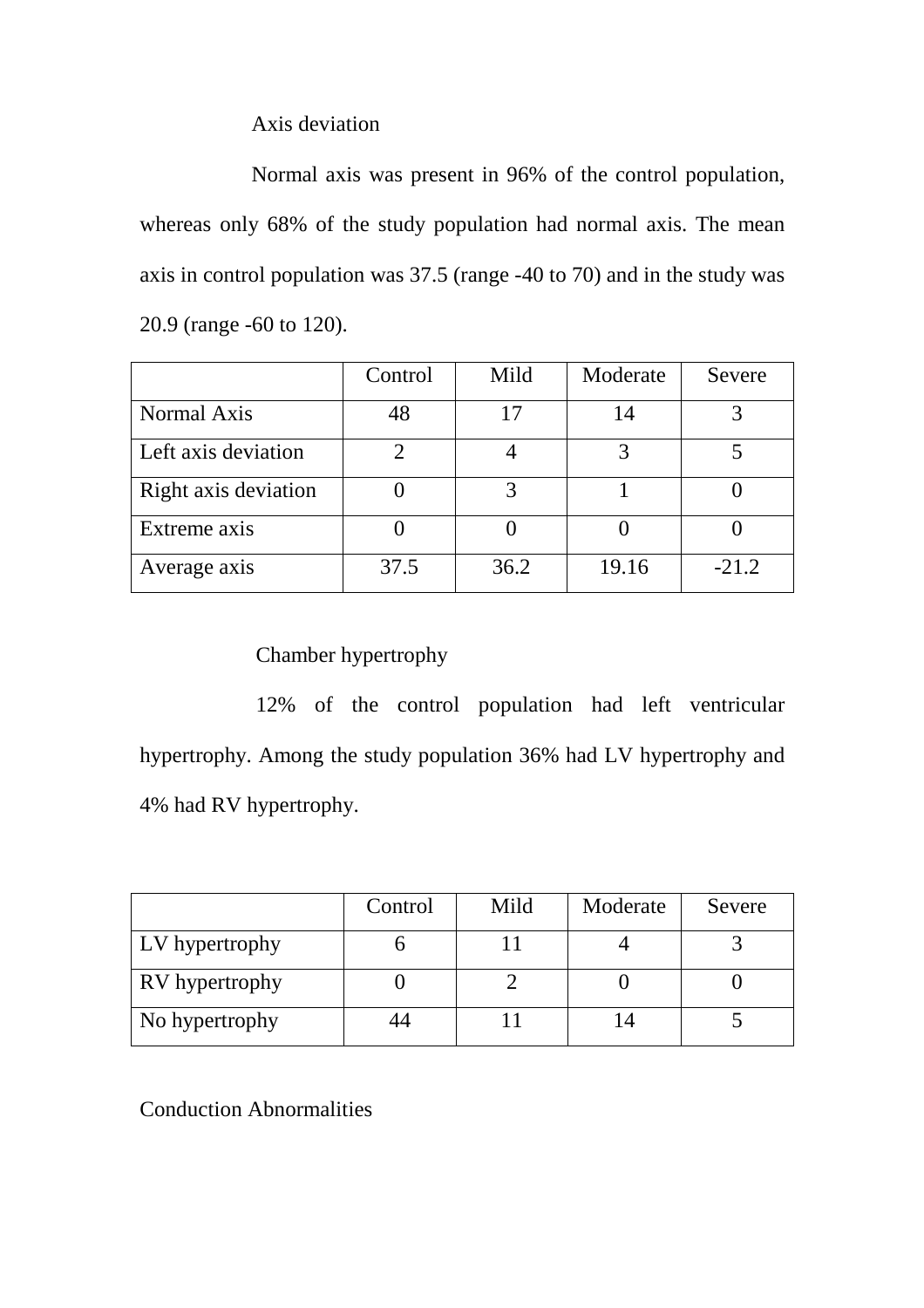Normal conduction was present in 46 (92%) persons of the control population. This decreased to 33 (66%) in the study population. The most common form of conduction defects was Left Anterior Fascicular block.

|             | Control | Mild | Moderate       | Severe         |
|-------------|---------|------|----------------|----------------|
|             |         |      |                |                |
| Normal      | 46      | 20   | 11             | $\overline{2}$ |
| conduction  |         |      |                |                |
| <b>LAFB</b> | 2       |      |                | 3              |
| <b>RBBB</b> |         |      | $\overline{2}$ | 2              |
| <b>LBBB</b> |         |      |                | 4              |

## Left Atrial Abnormality

Abnormal wide P waves were present in 48% of the persons with left ventricular systolic dysfunction, but occurred only in 10% of them with normal left ventricular systolic function.

|                  | Study | Control |
|------------------|-------|---------|
| Normal p         | 26    | 45      |
| Abnormal p       | 24    |         |
| (LA Abnormality) |       |         |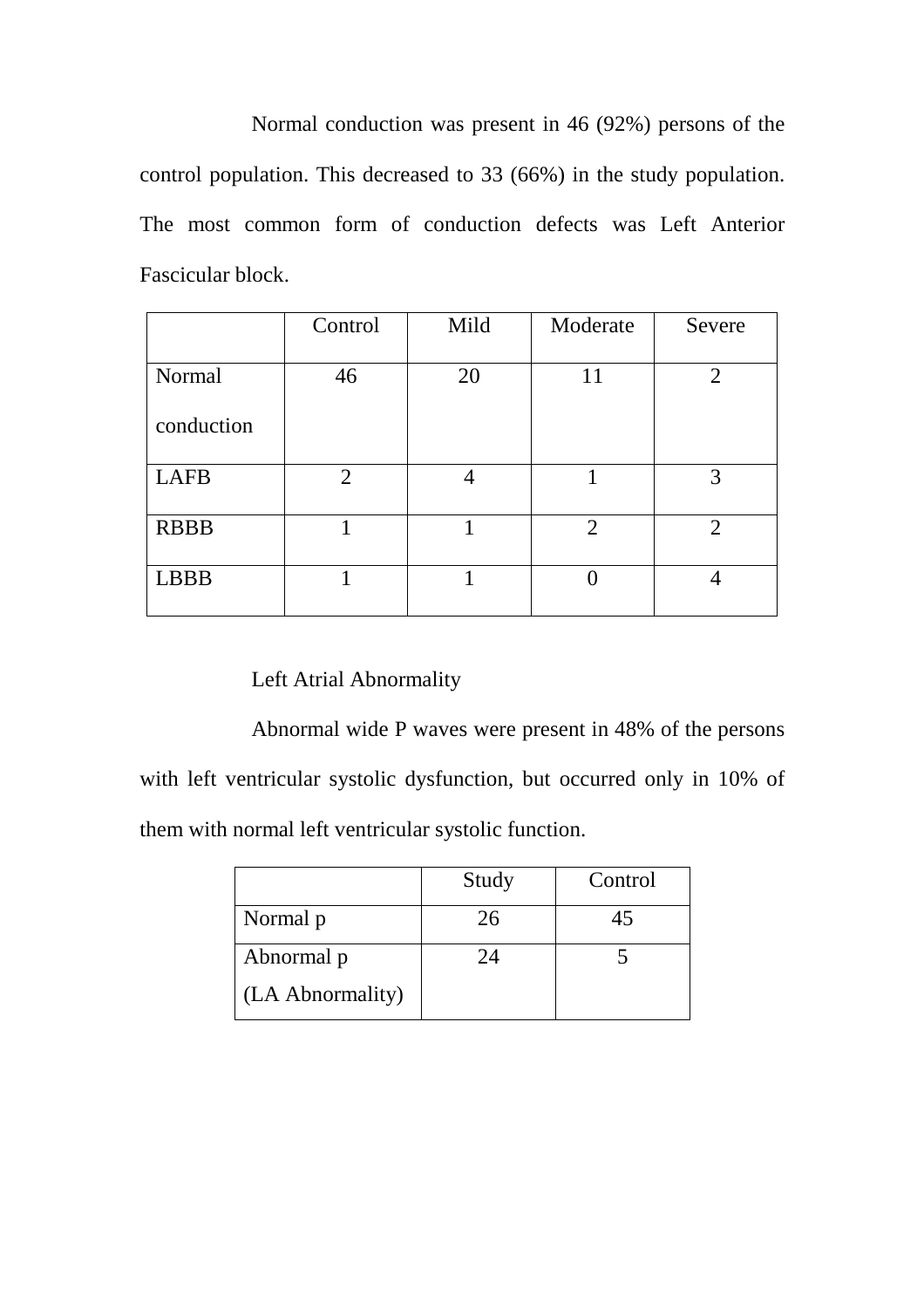## QRS Duration

Average QRS duration in the control population was 86.6 milliseconds (range 75 to 110). In the group with left ventricular systolic dysfunction it was 107.4 milliseconds (range 80 to 140). None of the patients in the study population had a QRS duration more than 120 milliseconds. On the other hand 30% of the study population had QRS duration more than 120 milliseconds

| <b>QSR</b> | Control        | Mild           | Moderate       | Severe            |
|------------|----------------|----------------|----------------|-------------------|
| duration   |                |                |                |                   |
| 70-79      | 1              | $\Omega$       | $\theta$       | 0                 |
| 80-89      | 27             | 6              | 1              | 0                 |
| 90-99      | 19             | 7              | 3              | $\mathbf{\Omega}$ |
| 100-109    | $\overline{2}$ | $\overline{4}$ | 5              | $\Omega$          |
| 110-119    | 1              | $\overline{4}$ | $\overline{4}$ | $\mathbf{1}$      |
| 120-129    | 0              | 1              | $\overline{4}$ | 1                 |
| 130-139    | 0              | 1              | 1              | $\overline{2}$    |
| 140-149    | 0              | 1              | $\Omega$       | 4                 |
| Average    | 86.6           | 99.1           | 107.5          | 131.85            |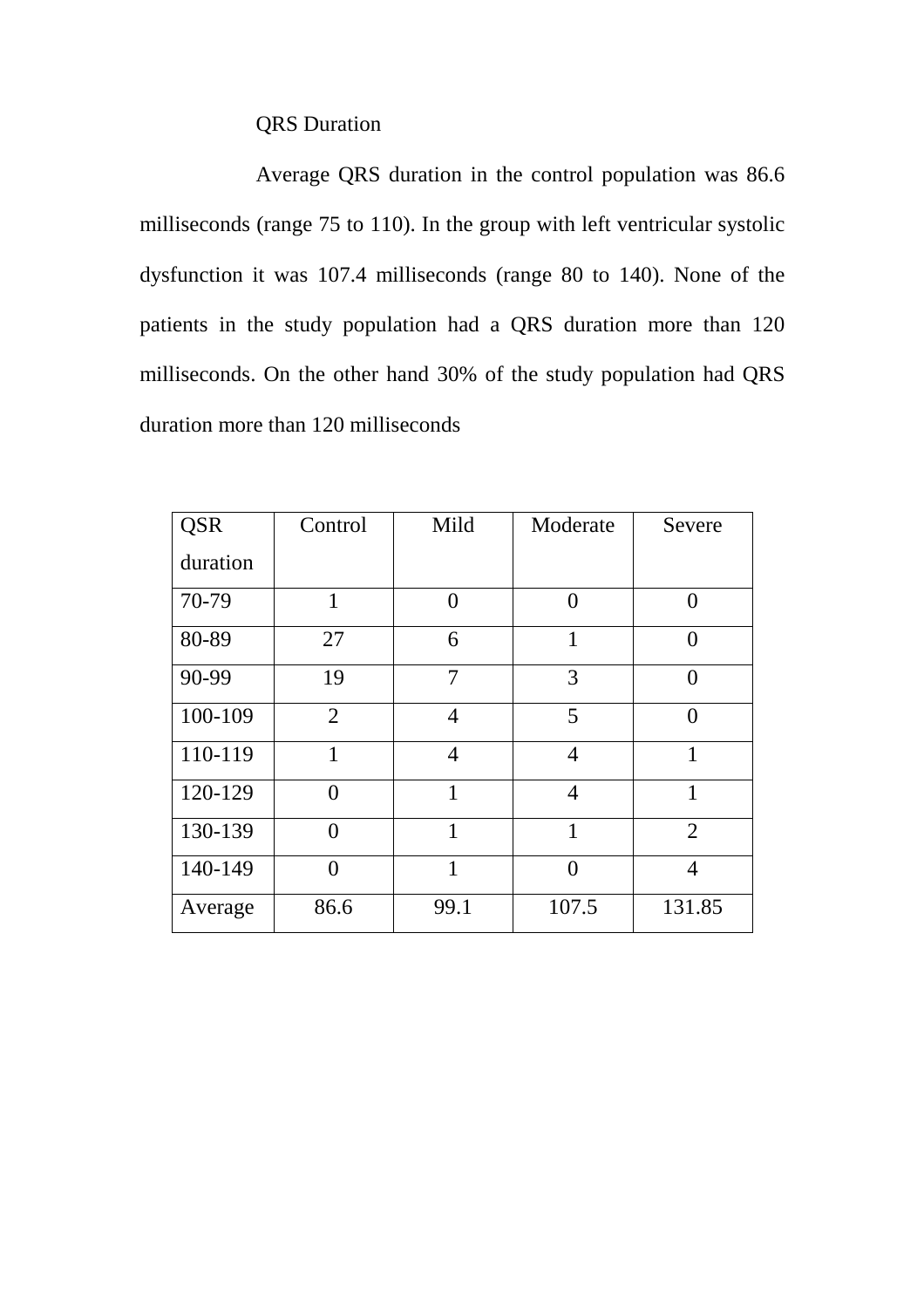### **Combination of criteria**

**Combination 1**: Heart rate more than 90, left atrial abnormality and QRS duration >110 milliseconds

- **Combination 2:** Heart rate more than 90, Axis  $< 0$  or  $> 90$  and QRS duration > 110 milliseconds
- **Combination 3**: Heart rate more than 90, and QRS duration >110 milliseconds

|               | Control | Study  | Mild  | Moderate | Severe  |
|---------------|---------|--------|-------|----------|---------|
| Combination 1 |         | 11(22) | 5(20) | 3(16.6)  | 3(37.5) |
| Combination 2 |         | 12(24) | 2(8)  | 4(22.2)  | 6(75)   |
| Combination 3 |         | 22(44) | 7(29) | 8(44.4)  | 7(87.5) |

None of the control population had more than one criteria present. Hence none of the combination criteria was present. A combination of Heart rate more than 90, and QRS duration >110 milliseconds (combination 3) was present in 87.5 % of patients with very low ejection fraction. However all 3 three combinations were not present in majority of patients with mild LV dysfunction.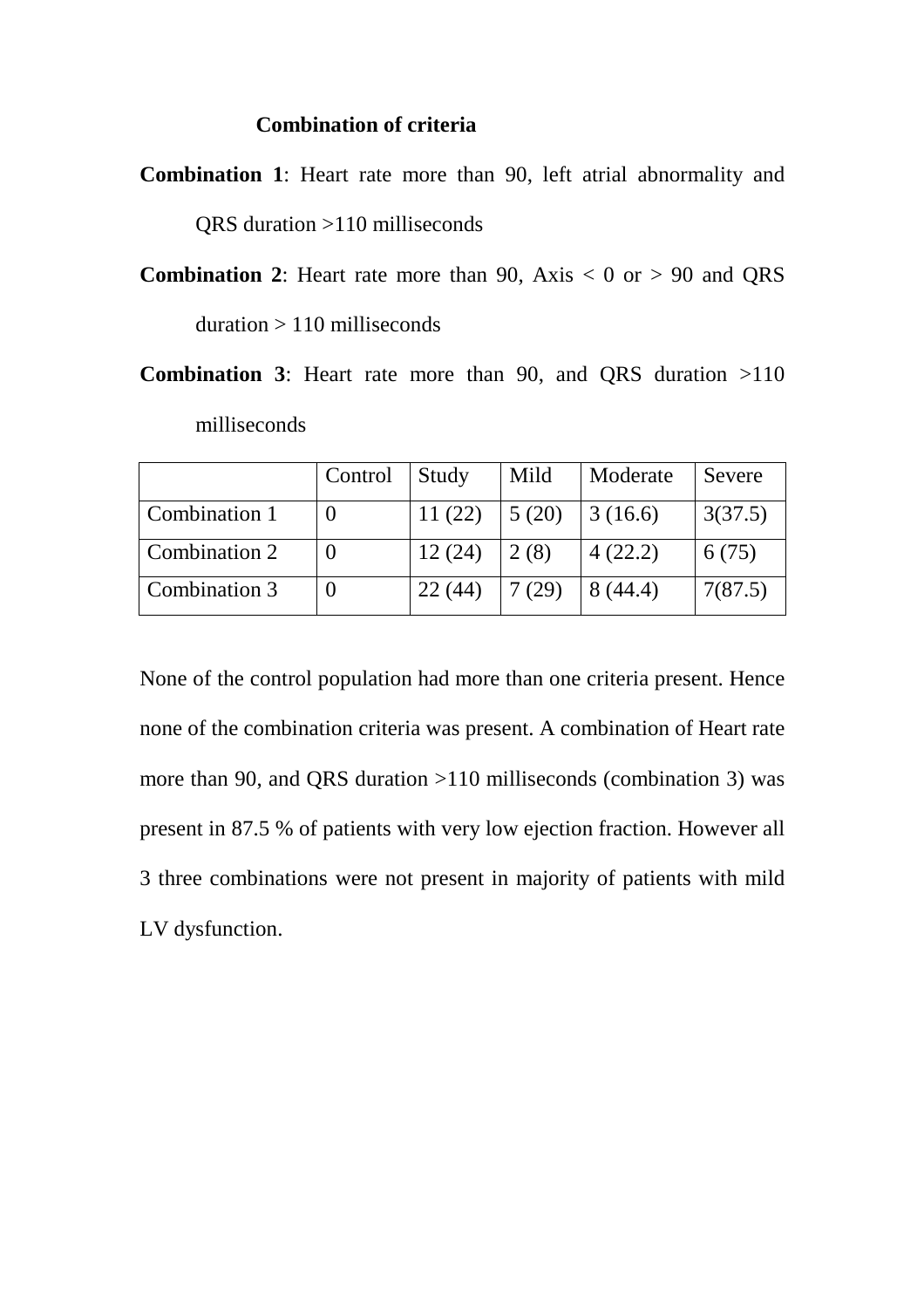## Summary

Table showing in percentage the difference between the heart rate, left atrial abnormality (LAA), ectopics, ventricular hypertrophy, and increased QRS duration between the control population and the study population.

|                      | Control | Study |
|----------------------|---------|-------|
| Tachycardia          | 6       | 34    |
| L. Atrial Abnorm     | 10      | 48    |
| <b>LAFB</b>          |         | 16    |
| <b>Bundle blocks</b> |         | 20    |
| <b>LVH/RVH</b>       | 12      | 40    |
| $OSRD > 120$ ms      |         | 30    |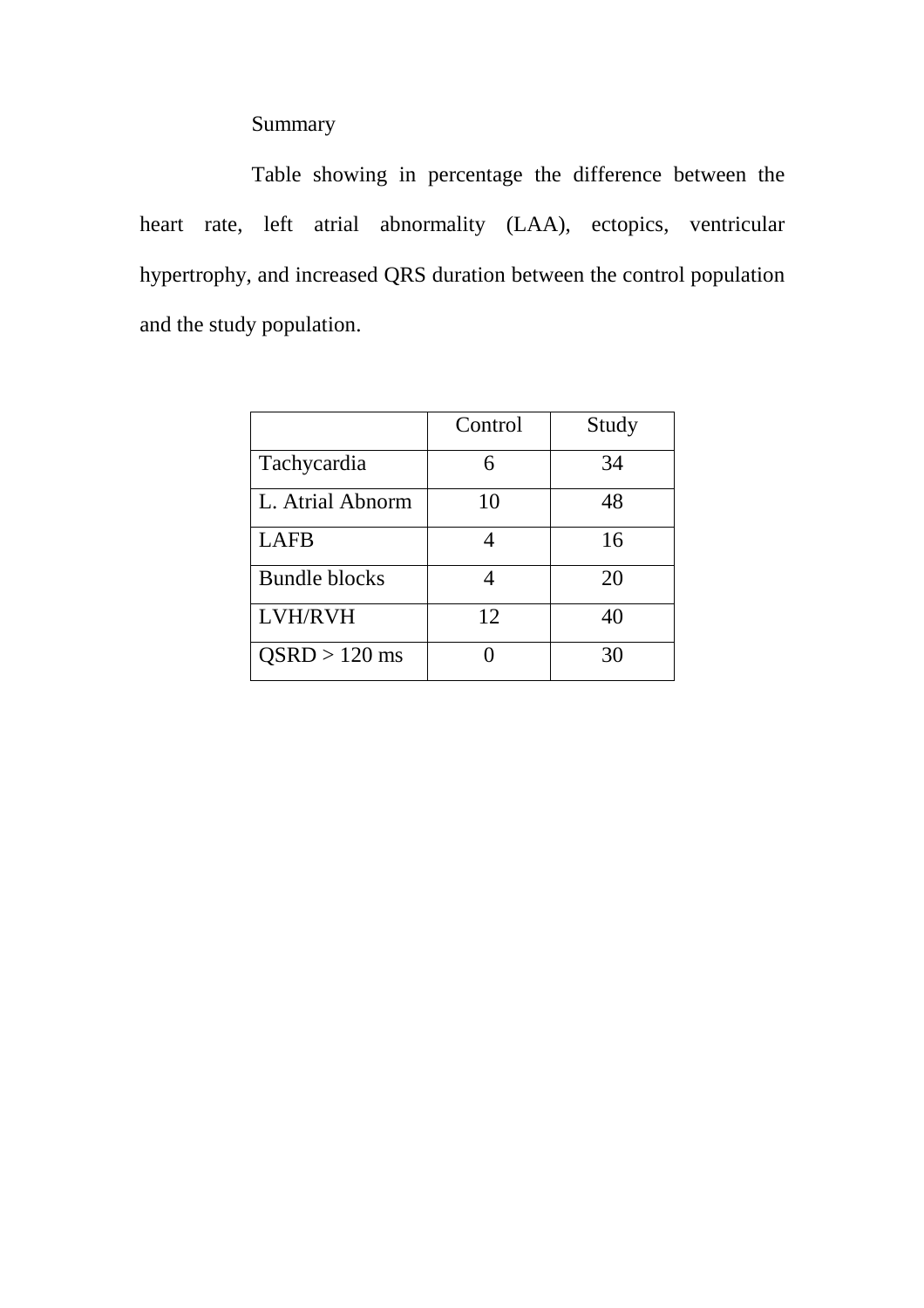#### **Discussion**

A total of 100 patients were analyzed in this study of which 50 were patients with left ventricular systolic dysfunction (EF < 50%) and 50 patients with normal left ventricular function. Analysis of the data shows us that majority of the patients were male (60%) both in the study and control population.

The most common cause of heart failure in this study was coronary artery disease (64%). Similar findings were observed in other studies.<sup>13</sup>

48 patients in the study population had ECG abnormalities (96%). In contrast only 30% had abnormal electrocardiograms among the control population. Hence the negative predictive value of a normal electrocardiogram is very high.

Our study showed that as the Ejection fraction decreased the resting heart increased. The average heart rate in the control population was 80.1 per minute. It increased to 93.3 per minute in the control population. In patients with severe left ventricular systolic dysfunction it was still higher (110.5 per minute). 34 % of the control population had sinus tachycardia and 14% had atrial fibrillation. In strong contrast only 6% of the control population had sinus tachycardia and none had atrial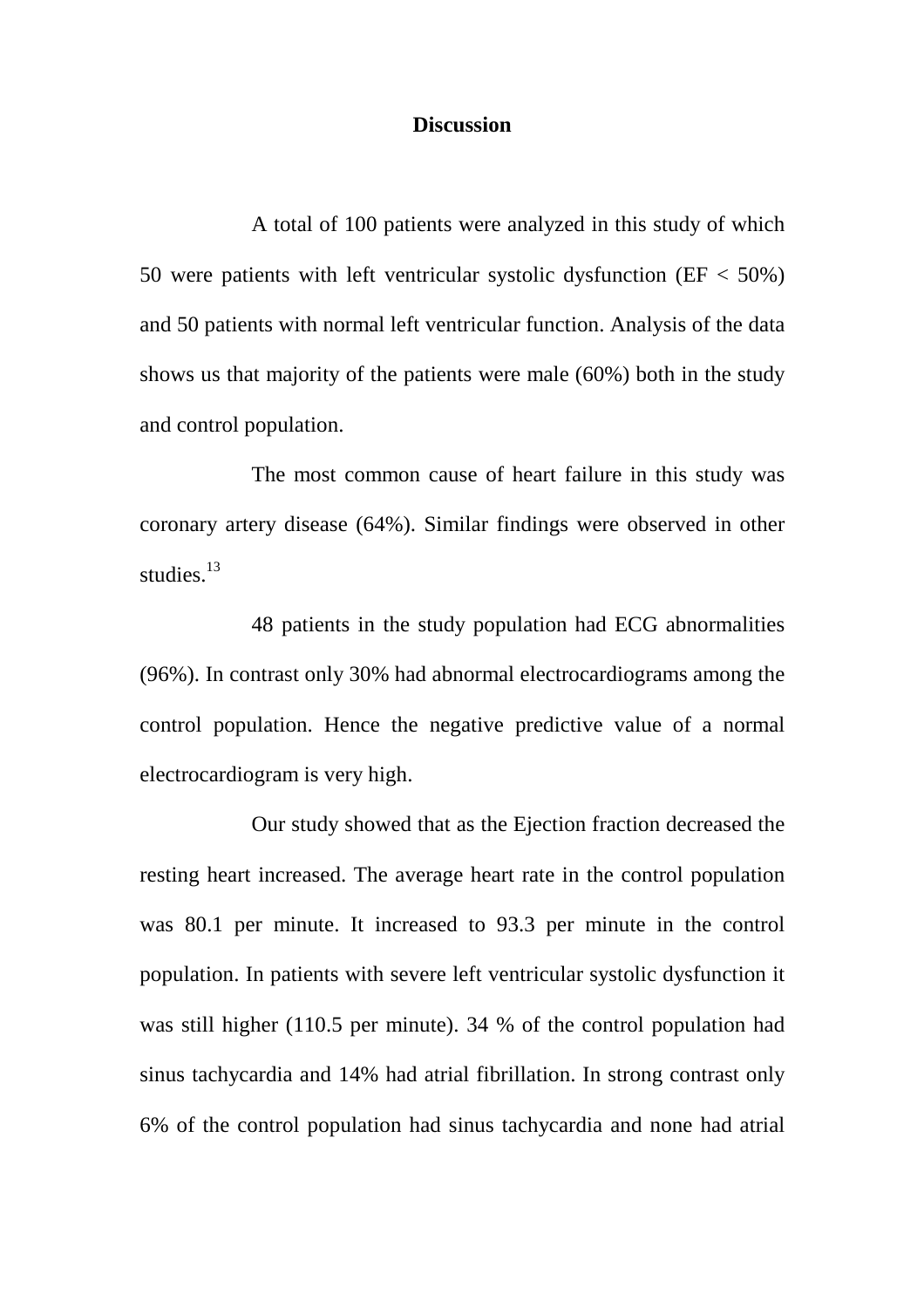fibrillation. Hence an increasing heart rate is associated with low EF but should be interpreted with the help of associated findings.

Axis deviation was more in patients with left ventricular systolic dysfunction (32% compared to 4% among control population). Among this left axis deviation was more common (24%) than right axis deviation (12%). However axis deviation cannot be taken as a significant ECG criterion as majority of the patients even with left ventricular systolic dysfunction (i.e. 68%) had normal axes.

In our study the QRS duration was the single most important ECG criterion strongly associated with left ventricular systolic dysfunction. As the QRS duration increased the EF decreased. The average QRS duration in the control population was 86.6 milliseconds (range 75 to 110). This increased to 107.8 ms in the study population. Moreover among patients with severe left ventricular systolic dysfunction the average QRS duration was 131.85 milliseconds. Looking at the incidence, none of the patients in the study group had QRS duration more than 120 milliseconds. This rose to 30 % among the control group. Among patients with severe left ventricular systolic dysfunction 87.5% had a QRS duration more than 120 milliseconds.

These results are similar to the conclusions of several studies which have proved that intraventricular conduction delay is associated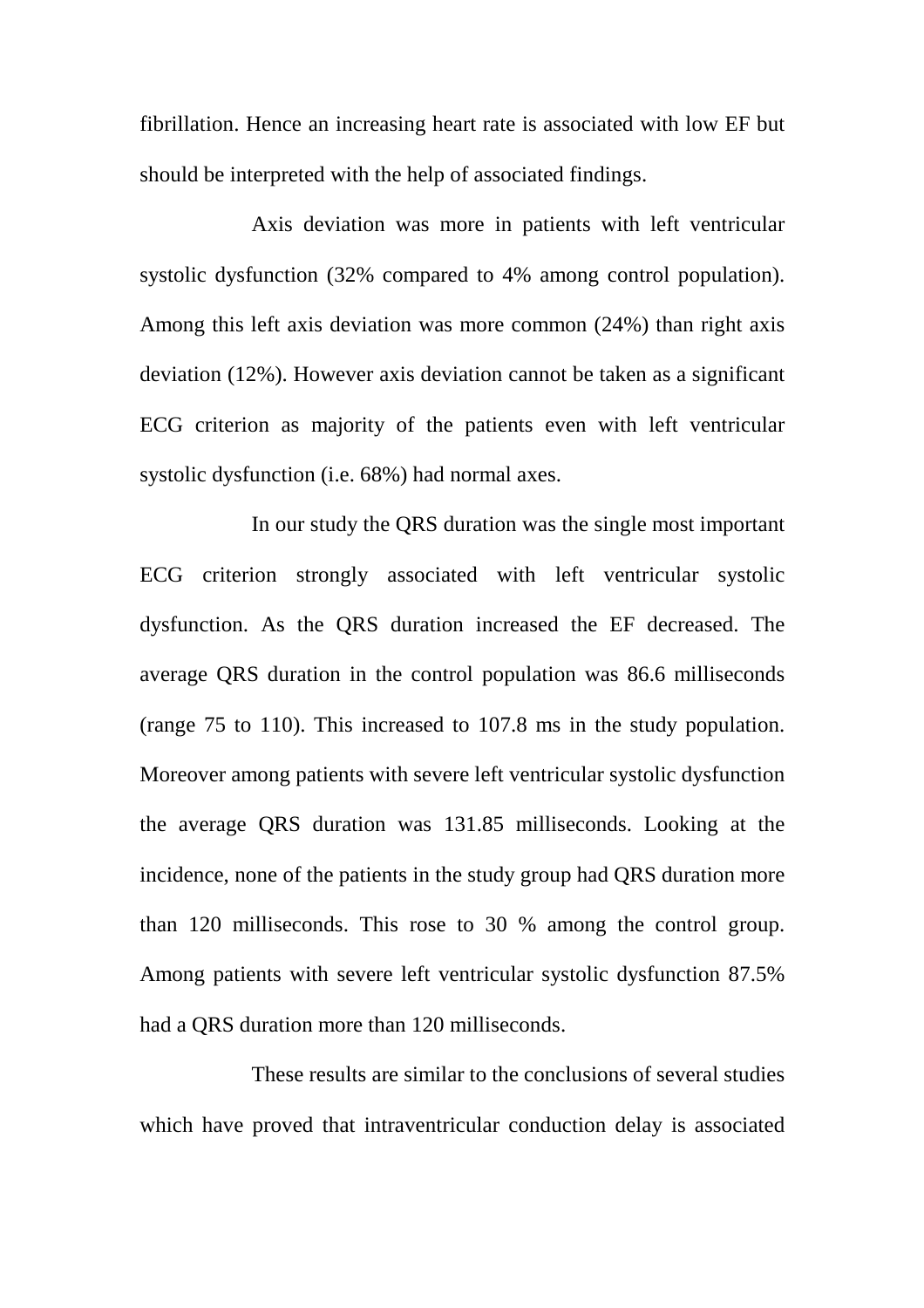with more advanced myocardial disease including those by A P Davie, Amir Kashani, Das MK, Cheripambil K, Bedi A, et al.<sup>33, 34, 35</sup>

Left atrial abnormality as evidenced by abnormal P waves is another ECG criterion closely associated with left ventricular systolic dysfunction. In our study 48 % of the patients with left ventricular systolic dysfunction had left atrial abnormality, while it was present in only 10% of the control population. Thus in the absence of systemic hypertension and mitral valve disease, left atrial abnormality can be taken as an indicator to the presence of left ventricular dysfunction.

34% of our patients in study population had conduction abnormalities, compared to only 8 % of the control population. The most common abnormality was Left anterior fascicular block. However, in patients with severe left ventricular systolic dysfunction 50 % had a left bundle branch block. Studies done by Das MK, Cheripambil K, Bedi A, et al and Murkofsky RL et al also confirms similar observation that LBBB is a marker of significant left ventricular systolic dysfunction.<sup>35, 36</sup>

12% of the control population had left ventricular hypertrophy. Among the study population 36% had LV hypertrophy and 4% had RV hypertrophy. Although incidence of LV hypertrophy is more in the study population, chamber hypertrophy is both non specific and non sensitive in detecting left ventricular systolic dysfunction.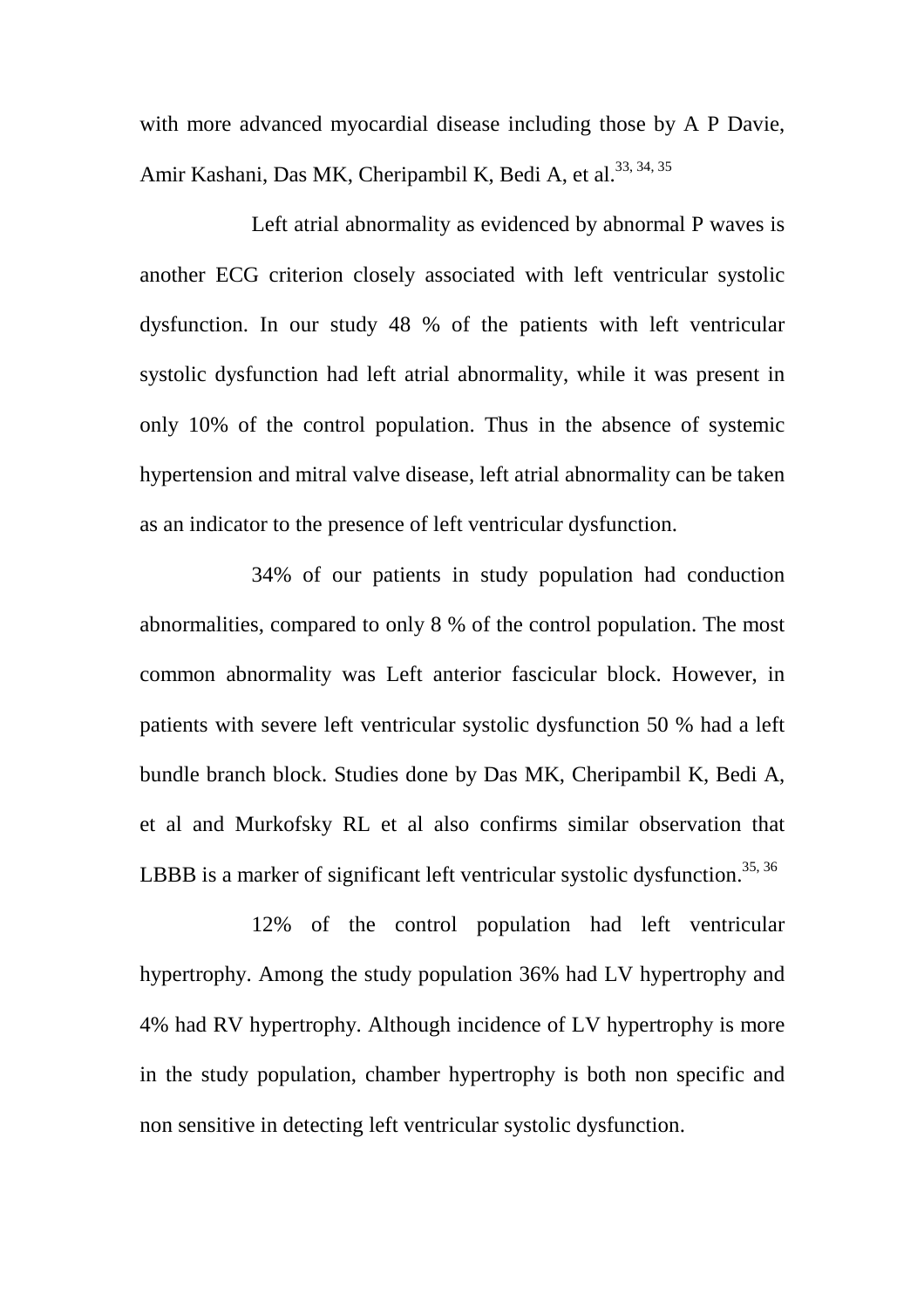Finally in this study combination of several ECG criteria were used. A combination of heart rate more than 90, left atrial abnormality and QRS duration >110 milliseconds was present in 37.5% of patients with severe LV dysfunction but in only 20% of the mild LV dysfunction group. Another combination of Heart rate more than 90, and QRS duration >110 milliseconds was present in majority (87.5%) of patients with severe LV dysfunction but in only 29% of the mild LV dysfunction group. However none of the control population had more than single ECG abnormality. Hence use of combination criteria would only detect patients with severe LV dysfunction.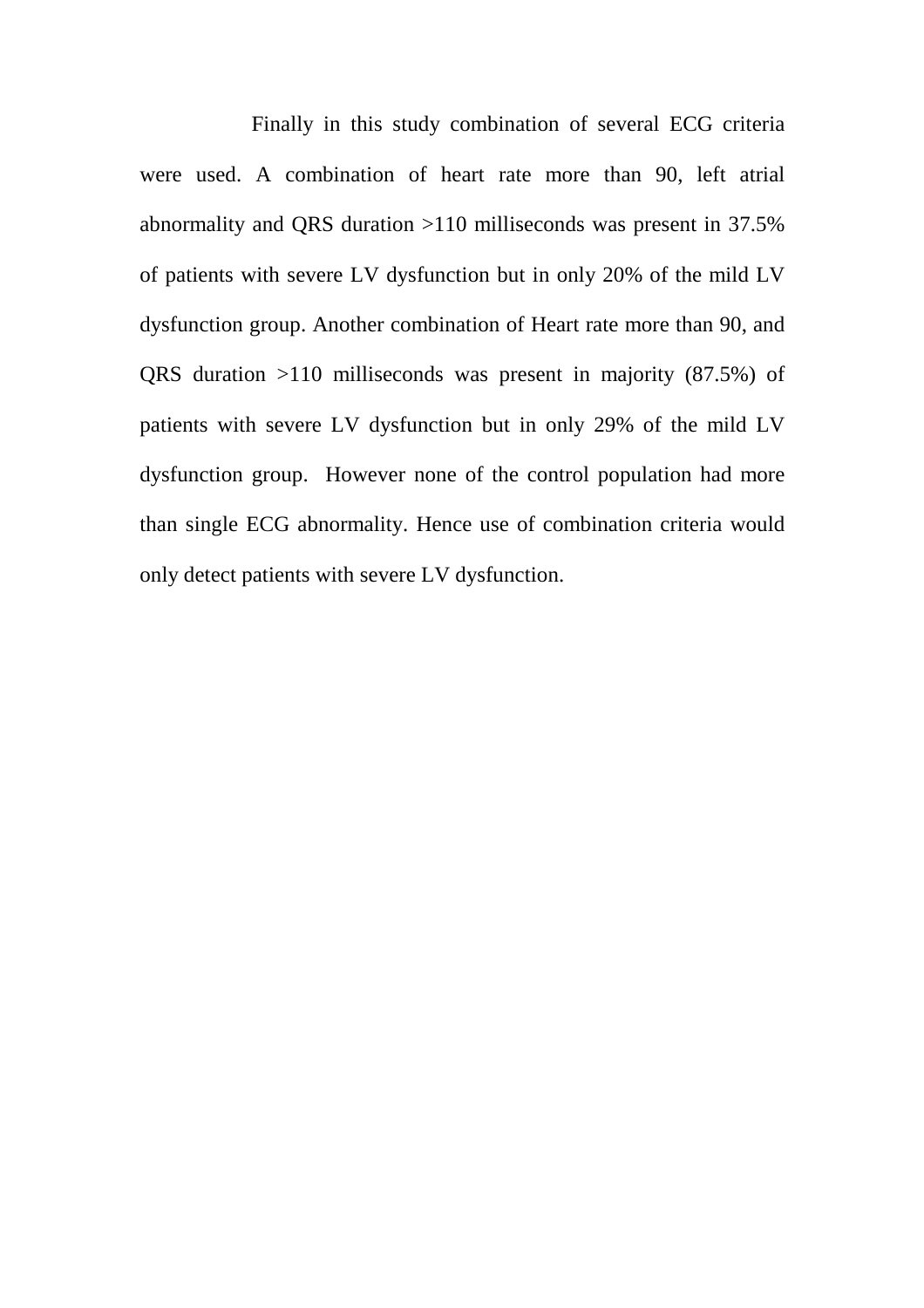## **Limitations of our study**

- 1. The etiology of heart failure in most of the patients in the study population was coronary artery disease. The electrocardiographic changes produced by ischemia in those patients could be a source of error.
- 2. In view of the high incidence of coronary artery disease, certain criteria such as Q waves, ST segment and T wave changes were not used for analysis.
- 3. This study had certain confounding factors such as age, emphysema, obesity, electrolyte imbalance, drugs etc. which could alter the surface electrocardiogram.
- 4. The study population is small and the design was retrospective. A larger study population and a prospective study may have produced different results.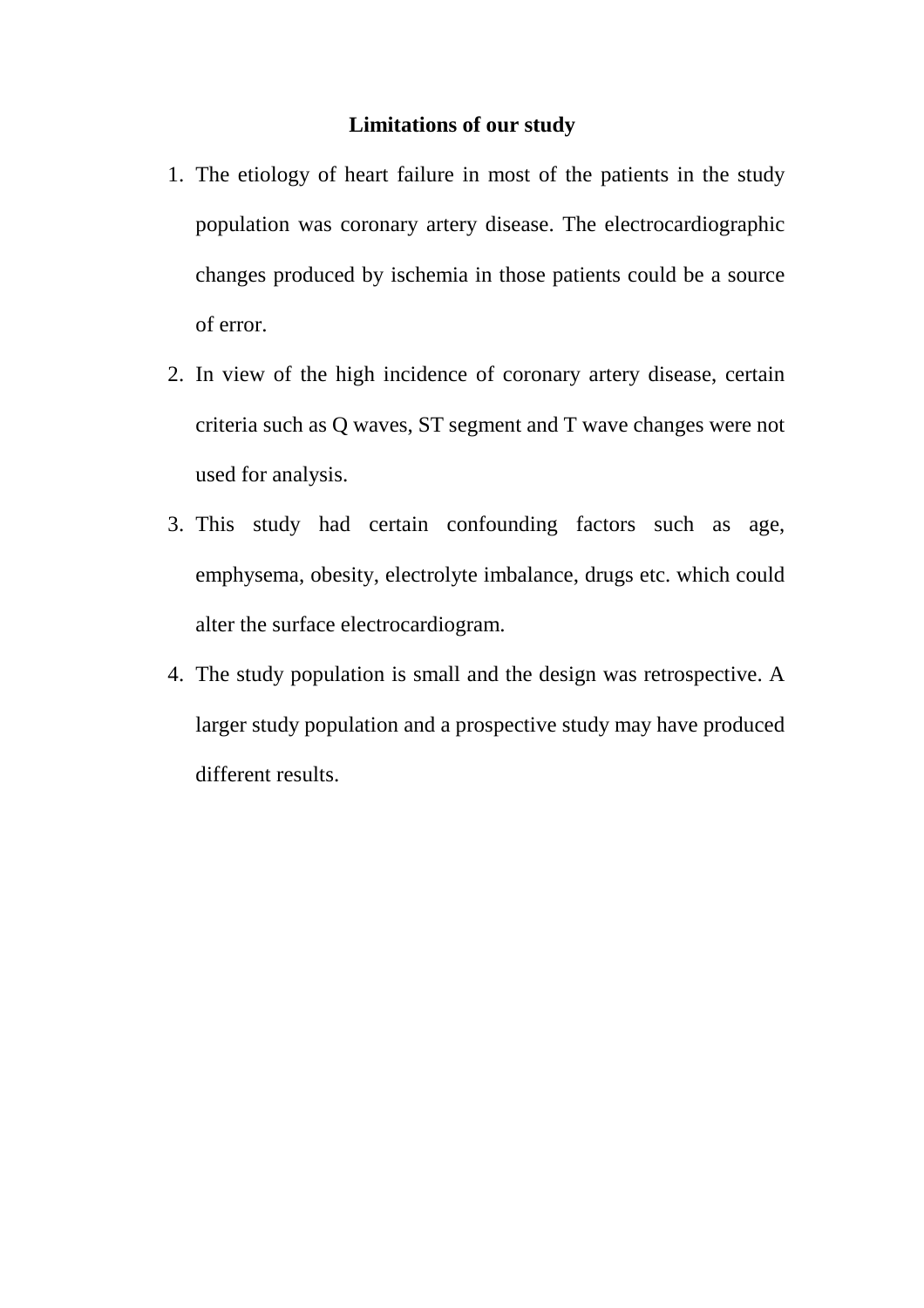#### **Conclusions**

- 1. Coronary artery disease is the most common cause of left ventricular systolic dysfunction.
- 2. There is a consistent association between the standard 12 lead electrocardiogram and left ventricular systolic dysfunction.
- 3. A **norma**l electrocardiogram virtually excludes chronic heart failure due to left ventricular systolic dysfunction.
- 4. There are usually major electrocardiographic abnormalities as the severity of left ventricular systolic dysfunction increases.
- 5. The resting heart rate increases consistently with decreasing left ventricular systolic function.
- 6. Ectopic activity (Both Atrial and ventricular) increases with decreasing left ventricular ejection fraction.
- 7. Conduction defects increases with worsening Left ventricular systolic function. Left anterior fascicular block is the most common conduction abnormality. However a Left bundle branch block is more common in those with severe left ventricular systolic dysfunction.
- 8. Increasing QRS duration is the single most specific criteria which correlates well with decreasing ejection fraction. A QRSD duration more than 120 milliseconds especially in the absence of a typical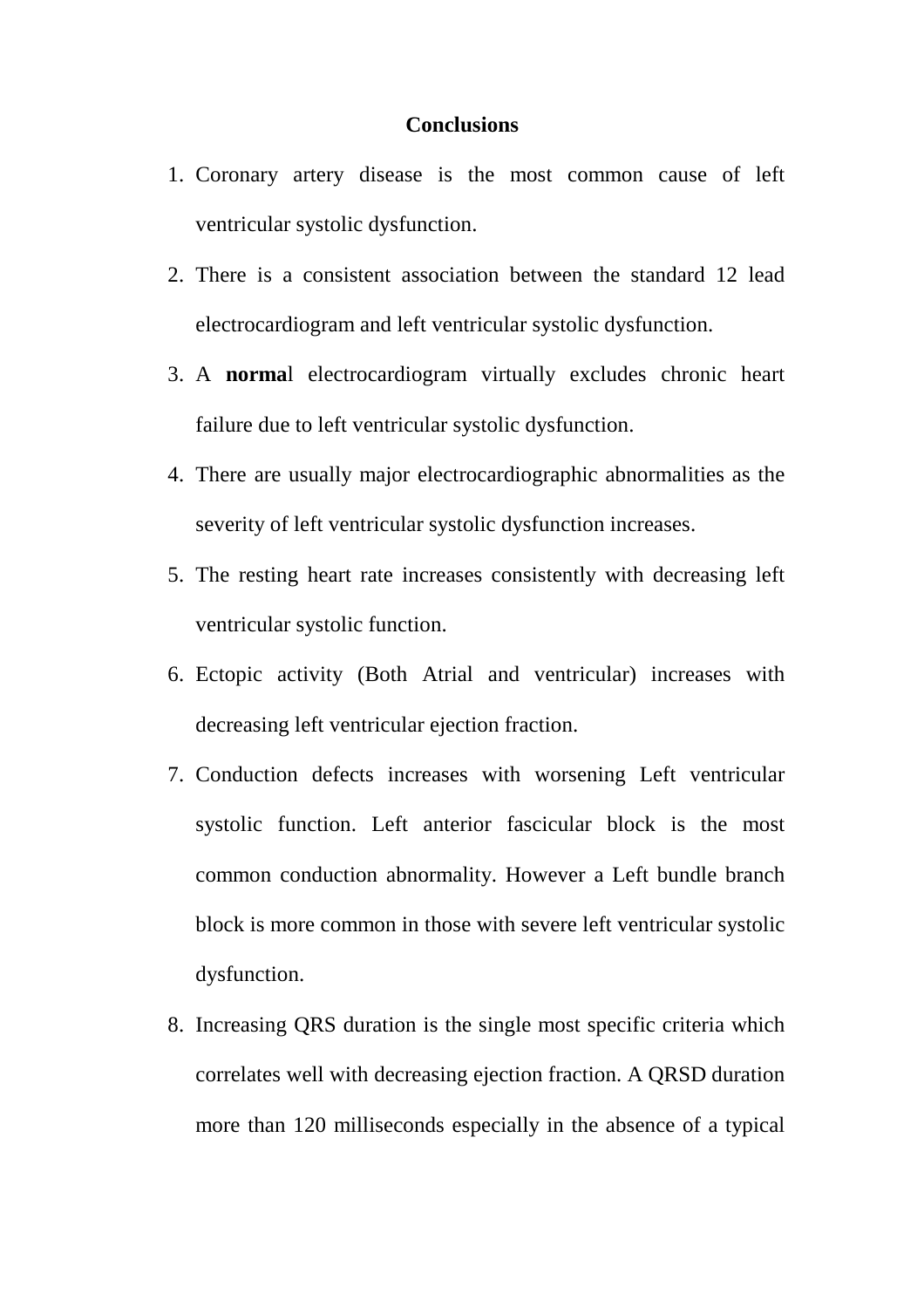conduction defect signifies significant left ventricular systolic dysfunction

- 9. Among the electrocardiographic abnormalities a combination of sinus tachycardia, left Atrial abnormalities and QRS duration were found to be most specific but loses sensitivity.
- 10. The electrocardiogram is not a substitute for echocardiography, as an abnormal electrocardiogram does not accurately predict the presence of left ventricular systolic dysfunction.
- 11. An abnormal electrocardiogram does not mean that the patient has chronic heart failure but is an indication for an echocardiogram.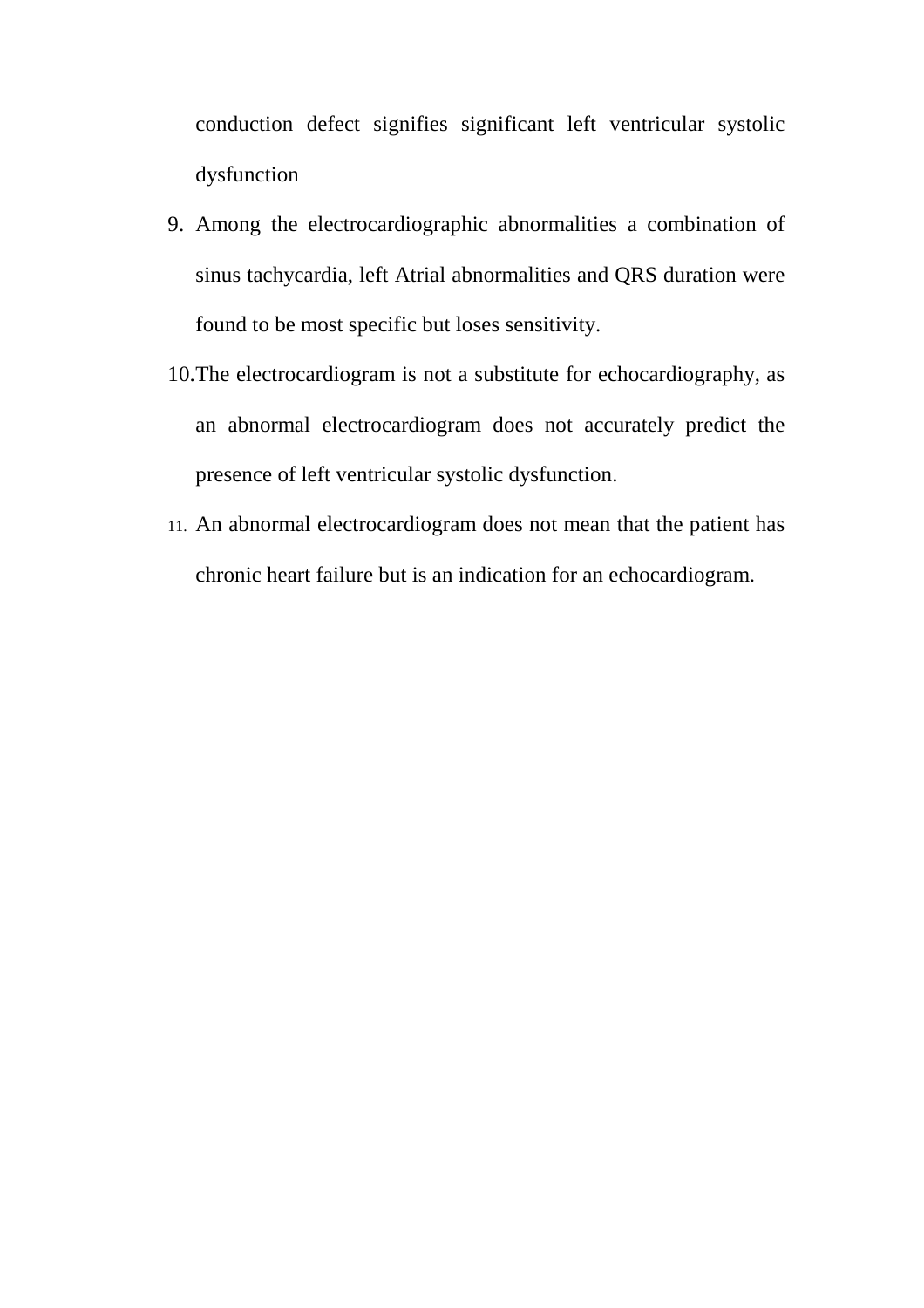### **Master Chart – study population - I**

| S.N            | Name         | A      | S                         | Cause      | EF | Rate | Rhythm     | Axis  | LAA                       | <b>LAFB</b>              | <b>QRSD</b> | <b>APC</b>               | <b>VPC</b>               | <b>LVH</b>               | <b>RVH</b>               | <b>RBBB</b>              | <b>LBBB</b>              |
|----------------|--------------|--------|---------------------------|------------|----|------|------------|-------|---------------------------|--------------------------|-------------|--------------------------|--------------------------|--------------------------|--------------------------|--------------------------|--------------------------|
| 0.             |              | G<br>E | e                         |            |    |      |            |       |                           |                          |             |                          |                          |                          |                          |                          |                          |
| $\mathbf{1}$   | Raghu        | 35     | X<br>M                    | CM         | 25 | 120  | <b>ST</b>  | $-40$ | $+$                       | $+$                      | 140         | $\sim$                   | $\overline{\phantom{a}}$ | $\sim$                   | $\sim$ $\sim$            | $+$                      | --                       |
| $\overline{2}$ | Vaidyanathan | 50     | M                         | CAD        | 35 | 124  | <b>ST</b>  | $-45$ | $+$                       | ц.                       | 85          | $+$                      | $\overline{\phantom{a}}$ | $\overline{\phantom{a}}$ | $\mathbf{u}$             | --                       | --                       |
| 3              | Revathi      | 56     | $\mathbf F$               | CAD        | 40 | 78   | <b>NSR</b> | 30    | $\overline{\phantom{a}}$  | $\overline{\phantom{a}}$ | 110         | $\overline{\phantom{a}}$ | $\overline{\phantom{a}}$ | $+$                      | $\overline{\phantom{a}}$ | $\overline{\phantom{a}}$ | $\overline{\phantom{a}}$ |
| 4              | Muhtulaxmi   | 84     | $\boldsymbol{\mathrm{F}}$ | CAD        | 42 | 120  | AF         | 25    | <b>NA</b>                 | $\overline{\phantom{a}}$ | 120         | <b>NA</b>                | $\boldsymbol{+}$         | $\overline{\phantom{a}}$ | ٠.                       | ٠.                       | $\sim$                   |
| 5              | Varadhan     | 65     | M                         | Valv       | 44 | 98   | <b>NSR</b> | 40    | $+$                       | $\overline{\phantom{a}}$ | 110         | --                       | $\sim$                   | $\overline{\phantom{a}}$ | $\overline{\phantom{a}}$ | $\overline{\phantom{a}}$ | --                       |
| 6              | Destagiri    | 58     | M                         | CAD        | 40 | 102  | <b>ST</b>  | $-50$ | $+$                       | $+$                      | 130         | $+$                      | $+$                      | $\overline{\phantom{a}}$ | $\sim$                   | ٠.                       | $+$                      |
| 7              | Padma        | 40     | $\mathbf F$               | <b>CAD</b> | 48 | 90   | <b>NSR</b> | 30    | $\overline{a}$            | $\overline{\phantom{a}}$ | 110         | --                       | $\overline{\phantom{a}}$ | $+$                      | --                       | ٠.                       | --                       |
| 8              | Devika       | 25     | M                         | Valv       | 40 | 75   | AF         | 120   | $+$                       | $\overline{a}$           | 90          | $+$                      | $\sim$                   | $+$                      | $\overline{\phantom{a}}$ | --                       | --                       |
| 9              | Jeyaraman    | 80     | M                         | CAD        | 45 | 110  | <b>ST</b>  | 50    | $\ddotsc$                 | $\ddotsc$                | 80          | $\sim$                   | $\mathbf{L}$             | $\overline{\phantom{a}}$ | $\overline{a}$           | --                       | $\overline{\phantom{a}}$ |
| 10             | Mary         | 32     | $\mathbf F$               | <b>CM</b>  | 35 | 98   | <b>NSR</b> | $-35$ | $+$                       | $+$                      | 125         | --                       | $\sim$                   | $\overline{\phantom{a}}$ | --                       | $+$                      | $\overline{\phantom{a}}$ |
| 11             | Yunus        | 63     | M                         | CAD        | 28 | 72   | <b>NSR</b> | $-60$ | $+$                       | $+$                      | 110         | $+$                      | $+$                      | $+$                      | $\overline{\phantom{a}}$ | $\overline{\phantom{a}}$ | $\overline{\phantom{a}}$ |
| 12             | Thulukanam   | 52     | M                         | Valv       | 39 | 110  | ST         | 45    | $\ddot{}$                 | $\overline{\phantom{a}}$ | 100         | $\sim$                   | $\overline{\phantom{a}}$ | $+$                      | $\overline{\phantom{a}}$ | $\overline{\phantom{a}}$ | $\sim$ $\sim$            |
| 13             | AbdulMazzed  | 75     | M                         | <b>CM</b>  | 30 | 98   | <b>NSR</b> | 60    | $\ddot{\phantom{a}}$      | μ.                       | 120         | --                       | $+$                      | н.                       | --                       | --                       | --                       |
| 14             | Ulaganathan  | 51     | $\mathbf{M}$              | <b>CM</b>  | 25 | 100  | <b>NSR</b> | 20    | $\mathbf{u}$              | $\sim$                   | 140         | ۰.                       | $\overline{\phantom{a}}$ | $\sim$                   | $\sim$                   | $\overline{\phantom{a}}$ | $\sim$                   |
| 15             | Ahamed       | 65     | $\mathbf M$               | CAD        | 32 | 110  | <b>ST</b>  | 35    | $\mathbb{L}^{\mathbb{L}}$ | $\sim$                   | 95          | --                       | $+$                      | $+$                      | ٠.                       | ٠.                       | $\overline{\phantom{a}}$ |
| 16             | Annaraj      | 46     | M                         | CAD        | 42 | 75   | <b>NSR</b> | 35    | $+$                       | $\overline{\phantom{a}}$ | 85          | --                       | $\overline{\phantom{a}}$ | $\overline{\phantom{a}}$ | --                       | --                       | --                       |
| 17             | Samuel       | 24     | M                         | Valv       | 49 | 100  | $\rm AF$   | 110   | <b>NA</b>                 | $\overline{a}$           | 90          | <b>NA</b>                | $+$                      | $+$                      | $+$                      | --                       | --                       |
| 18             | Aarthi       | 42     | F                         | <b>CAD</b> | 38 | 98   | <b>NSR</b> | 60    | $\sim$ $\sim$             | $\sim$                   | 90          | ۰.                       | $\sim$                   | $\overline{\phantom{a}}$ | $\overline{\phantom{a}}$ | --                       | $\overline{\phantom{a}}$ |
| 19             | Devika       | 70     | $\mathbf F$               | CAD        | 42 | 110  | ST         | 55    | $+$                       | $\overline{a}$           | 95          | $\overline{a}$           | $\mathbf{u}$             | $\overline{\phantom{a}}$ | $\sim$ $\sim$            | $\overline{a}$           | $\overline{\phantom{a}}$ |
| 20             | James        | 40     | M                         | <b>HHD</b> | 49 | 86   | AF         | 30    | <b>NA</b>                 | $\overline{a}$           | 100         | $\sim$                   | $\sim$                   | $+$                      | $\sim$ $\sim$            | $\overline{\phantom{a}}$ | --                       |
| 21             | Allah Basha  | 58     | M                         | CAD        | 30 | 120  | <b>ST</b>  | $-35$ | $\overline{a}$            | $\overline{\phantom{a}}$ | 125         | $+$                      | $\sim$                   | $\overline{\phantom{a}}$ | $\overline{\phantom{a}}$ | $+$                      | --                       |
| 22             | Parvathi     | 60     | $\mathbf{F}$              | <b>CAD</b> | 28 | 122  | <b>ST</b>  | $-45$ | $+$                       | $\overline{\phantom{a}}$ | 130         | $+$                      | $\overline{\phantom{a}}$ | $+$                      | --                       | ۰.                       | $+$                      |
| 23             | Laxmi        | 62     | F                         | <b>CAD</b> | 39 | 98   | <b>NSR</b> | 100   | $+$                       | $\overline{\phantom{a}}$ | 105         | $\overline{\phantom{a}}$ | $\overline{\phantom{a}}$ | $+$                      | --                       | --                       | $\mathbf{L}$             |
| 24             | Mohammed     | 55     | M                         | <b>HHD</b> | 45 | 74   | <b>NSR</b> | 30    | $+$                       | $\overline{a}$           | 85          | $\overline{\phantom{a}}$ | $\overline{\phantom{a}}$ | $+$                      | $\sim$ $\sim$            | ٠.                       | $\sim$ $\sim$            |
| 25             | Prabu        | 65     | M                         | <b>CM</b>  | 26 | 112  | AF         | $-35$ | <b>NA</b>                 | $+$                      | 140         | $\ddot{}$                | $+$                      | $\overline{\phantom{a}}$ | $\sim$ $\sim$            | $\ddot{}$                | $\overline{\phantom{a}}$ |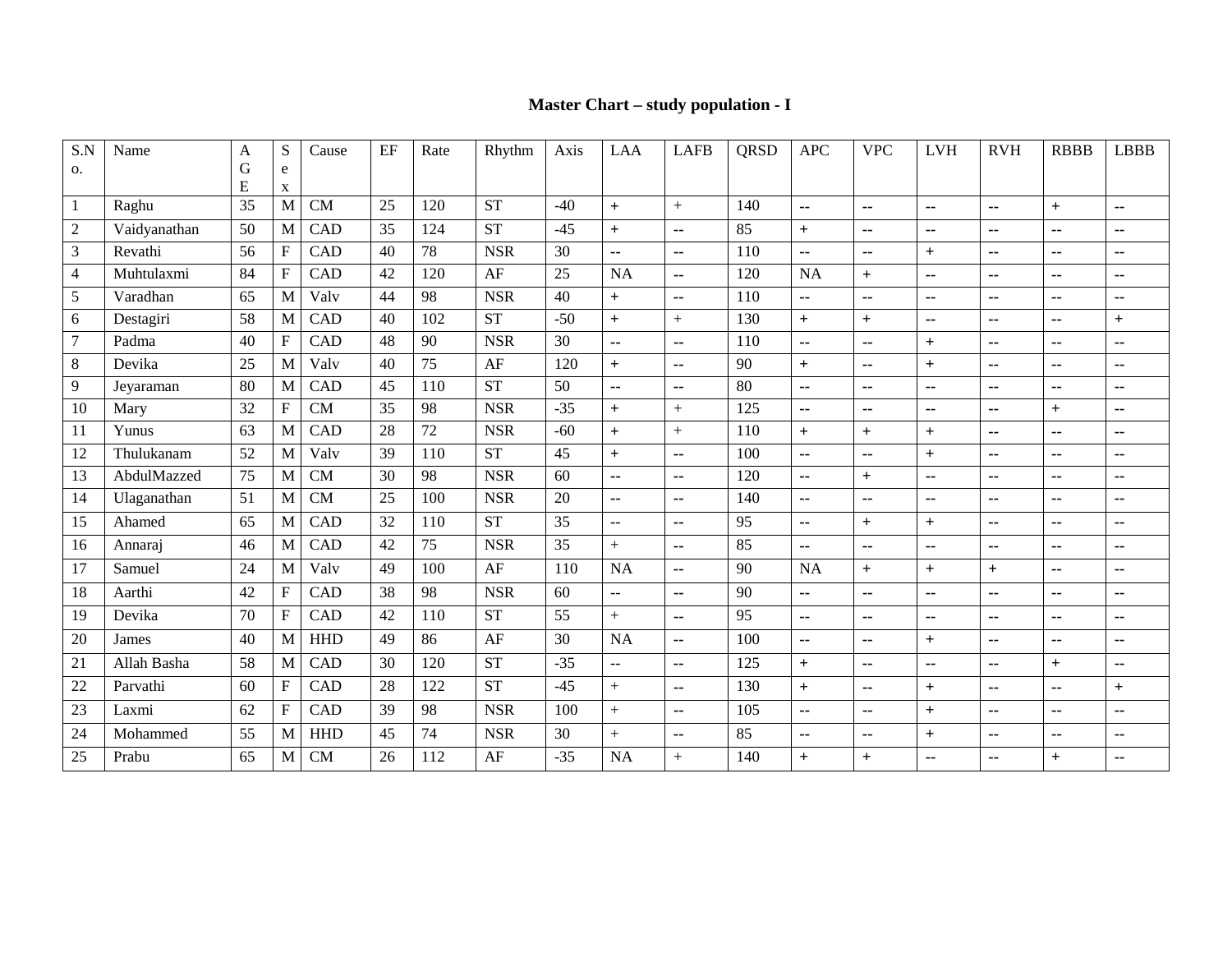### **Master Chart – study population - II**

| S.N | Name        | Ag | ${\bf S}$                 | Cause      | EF | Rate | Rhythm     | Axis   | <b>LAA</b>              | <b>LAFB</b>              | QRSD | <b>APC</b>               | <b>VPC</b>               | <b>LVH</b>               | <b>RVH</b>               | <b>RBBB</b>   | <b>LBBB</b>   |
|-----|-------------|----|---------------------------|------------|----|------|------------|--------|-------------------------|--------------------------|------|--------------------------|--------------------------|--------------------------|--------------------------|---------------|---------------|
| 0.  |             | e  | e                         |            |    |      |            |        |                         |                          |      |                          |                          |                          |                          |               |               |
| 26  | Prasanna    | 48 | X<br>$\mathbf{M}$         | CAD        | 45 | 86   | <b>NSR</b> | 50     | $\sim$                  | $\sim$ $\sim$            | 85   | $\sim$                   | --                       | $\sim$                   | $\mathbf{u}$             | $\sim$ $\sim$ | $\sim$ $\sim$ |
| 27  | Anandhi     | 54 | ${\bf F}$                 | CAD        | 38 | 86   | <b>NSR</b> | 40     | $\sim$                  | $\sim$                   | 100  | $\overline{\phantom{a}}$ | $+$                      | $\sim$                   | $\sim$ $\sim$            | ۰.            | $-$           |
| 28  | Kavya       | 66 | $\boldsymbol{\mathrm{F}}$ | CAD        | 32 | 110  | <b>ST</b>  | 30     | $\pm$                   | $\sim$                   | 110  | $+$                      | $\overline{\phantom{a}}$ | $\overline{\phantom{a}}$ | $\sim$                   | $\sim$        | $\sim$        |
| 29  | Rajan       | 47 | $\mathbf M$               | Valv       | 45 | 100  | <b>NSR</b> | 30     | $\! +$                  | $\sim$                   | 110  | $\overline{\phantom{a}}$ | $\sim$                   | $+$                      | $\sim$                   | $\sim$        | $\sim$ $\sim$ |
| 30  | Vijay Anand | 68 | M                         | CAD        | 25 | 120  | ST         | $-50$  | $\sim$ $\sim$           | $\sim$                   | 140  | $\mathbf{u}$             | $+$                      | $\sim$                   | $\sim$                   | $\sim$        | $+$           |
| 31  | Meghala     | 58 | $\mathbf F$               | CAD        | 40 | 82   | <b>NSR</b> | 55     | $\mathbb{L} \mathbb{L}$ | $\overline{\phantom{a}}$ | 85   | $+$                      | $\overline{\phantom{a}}$ | $\overline{\phantom{a}}$ | $\sim$                   | $\sim$        | $\sim$        |
| 32  | Hameedha    | 53 | ${\bf F}$                 | CAD        | 39 | 86   | <b>NSR</b> | 40     | $+$                     | $\sim$                   | 95   | $\overline{\phantom{a}}$ | ۰.                       | $+$                      | $\sim$ $\sim$            | $\sim$        | $\sim$        |
| 33  | Hareesh     | 60 | $\mathbf{M}$              | CAD        | 45 | 92   | <b>NSR</b> | 50     | $\sim$                  | $\sim$                   | 80   | $\mathbf{u}$             | $+$                      | $\sim$                   | $\sim$                   | $\sim$        | --            |
| 34  | Vijay Kanna | 58 | $\mathbf M$               | CAD        | 30 | 112  | <b>ST</b>  | 10     | $\sim$ $\sim$           | $\overline{\phantom{a}}$ | 120  | $\overline{\phantom{a}}$ | $+$                      | $\overline{\phantom{a}}$ | $\sim$                   | $\sim$        | $\sim$        |
| 35  | Armugam     | 31 | $\mathbf M$               | <b>HHD</b> | 49 | 92   | <b>NSR</b> | $-50$  | $+$                     | $+$                      | 90   | $\mathbf{u}$             | $\overline{\phantom{a}}$ | $+$                      | $\sim$                   | $\sim$        | $\sim$        |
| 36  | Barathan    | 65 | $\mathbf{M}$              | CAD        | 31 | 98   | <b>NSR</b> | 15     | $\sim$                  | $\ddotsc$                | 110  | $\mathbf{L}$             | $+$                      | $\overline{a}$           | $\sim$                   | $\sim$        | $\sim$        |
| 37  | Vasanthi    | 75 | $\boldsymbol{\mathrm{F}}$ | CAD        | 49 | 100  | <b>NSR</b> | 50     | $\mathbb{L} \mathbb{L}$ | $\overline{\phantom{a}}$ | 100  | $\overline{\phantom{a}}$ | $\overline{\phantom{a}}$ | $+$                      | $\sim$                   | $\sim$ $\sim$ | $\sim$        |
| 38  | Sundeep     | 72 | $\mathbf M$               | CAD        | 34 | 112  | ST         | $-20$  | $\overline{a}$          | $\sim$                   | 105  | $\overline{\phantom{a}}$ | $\sim$ $\sim$            | $\overline{\phantom{a}}$ | $\sim$                   | $\sim$        | $\sim$        |
| 39  | Rohini      | 39 | $\boldsymbol{\mathrm{F}}$ | Valv       | 45 | 96   | AF         | 120    | <b>NA</b>               | $\sim$                   | 95   | $+$                      | $\overline{\phantom{a}}$ | $\overline{\phantom{a}}$ | $+$                      | $\sim$        | $\sim$        |
| 40  | Karpagam    | 48 | $\boldsymbol{\mathrm{F}}$ | <b>HHD</b> | 41 | 98   | <b>NSR</b> | $-40$  | $+$                     | $+$                      | 90   | $\overline{\phantom{a}}$ | $+$                      | $+$                      | $\sim$                   | $\sim$        | $\sim$        |
| 41  | Kannan      | 62 | $\mathbf{M}$              | CAD        | 32 | 112  | <b>ST</b>  | $00\,$ | $\sim$                  | $\mathbf{L}$             | 115  | $\overline{\phantom{a}}$ | $+$                      | $\overline{a}$           | $\sim$ $\sim$            | $\sim$ $\sim$ | $\sim$        |
| 42  | Satheesh    | 64 | $\mathbf M$               | CAD        | 47 | 98   | <b>ST</b>  | 10     | $+$                     | $\sim$                   | 90   | $\mathbf{u}$             | $\sim$                   | $+$                      | $\sim$                   | $\sim$        | $\sim$ $\sim$ |
| 43  | Vidya       | 48 | ${\bf F}$                 | CAD        | 21 | 120  | AF         | 60     | <b>NA</b>               | $\mathbf{L}$             | 130  | <b>NA</b>                | $+$                      | $\overline{a}$           | $\sim$                   | --            | $+$           |
| 44  | Hariprasad  | 52 | M                         | CAD        | 42 | 86   | <b>NSR</b> | 55     | $\mathbf{u}$            | $\overline{\phantom{a}}$ | 110  | $\overline{\phantom{a}}$ | ۰.                       | $\overline{\phantom{a}}$ | $\overline{\phantom{a}}$ | ۰.            | --            |
| 45  | Shakunthala | 68 | ${\bf F}$                 | CAD        | 39 | 110  | <b>ST</b>  | 35     | $\pm$                   | $\sim$                   | 115  | $\mathbf{u}$             | $\sim$ $\sim$            | $\sim$                   | $\sim$                   | $\sim$ $\sim$ | $\sim$ $\sim$ |
| 46  | Guruprasath | 35 | $\mathbf M$               | CM         | 25 | 118  | <b>ST</b>  | $-20$  | $\! +$                  | $\sim$                   | 125  | $+$                      | $+$                      | $+$                      | $\sim$                   | $\sim$        | $+$           |
| 47  | Prakash     | 72 | $\mathbf M$               | CAD        | 49 | 94   | <b>NSR</b> | 70     | $+$                     | $\mathbf{L}$             | 100  | μ.                       | $\sim$                   | $\sim$                   | $\sim$                   | $\sim$        | $\sim$ $\sim$ |
| 48  | Ravindar    | 42 | $\mathbf{M}$              | <b>HHD</b> | 40 | 98   | <b>NSR</b> | $-35$  | $+$                     | $+$                      | 140  | $\ddotsc$                | $\mathbf{u}$             | $+$                      | $+$                      | $+$           | $\sim$        |
| 49  | Kalpana     | 32 | ${\bf F}$                 | Valv       | 38 | 112  | <b>ST</b>  | $00\,$ | $+$                     | $\sim$                   | 100  | $\overline{\phantom{a}}$ | $\sim$ $\sim$            | $\sim$                   | $\sim$                   | $\sim$        | $\sim$ $\sim$ |
| 50  | Geetha      | 65 | F                         | CAD        | 35 | 82   | <b>NSR</b> | 10     | $\sim$                  | --                       | 120  | $+$                      | ۰.                       | --                       | $-$                      | --            | --            |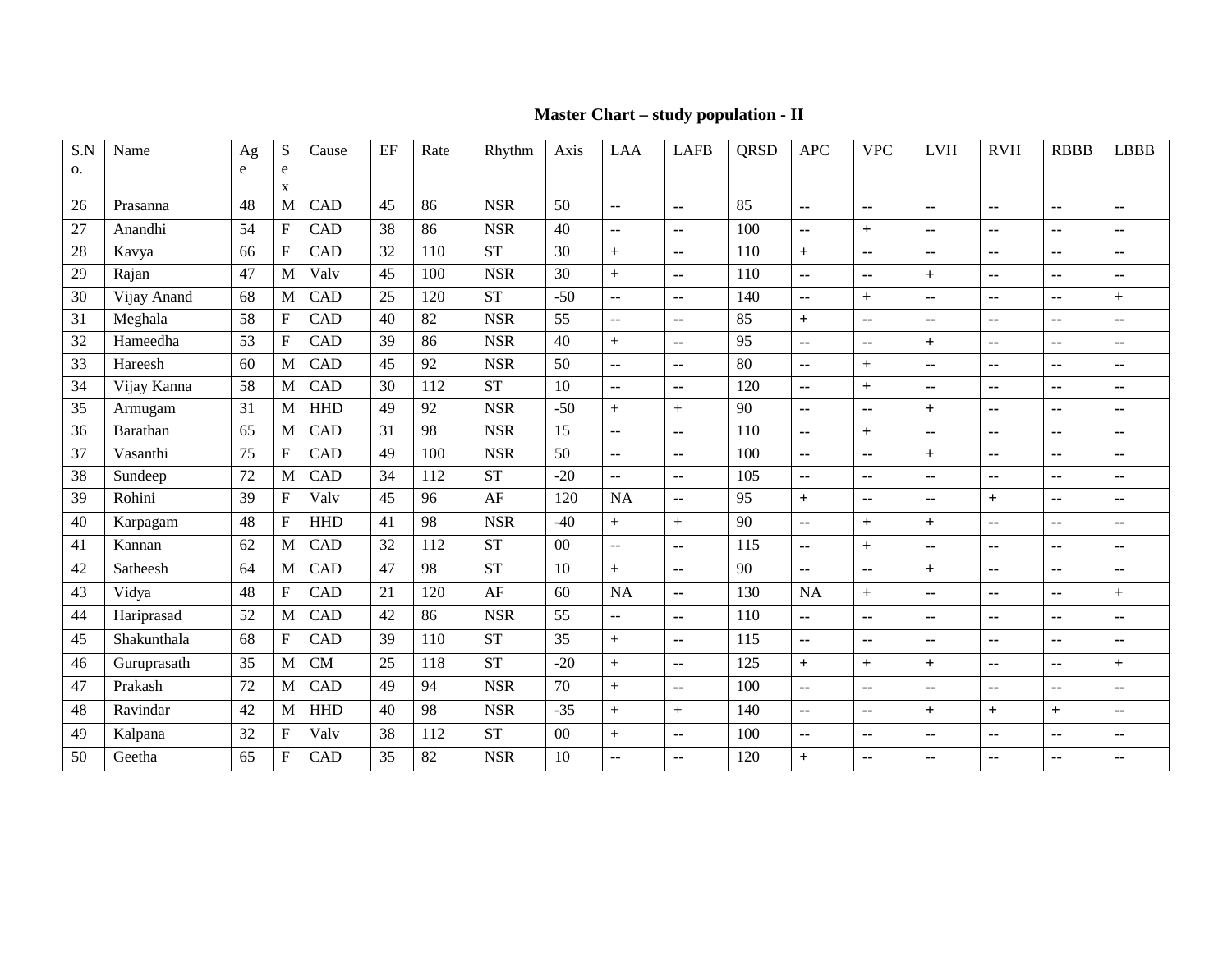### **Master Chart – control population - I**

| S.N            | Name           | A  | S                         | EF | Rate | Rhythm     | Axis  | LAA                       | <b>LAF</b>                | <b>QRSD</b>     | <b>APC</b>                                    | <b>VPC</b>                | <b>LVH</b>                                    | <b>RVH</b>     | <b>RBBB</b>              | <b>LBBB</b>    |
|----------------|----------------|----|---------------------------|----|------|------------|-------|---------------------------|---------------------------|-----------------|-----------------------------------------------|---------------------------|-----------------------------------------------|----------------|--------------------------|----------------|
| 0.             |                | G  | e                         |    |      |            |       |                           | B                         |                 |                                               |                           |                                               |                |                          |                |
|                |                | E  | X                         |    |      |            |       |                           |                           |                 |                                               |                           |                                               |                |                          |                |
| 1              | Prasanna       | 48 | M                         | 55 | 72   | <b>NSR</b> | 25    | $\mathbf{u}$              | $\overline{a}$            | 85              | $\mathbf{u}$                                  | $\overline{a}$            | --                                            | $\overline{a}$ | $\overline{a}$           | $\overline{a}$ |
| $\overline{c}$ | Radha          | 54 | $\boldsymbol{\mathrm{F}}$ | 65 | 68   | <b>NSR</b> | 35    | $\overline{\phantom{a}}$  | $\mathbf{u}$              | 85              | $\mathbf{u}$                                  | ۰.                        | ۰.                                            | --             | $\overline{\phantom{a}}$ | --             |
| 3              | Kiran joseph   | 66 | M                         | 50 | 88   | <b>NSR</b> | 40    | $\sim$                    | $\sim$ $\sim$             | 90              | $\mathord{\hspace{1pt}\text{--}\hspace{1pt}}$ | $\overline{\phantom{a}}$  | $\mathord{\hspace{1pt}\text{--}\hspace{1pt}}$ | --             | $\overline{a}$           | $-$            |
| $\overline{4}$ | Shyam          | 47 | M                         | 60 | 62   | <b>NSR</b> | $-10$ | $\sim$                    | $\overline{a}$            | 80              | $\mathbf{u}$                                  | $+$                       | ۰.                                            | --             | $\overline{\phantom{a}}$ | --             |
| 5              | Prathap        | 68 | M                         | 65 | 85   | <b>NSR</b> | 55    | $\mathbf{u}$              | $\sim$ $\sim$             | 90              | ۰.                                            | ۰.                        | ۰.                                            | --             | $\overline{\phantom{a}}$ | --             |
| 6              | Vidya          | 58 | $\boldsymbol{\mathrm{F}}$ | 70 | 74   | <b>NSR</b> | 10    | $+$                       | $\sim$                    | 80              | $\mathbb{L}^{\mathbb{L}}$                     | н.                        | $+$                                           | μ.             | $\overline{\phantom{a}}$ | $\overline{a}$ |
| 7              | Hareesh        | 53 | M                         | 65 | 70   | <b>NSR</b> | 50    | $\mathbf{u}$              | $\sim$                    | 90              | $\sim$ $\sim$                                 | $\overline{\phantom{a}}$  | ۰.                                            | ۰.             | $\overline{\phantom{a}}$ | ٠.             |
| 8              | Sunil          | 40 | M                         | 52 | 84   | <b>NSR</b> | 60    | $\mathbf{u}$              | $\sim$ $\sim$             | 100             | $\overline{\phantom{a}}$                      | ۰.                        | ۰.                                            | --             | $\overline{\phantom{a}}$ | --             |
| 9              | Preethi        | 58 | $\boldsymbol{\mathrm{F}}$ | 54 | 72   | <b>NSR</b> | 65    | $\mathbf{u}$              | $\overline{a}$            | 90              | $\mathbb{L} \mathbb{L}$                       | $\overline{a}$            | --                                            | $\overline{a}$ | $\overline{a}$           | $-$            |
| 10             | Laxmi          | 31 | $\overline{\mathrm{F}}$   | 68 | 74   | <b>NSR</b> | 70    | $\mathbb{L}^{\mathbb{L}}$ | $\overline{a}$            | 85              | $\sim$ $\sim$                                 | $\overline{\phantom{a}}$  | ۰.                                            | --             | $\overline{a}$           | --             |
| 11             | Arun rathnam   | 65 | M                         | 63 | 85   | <b>NSR</b> | 65    | $\sim$ $\sim$             | $\sim$                    | 85              | $+$                                           | $\overline{\phantom{a}}$  | ۰.                                            | --             | $\overline{\phantom{a}}$ | ۰.             |
| 12             | Shanthakumar   | 35 | M                         | 70 | 69   | <b>NSR</b> | 00    | $\mathbf{u}$              | $\sim$                    | 80              | $\overline{\phantom{a}}$                      | ۰.                        | $- -$                                         | --             | $\overline{a}$           | $-$            |
| 13             | Joel           | 50 | M                         | 58 | 93   | <b>NSR</b> | 54    | $\mathbb{L}^{\mathbb{L}}$ | $\mathbb{L}^{\mathbb{L}}$ | $\overline{75}$ | $\overline{\phantom{a}}$                      | $\mathbb{L}^{\mathbb{L}}$ | ۰.                                            | $\overline{a}$ | $\overline{a}$           | --             |
| 14             | Anuradha       | 56 | $\boldsymbol{\mathrm{F}}$ | 56 | 73   | <b>NSR</b> | 40    | $\sim$ $\sim$             | $\sim$                    | 80              | $\sim$ $\sim$                                 | ۰.                        | ۰.                                            | ۰.             | ۰.                       | --             |
| 15             | Gnanam         | 70 | M                         | 50 | 80   | <b>NSR</b> | 10    | $\sim$ $\sim$             | $\sim$ $\sim$             | 85              | $\sim$ $\sim$                                 | ۰.                        | --                                            | ۰.             | $-$                      | $\sim$ $\sim$  |
| 16             | Anjana         | 65 | $\mathbf F$               | 63 | 85   | <b>NSR</b> | 70    | $\sim$ $\sim$             | $\overline{a}$            | 90              | $\sim$ $\sim$                                 | ۰.                        | ۰.                                            | ۰.             | $\overline{a}$           | ٠.             |
| 17             | <b>Bennett</b> | 58 | M                         | 67 | 70   | <b>NSR</b> | 15    | $\sim$ $\sim$             | $\sim$ $\sim$             | 90              | --                                            | $+$                       | ۰.                                            | ۰.             | $\overline{\phantom{a}}$ | ۰.             |
| 18             | Ponammal       | 40 | $\boldsymbol{\mathrm{F}}$ | 62 | 94   | <b>NSR</b> | 56    | $\overline{\phantom{a}}$  | $\sim$                    | 85              | $\overline{\phantom{a}}$                      | $\overline{\phantom{a}}$  | $\mathord{\hspace{1pt}\text{--}\hspace{1pt}}$ | --             | $\overline{a}$           | $-$            |
| 19             | Sandhya        | 25 | $\boldsymbol{\mathrm{F}}$ | 68 | 98   | <b>NSR</b> | 50    | $\mathbb{L}^{\mathbb{L}}$ | $\overline{a}$            | 85              | $\mathbf{u}$                                  | ۰.                        | --                                            | --             | $\overline{\phantom{a}}$ | --             |
| 20             | Ahmed          | 80 | M                         | 60 | 104  | <b>ST</b>  | $-35$ | $+$                       | $+$                       | 100             | $\mathbf{u}$                                  | $\mathbb{L} \mathbb{L}$   | $+$                                           | ۰.             | ۰.                       | ٠.             |
| 21             | Kalyan         | 32 | M                         | 55 | 74   | <b>NSR</b> | 35    | $\mathbf{u}$              | $\sim$                    | 90              | ۰.                                            | ۰.                        | ۰.                                            | --             | $\overline{a}$           | $-$            |
| 22             | Nimbi          | 63 | M                         | 55 | 79   | <b>NSR</b> | 40    | $\mathbb{L}^{\mathbb{L}}$ | $\overline{\phantom{a}}$  | 80              | $\overline{\phantom{a}}$                      | $\overline{\phantom{a}}$  | --                                            | ۰.             | $\overline{\phantom{a}}$ | ۰.             |
| 23             | Preethi        | 52 | $\boldsymbol{\mathrm{F}}$ | 54 | 73   | <b>NSR</b> | 42    | $+$                       | $\sim$                    | 90              | $\mathbb{L}^{\mathbb{L}}$                     | $\mathbb{L}^{\mathbb{L}}$ | $+$                                           | ۰.             | $\overline{\phantom{a}}$ | --             |
| 24             | Sangeetha      | 45 | $\boldsymbol{\mathrm{F}}$ | 60 | 72   | <b>NSR</b> | 40    | $\sim$                    | $\sim$ $\sim$             | 80              | $\mathbf{u}$                                  | ۰.                        | ۰.                                            | --             | $-$                      | $-$            |
| 25             | Narayanan      | 35 | M                         | 68 | 60   | <b>NSR</b> | 40    | $\sim$ $\sim$             | $\sim$ $\sim$             | 90              | $+$                                           | ۰.                        | ۰.                                            | --             | $\overline{\phantom{a}}$ | --             |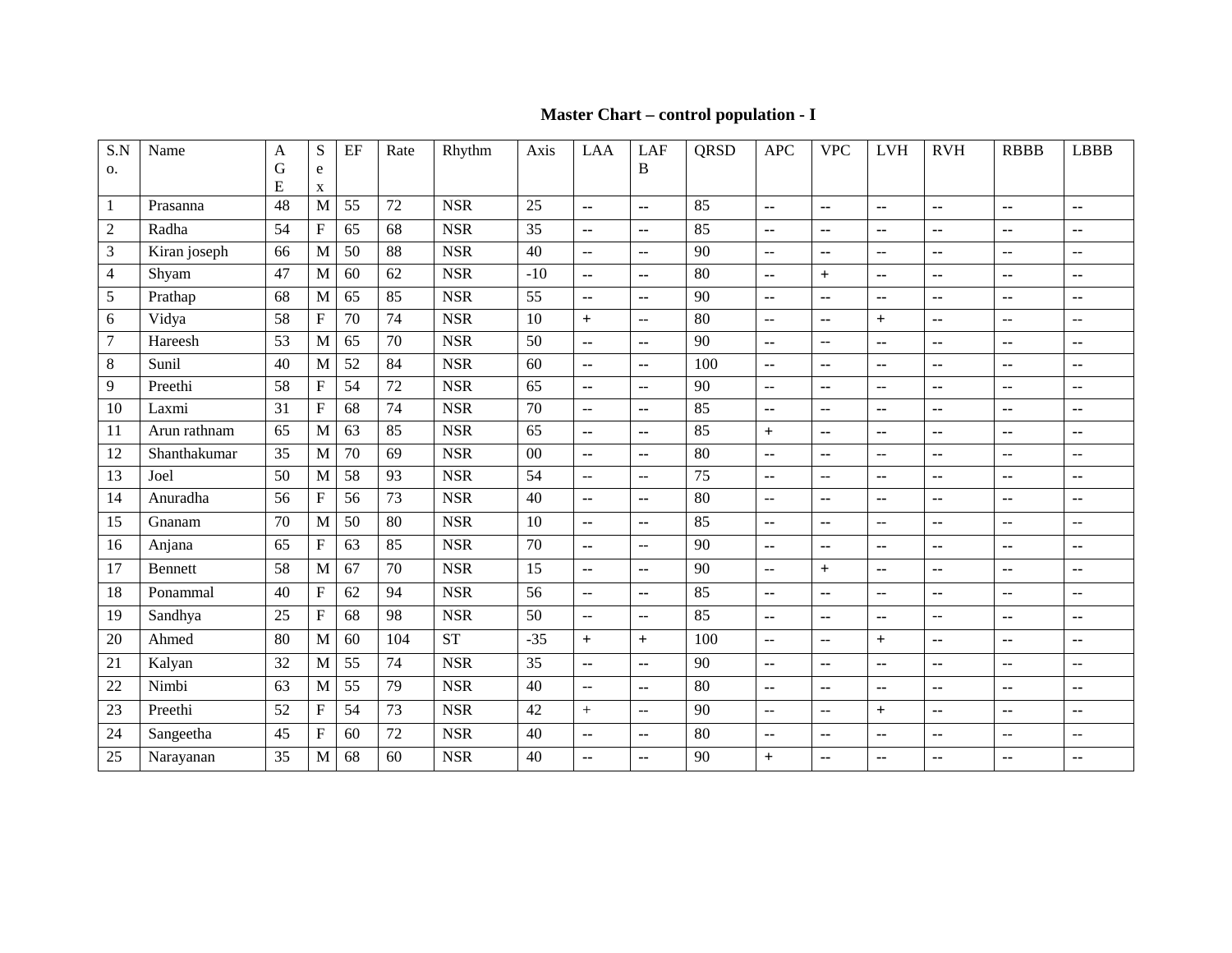### **Master Chart – control population - II**

| S.N | Name           | Ag | S                         | EF | Rate | Rhythm     | Axis  | LAA                      | LAF                      | <b>QRSD</b> | <b>APC</b>               | <b>VPC</b>               | <b>LVH</b>               | <b>RVH</b>               | <b>RBBB</b>              | <b>LBBB</b>              |
|-----|----------------|----|---------------------------|----|------|------------|-------|--------------------------|--------------------------|-------------|--------------------------|--------------------------|--------------------------|--------------------------|--------------------------|--------------------------|
| 0.  |                | e  | e                         |    |      |            |       |                          | B                        |             |                          |                          |                          |                          |                          |                          |
| 26  | Fernandez      | 42 | X<br>M                    | 52 | 86   | <b>NSR</b> | $-10$ | $\overline{a}$           | $\sim$                   | 85          | $\overline{a}$           | --                       | --                       | $\overline{a}$           | $\overline{a}$           | $\sim$ $\sim$            |
|     |                | 39 | $\boldsymbol{\mathrm{F}}$ | 57 | 86   | <b>NSR</b> | 64    |                          |                          | 90          |                          |                          |                          |                          |                          |                          |
| 27  | Gayathri       |    |                           |    |      |            |       | $\overline{\phantom{a}}$ | --                       |             | ۰.                       | ۰.                       | --                       | $\overline{\phantom{a}}$ | $\overline{\phantom{a}}$ | $\sim$ $\sim$            |
| 28  | Yunus khan     | 48 | M                         | 68 | 90   | <b>NSR</b> | 65    | $\sim$                   | $\overline{a}$           | 90          | $+$                      | $\overline{\phantom{m}}$ | $-$                      | ٠.                       | $\overline{\phantom{a}}$ | ۰.                       |
| 29  | Prem kumar     | 62 | M                         | 72 | 79   | <b>NSR</b> | 62    | $\overline{a}$           | $\sim$                   | 85          | ۰.                       | ۰.                       | --                       | ٠.                       | $\overline{\phantom{a}}$ | ۰.                       |
| 30  | Robert         | 64 | M                         | 64 | 60   | <b>NSR</b> | $-40$ | $\mathbf{u}$             | $+$                      | 110         | --                       | --                       | $+$                      | $\overline{\phantom{a}}$ | $\overline{\phantom{a}}$ | $+$                      |
| 31  | Seethalaxmi    | 48 | $\overline{\mathrm{F}}$   | 65 | 82   | <b>NSR</b> | 52    | $\sim$                   | $\mathbf{L}$             | 90          | --                       | --                       | $\overline{\phantom{a}}$ | $\overline{\phantom{a}}$ | μ.                       | $\sim$ $\sim$            |
| 32  | <b>Bharath</b> | 52 | M                         | 62 | 86   | <b>NSR</b> | 58    | $\sim$                   | ۰.                       | 80          | ۰.                       | ۰.                       | ۰.                       | ۰.                       | $\overline{\phantom{a}}$ | ۰.                       |
| 33  | Amrutha        | 68 | $\boldsymbol{\mathrm{F}}$ | 58 | 92   | <b>NSR</b> | 50    | $\sim$ $\sim$            | ۰.                       | 90          | ۰.                       | ۰.                       | --                       | ۰.                       | $\overline{a}$           | $\overline{\phantom{m}}$ |
| 34  | Ravikumar      | 35 | M                         | 52 | 68   | <b>NSR</b> | 60    | $\overline{a}$           | $-$                      | 80          | --                       | $\ddot{}$                | $-$                      | $\overline{a}$           | $\overline{\phantom{a}}$ | $\sim$                   |
| 35  | Dinesh         | 32 | M                         | 58 | 73   | <b>NSR</b> | 30    | $\ddot{+}$               | ۰.                       | 90          | ۰.                       | ۰.                       | $\ddot{}$                | ۰.                       | $\overline{\phantom{a}}$ | ۰.                       |
| 36  | Hameedha       | 42 | ${\bf F}$                 | 50 | 90   | <b>NSR</b> | 63    | $\sim$                   | $\mathbf{u}$             | 85          | ۰.                       | ۰.                       | --                       | ۰.                       | $\sim$ $\sim$            | $-\,-$                   |
| 37  | Kandan         | 32 | M                         | 60 | 73   | <b>NSR</b> | 20    | $\sim$                   | ۰.                       | 85          | $-$                      | ۰.                       | --                       | ۰.                       | $\overline{\phantom{a}}$ | $\overline{\phantom{a}}$ |
| 38  | Menon          | 65 | M                         | 66 | 79   | <b>NSR</b> | 65    | $\overline{a}$           | $-$                      | 90          | --                       | --                       | $-$                      | $-$                      | $\overline{\phantom{a}}$ | ۰.                       |
| 39  | Keerthi        | 52 | M                         | 63 | 65   | <b>NSR</b> | 10    | $\sim$ $\sim$            | $\sim$ $\sim$            | 85          | ۰.                       | ۰.                       | --                       | ۰.                       | $\sim$ $\sim$            | $-$                      |
| 40  | Tarakeshwari   | 39 | $\overline{\mathrm{F}}$   | 70 | 65   | <b>NSR</b> | 68    | $\sim$ $\sim$            | $\sim$ $\sim$            | 90          | $\qquad \qquad -$        | ۰.                       | --                       | $\sim$ $\sim$            | $\overline{\phantom{a}}$ | $\overline{\phantom{a}}$ |
| 41  | Ajay           | 28 | M                         | 65 | 78   | <b>NSR</b> | 25    | $\sim$ $\sim$            | $\sim$ $\sim$            | 90          | $\overline{\phantom{a}}$ | --                       | $-$                      | $\overline{a}$           | $\overline{\phantom{a}}$ | ۰.                       |
| 42  | Srividya       | 34 | $\boldsymbol{\mathrm{F}}$ | 54 | 90   | <b>NSR</b> | 35    | $\sim$                   | ۰.                       | 85          | $\overline{\phantom{a}}$ | ۰.                       | ۰.                       | ۰.                       | $\overline{a}$           | $-$                      |
| 43  | Deepa          | 70 | $\mathbf F$               | 68 | 110  | <b>ST</b>  | 40    | $\sim$                   | $\mathbf{u}$             | 80          | $\overline{\phantom{a}}$ | $\ddot{}$                | --                       | ۰.                       | $\overline{\phantom{a}}$ | ۰.                       |
| 44  | Lawerance      | 31 | M                         | 52 | 86   | <b>NSR</b> | 42    | $\overline{a}$           | $\overline{a}$           | 80          | ۰.                       | --                       | $-$                      | ۰.                       | $\overline{\phantom{a}}$ | ۰.                       |
| 45  | Chandran       | 45 | M                         | 58 | 100  | <b>ST</b>  | 15    | $\sim$ $\sim$            | $\sim$ $\sim$            | 85          | $\overline{\phantom{a}}$ | ۰.                       | --                       | ۰.                       | $\overline{a}$           | $-$                      |
| 46  | Shakunthala    | 28 | F                         | 70 | 70   | <b>NSR</b> | 40    | $\overline{a}$           | $\overline{\phantom{a}}$ | 85          | --                       | --                       | --                       | --                       | $\overline{\phantom{a}}$ | ۰.                       |
| 47  | Nandhini       | 30 | F                         | 53 | 94   | <b>NSR</b> | 20    | $+$                      | $\mathbf{L}$             | 90          | ۰.                       | --                       | $+$                      | $\overline{\phantom{a}}$ | $\overline{\phantom{a}}$ | ۰.                       |
| 48  | Radhika        | 41 | ${\bf F}$                 | 50 | 98   | <b>NSR</b> | 40    | $\overline{a}$           | $\mathbb{L} \mathbb{L}$  | 80          | ۰.                       | --                       | --                       | ٠.                       | $+$                      | ۰.                       |
| 49  | Guru Prasad    | 29 | M                         | 60 | 68   | <b>NSR</b> | 45    | $\sim$ $\sim$            | $\sim$ $\sim$            | 90          | $-$                      | $\overline{a}$           | --                       | --                       | $\overline{\phantom{a}}$ | $\overline{\phantom{a}}$ |
| 50  | Jeyakumar      | 35 | M                         | 65 | 82   | <b>NSR</b> | 35    | $\mathbf{L}$             | ۰.                       | 80          | $\overline{\phantom{a}}$ | ۰.                       | $-$                      | ٠.                       | $\overline{\phantom{a}}$ | ۰.                       |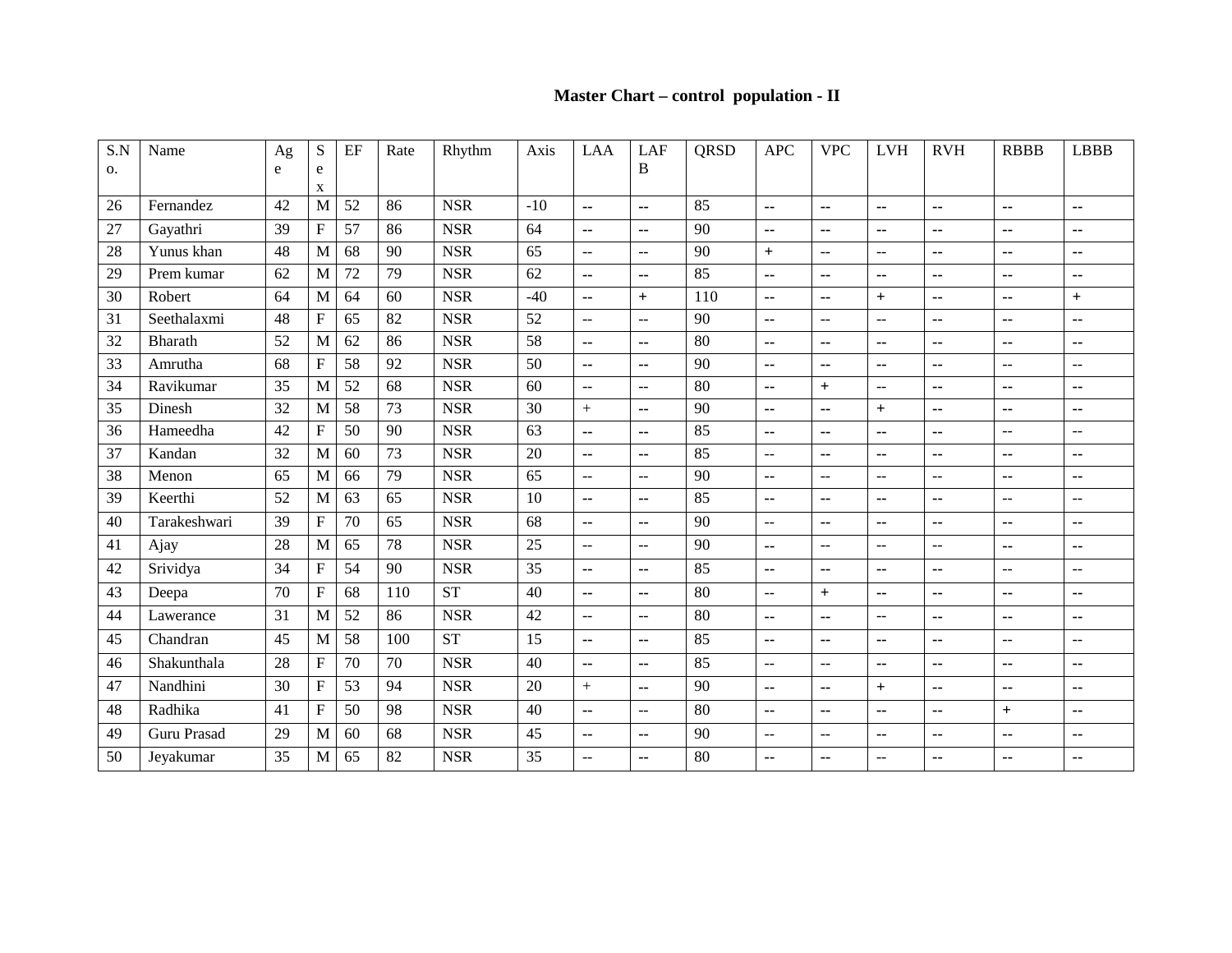Bar diagram showing number of normal and



abnormal ECGs between the populations

Bar diagram showing Age distribution

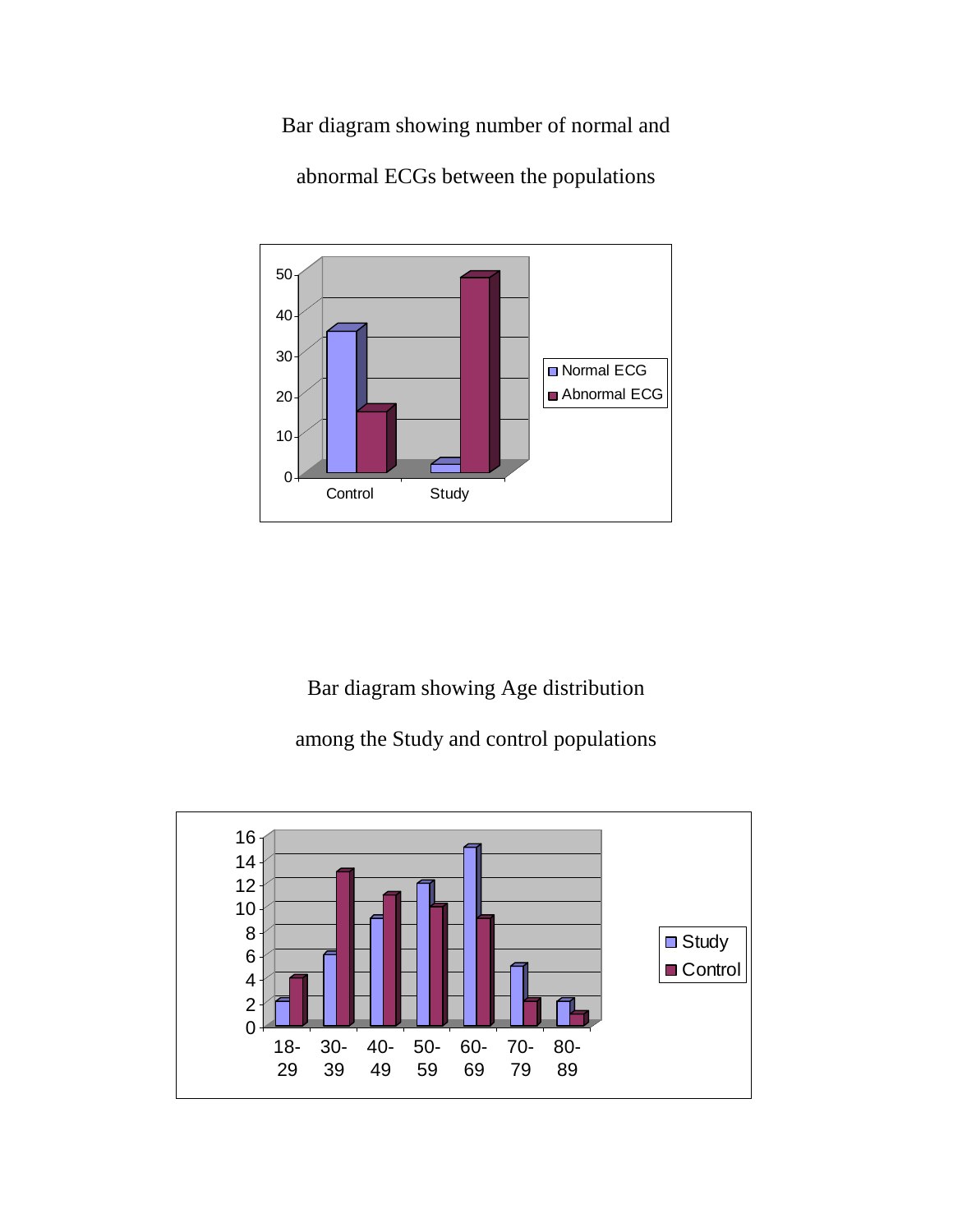Bar diagram showing sex distribution among the Study and control populations



Bar diagram showing etiology of

LV dysfunction among the Study population

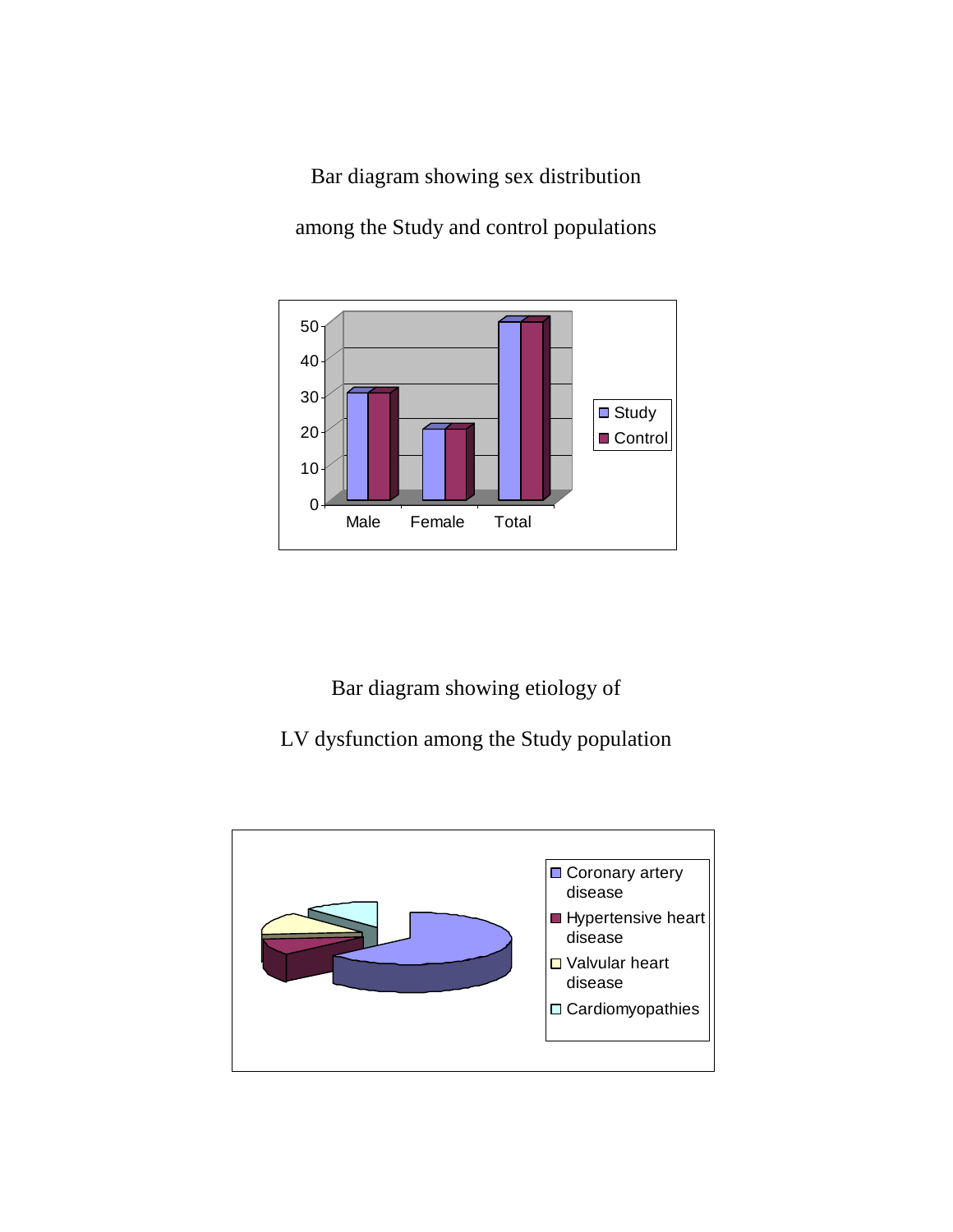Bar diagram showing normal rates and tachycardia

among the Study and control populations in percentage



Bar diagram showing various rhythms (percentage)

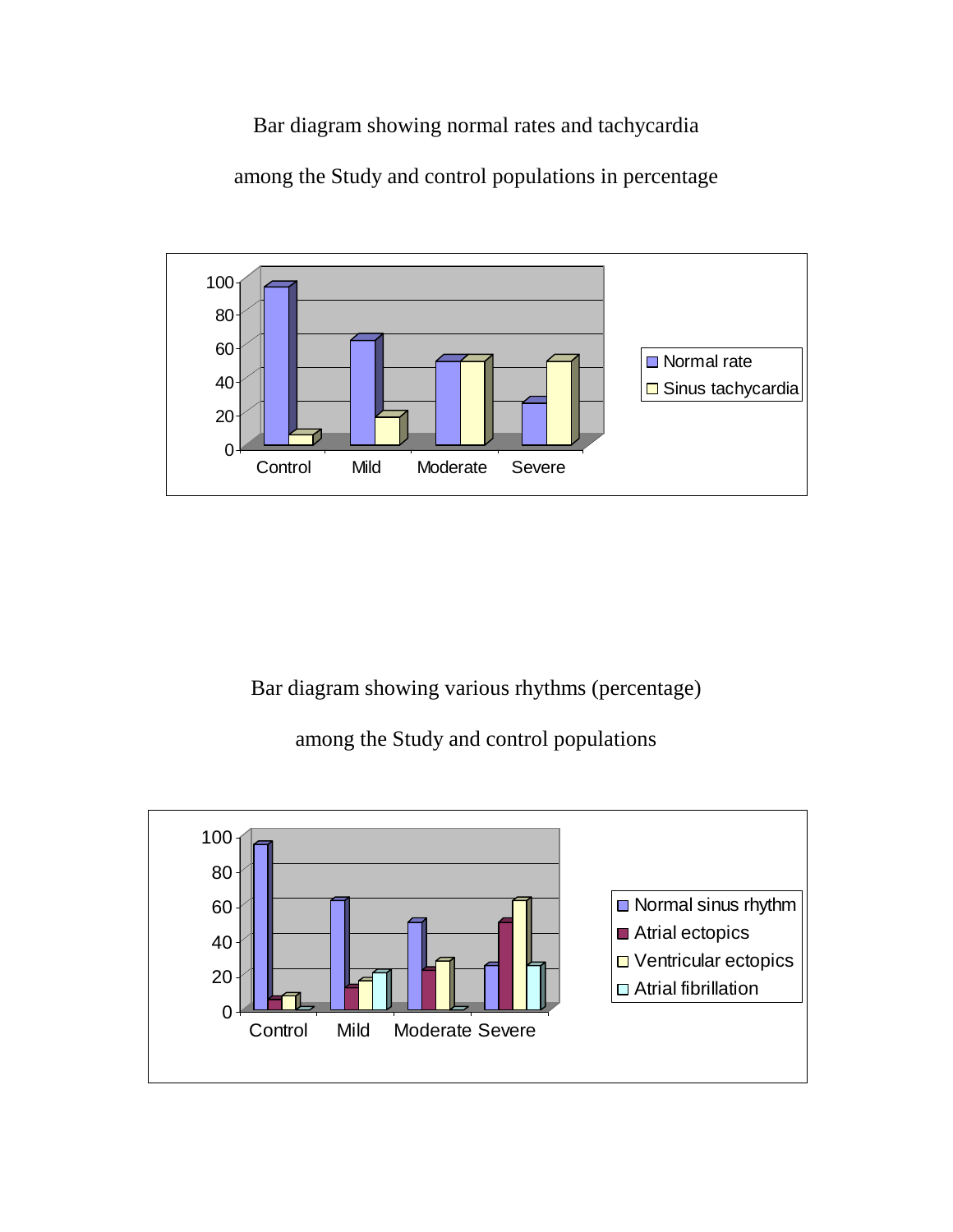Bar diagram showing normal and abnormal axis

among the Study and control populations in percentage



Bar diagram showing ventricular hypertrophy

among the Study and control populations in percentage

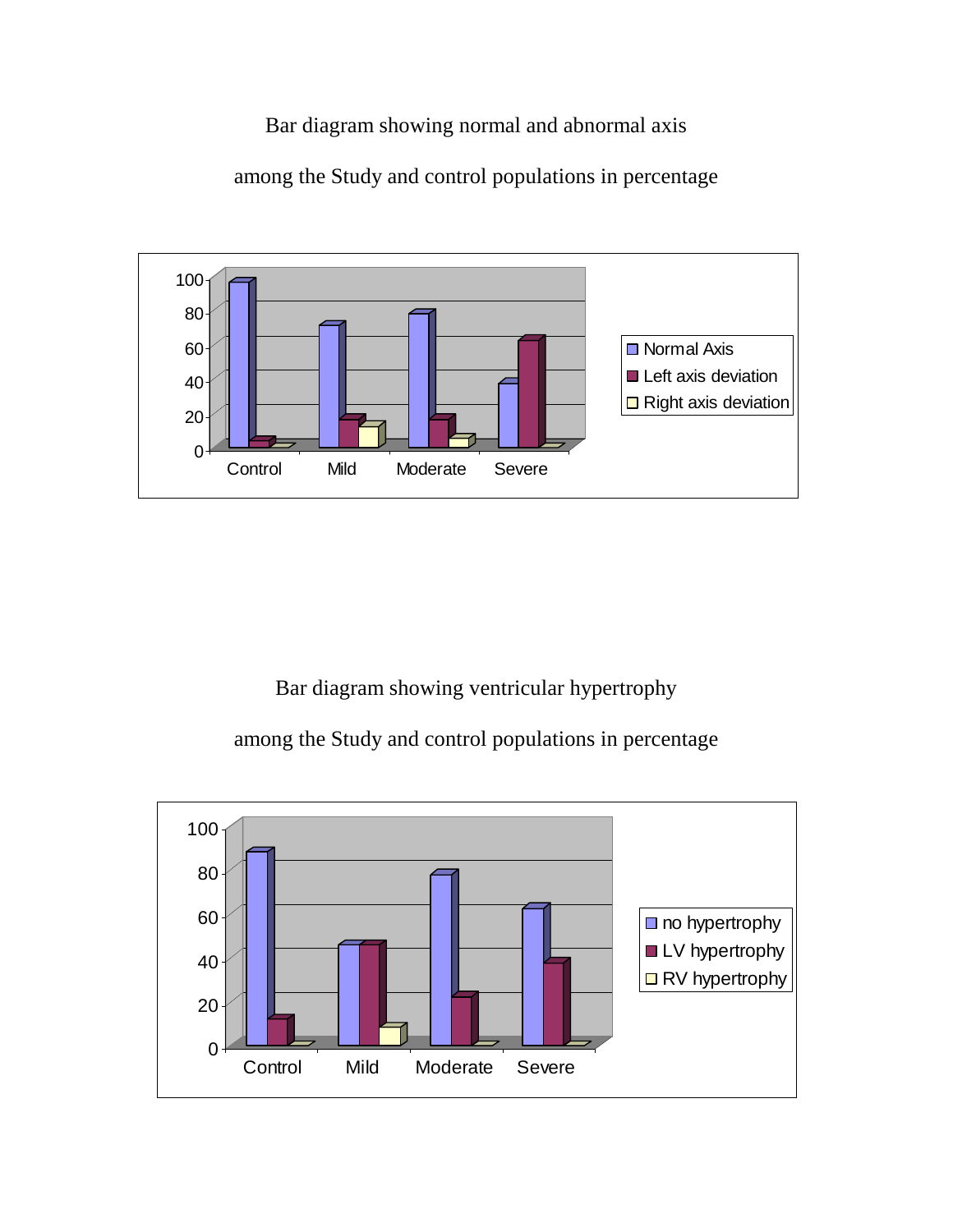Bar diagram showing conduction defects (percentage)



among the Study and control populations

Bar diagram showing Left atrial abnormality (Abnormal P)

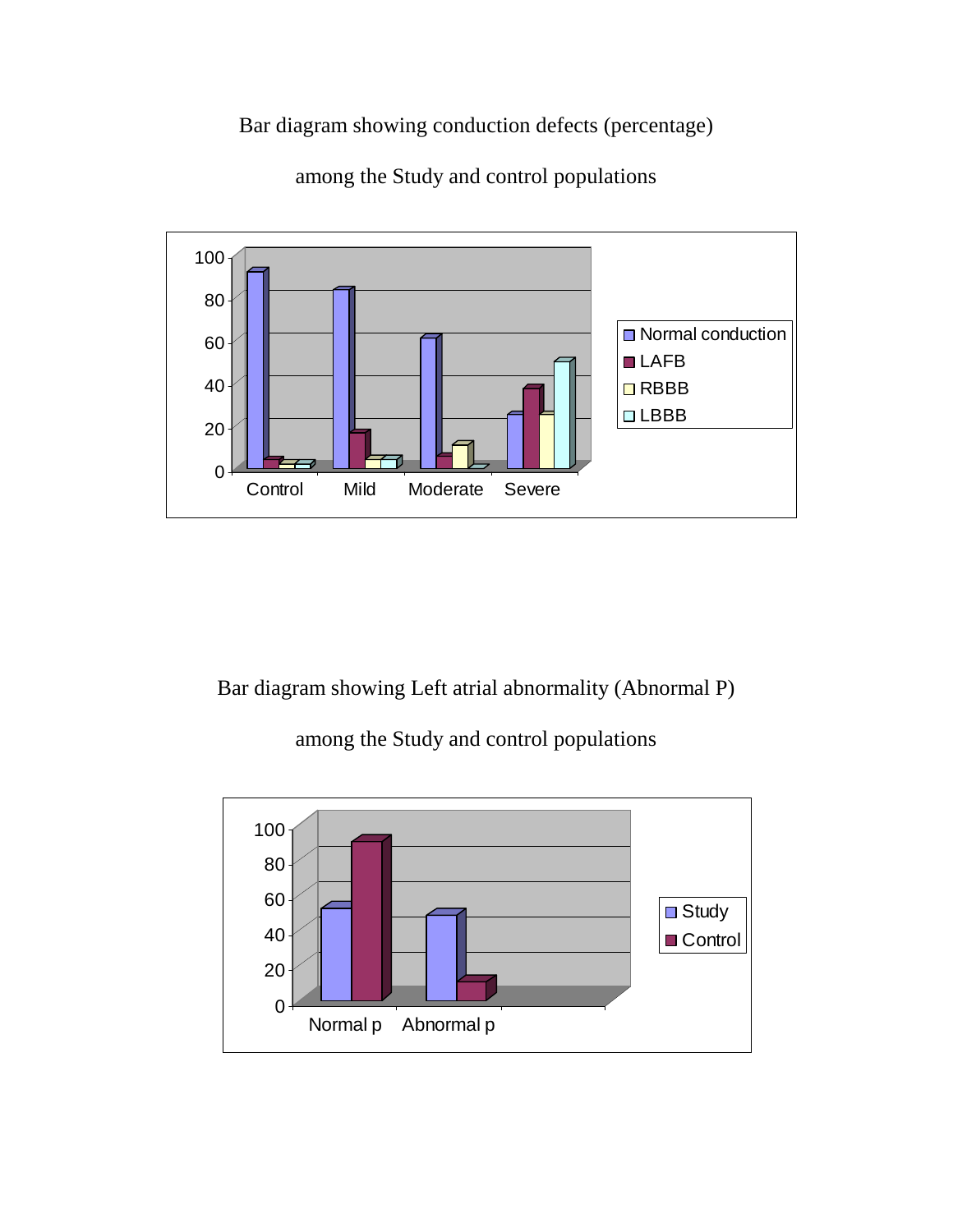Bar diagram showing QRS duration in milliseconds

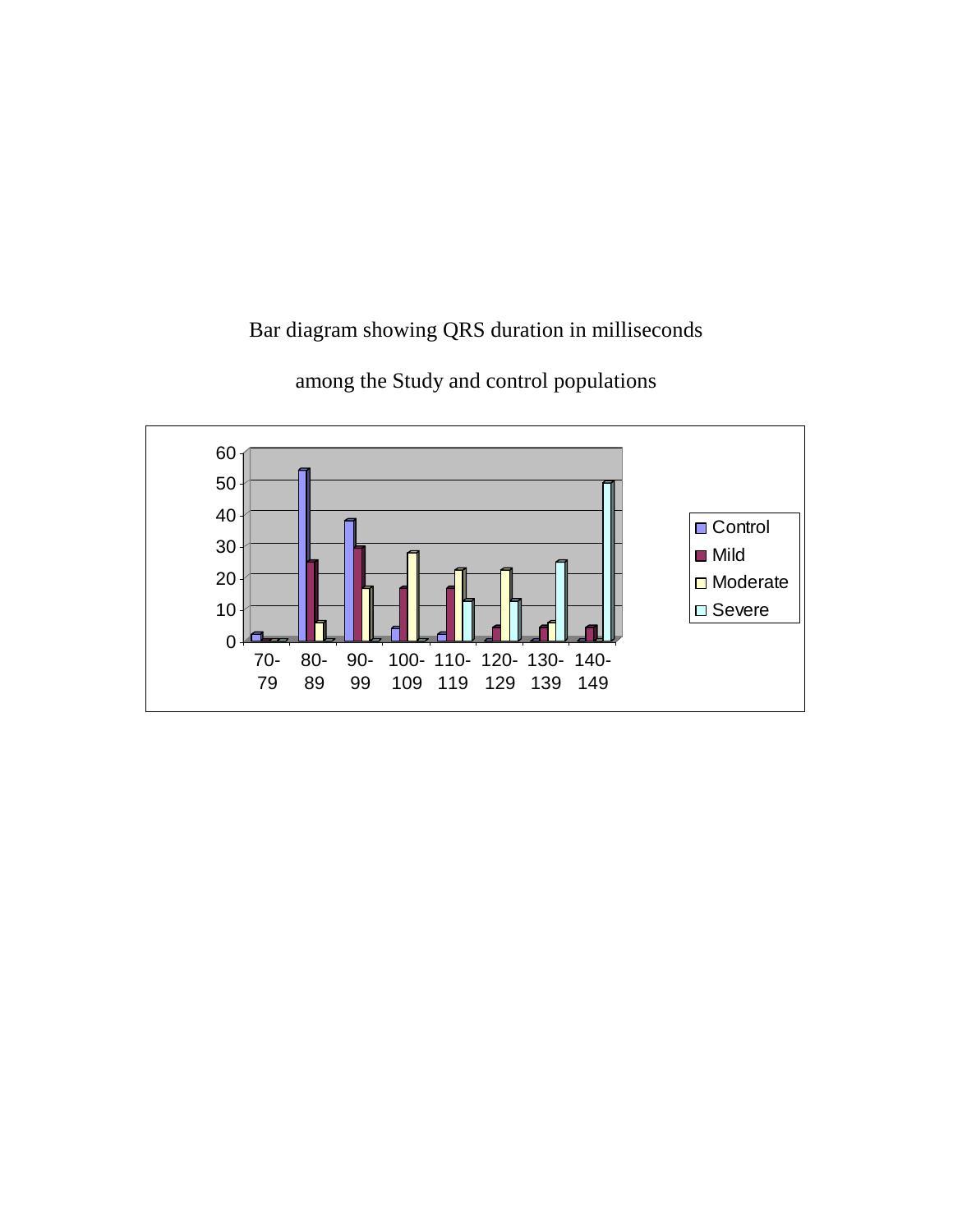Bar diagram showing various combination of ECG criteria



among the Study and control populations

Bar diagram showing various ECG criteria (in %)

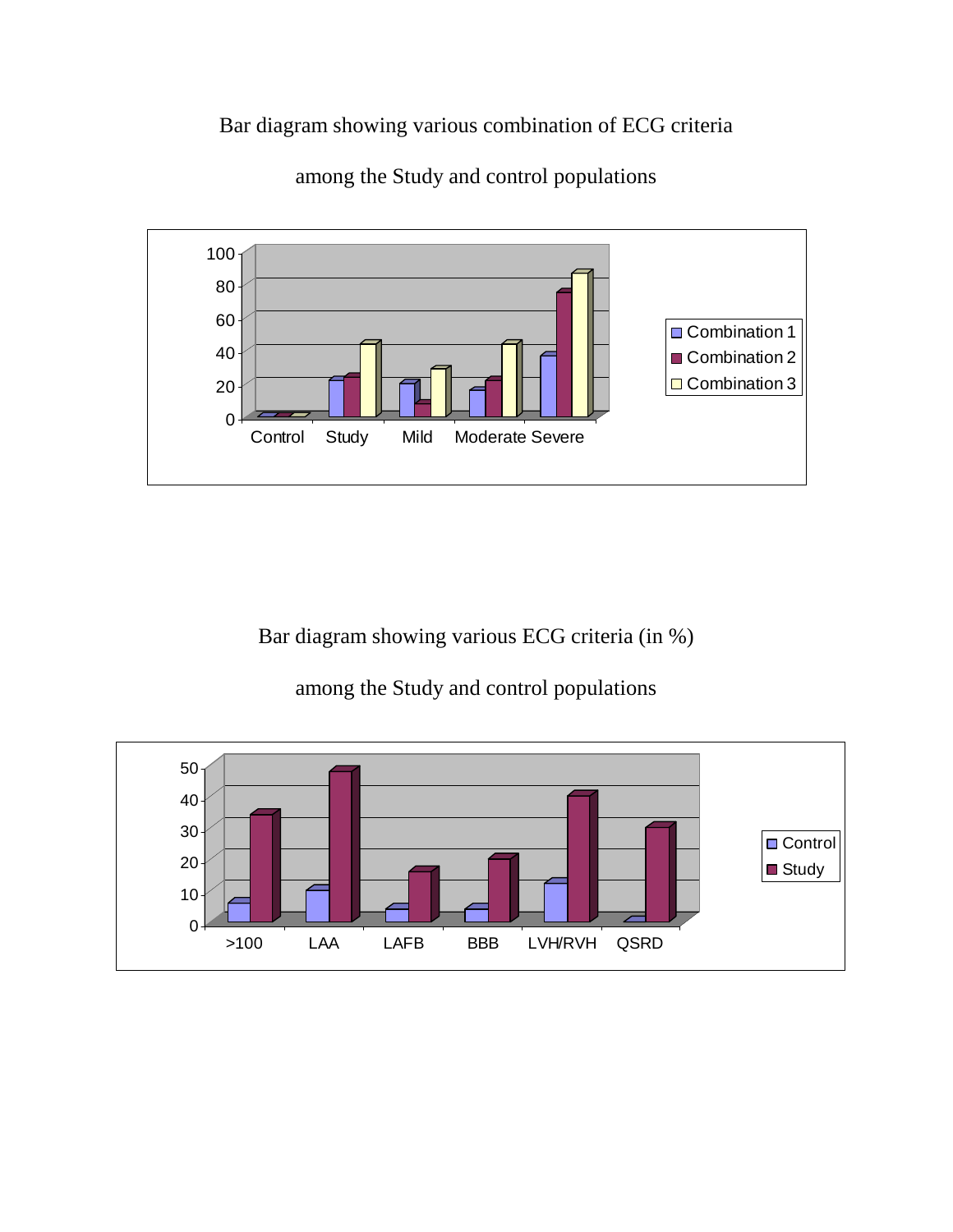

A diagram showing basic ECG waves and intervals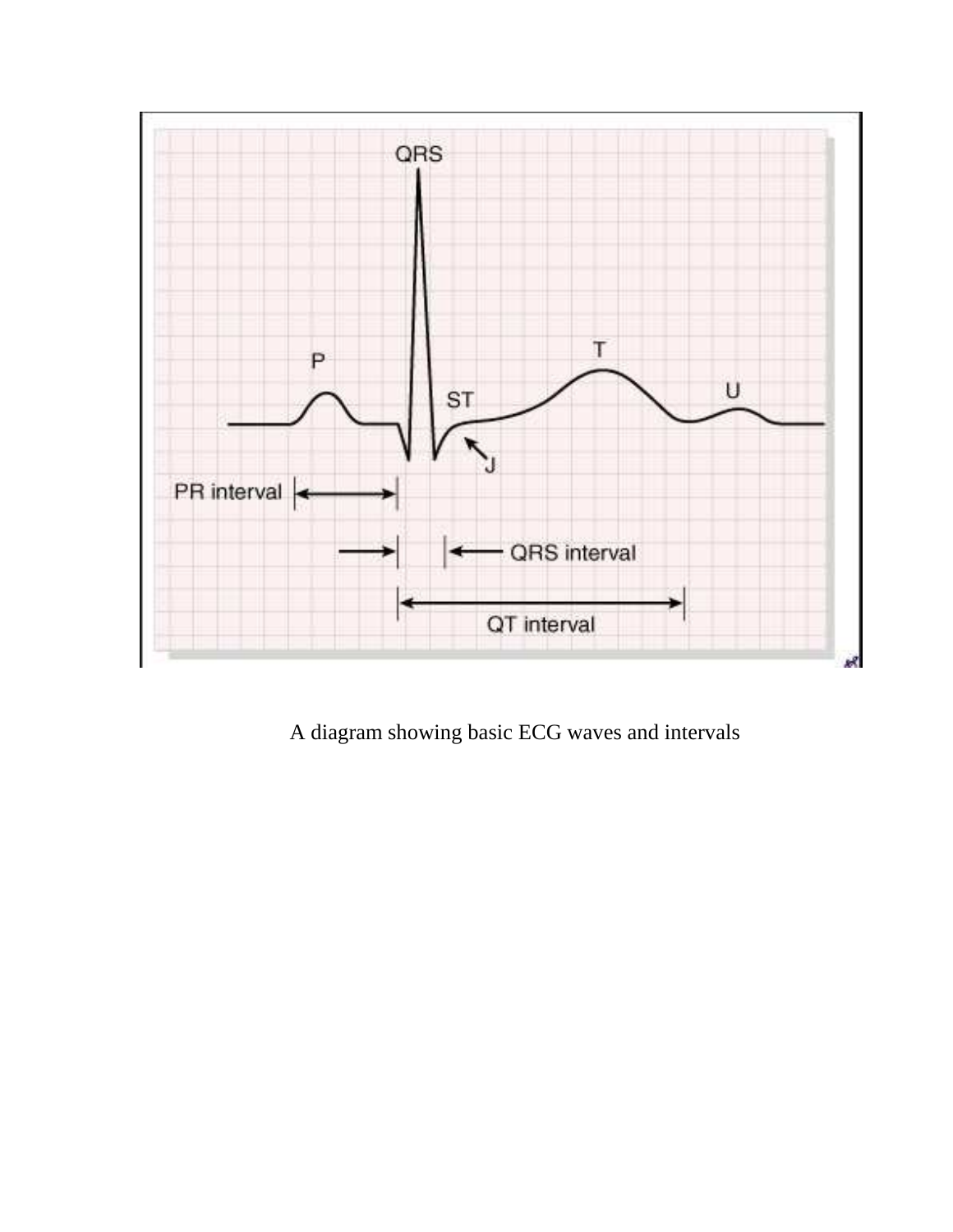

An illustration depicting right and left bundle branch blocks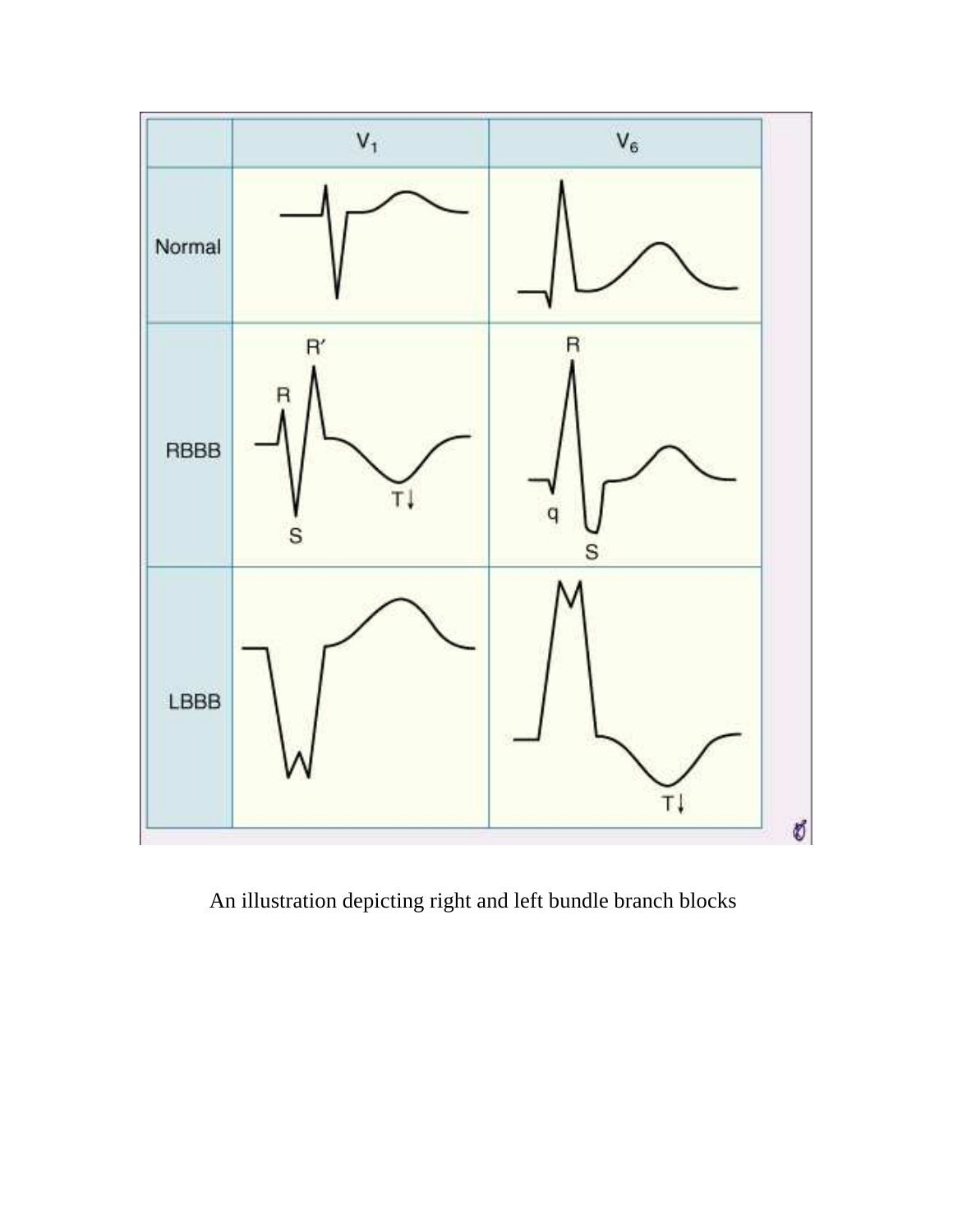

Apical four-chamber view of a patient with a dilated cardiomyopathy as visualize by Echocardiography.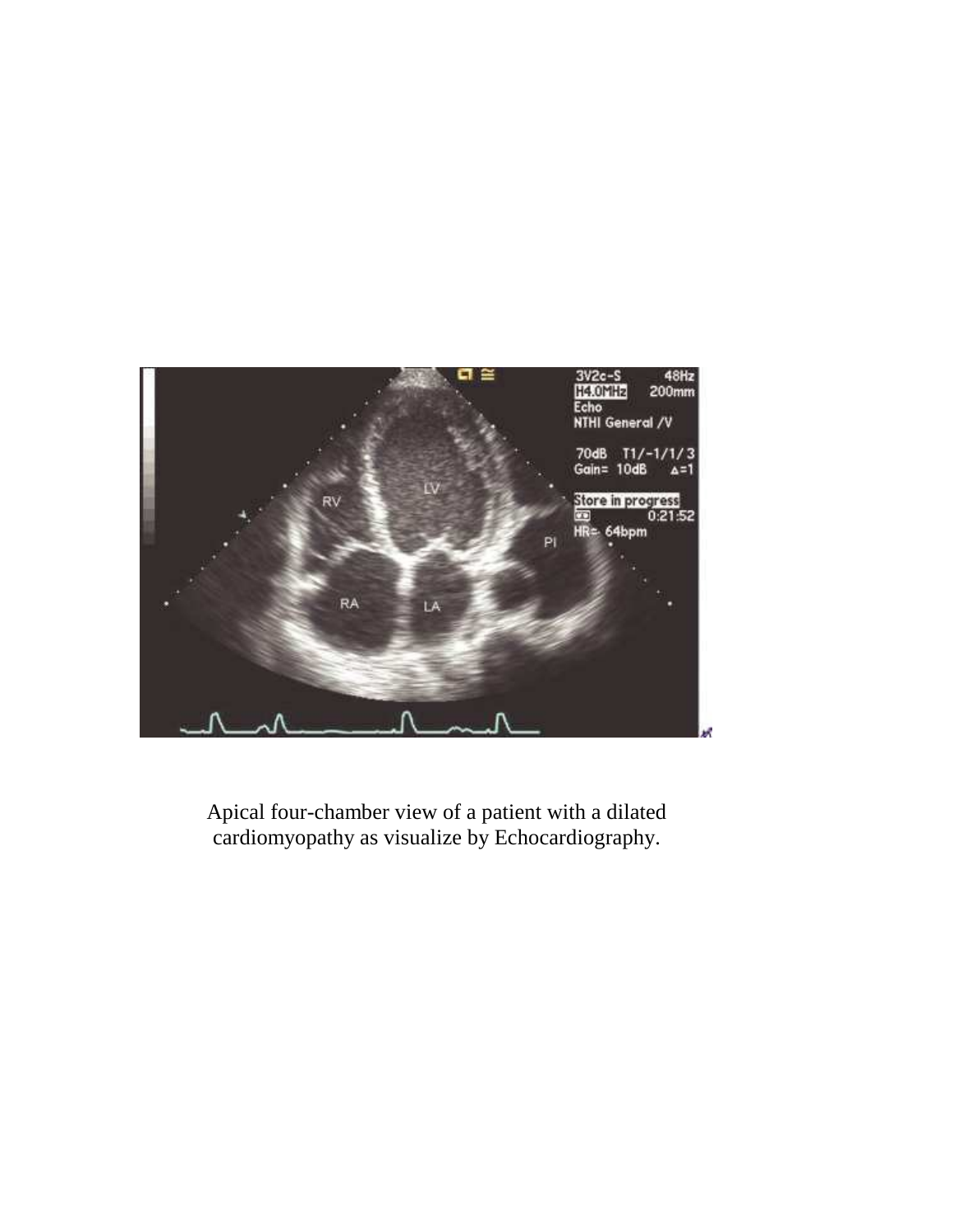

**This ECG shows left anterior fascicular block** 



**This ECG shows left bundle branch block**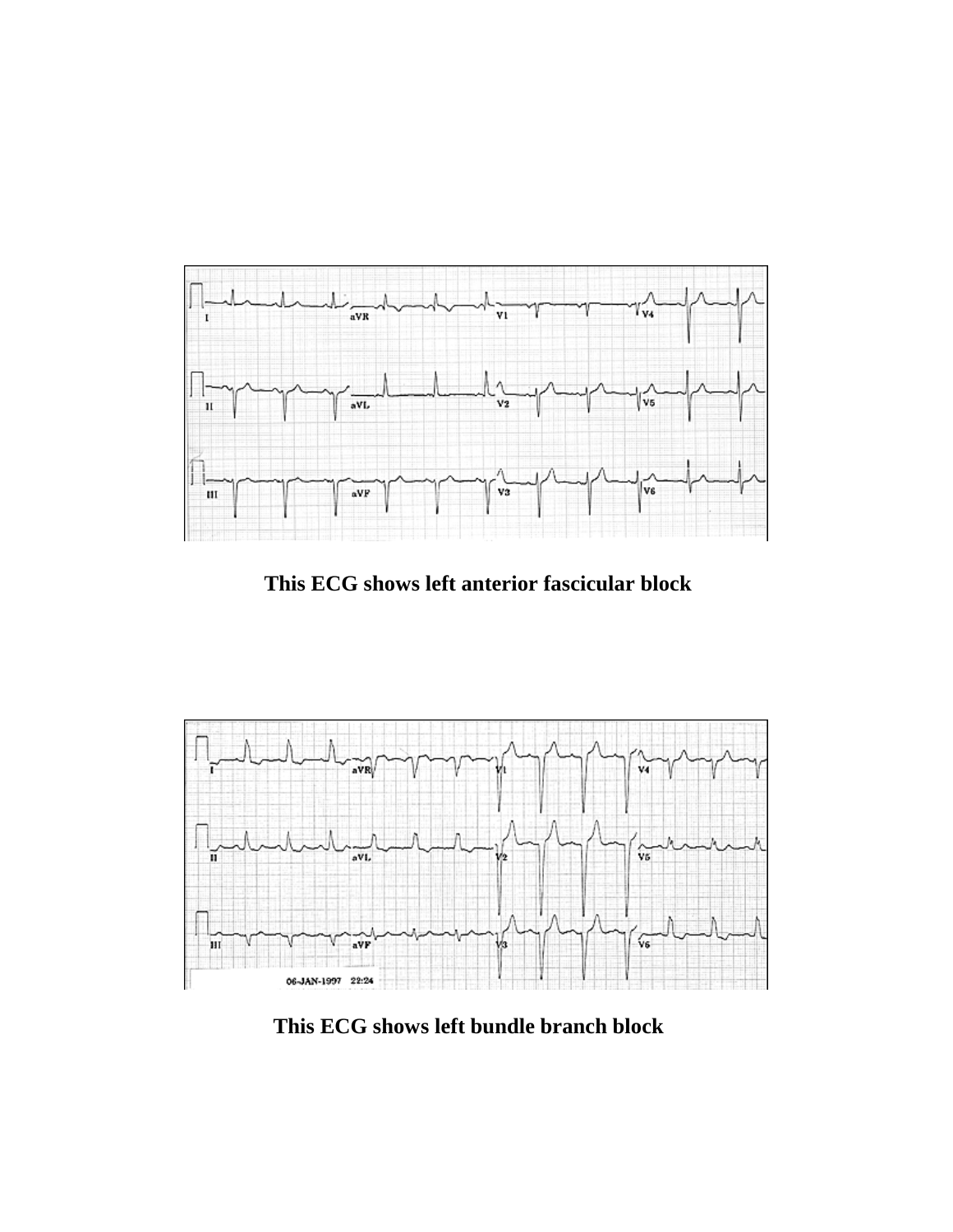

**This ECG shows left ventricular hypertrophy, left atrial abnormality and a ventricular ectopic**



**This ECG shows right bundle branch block**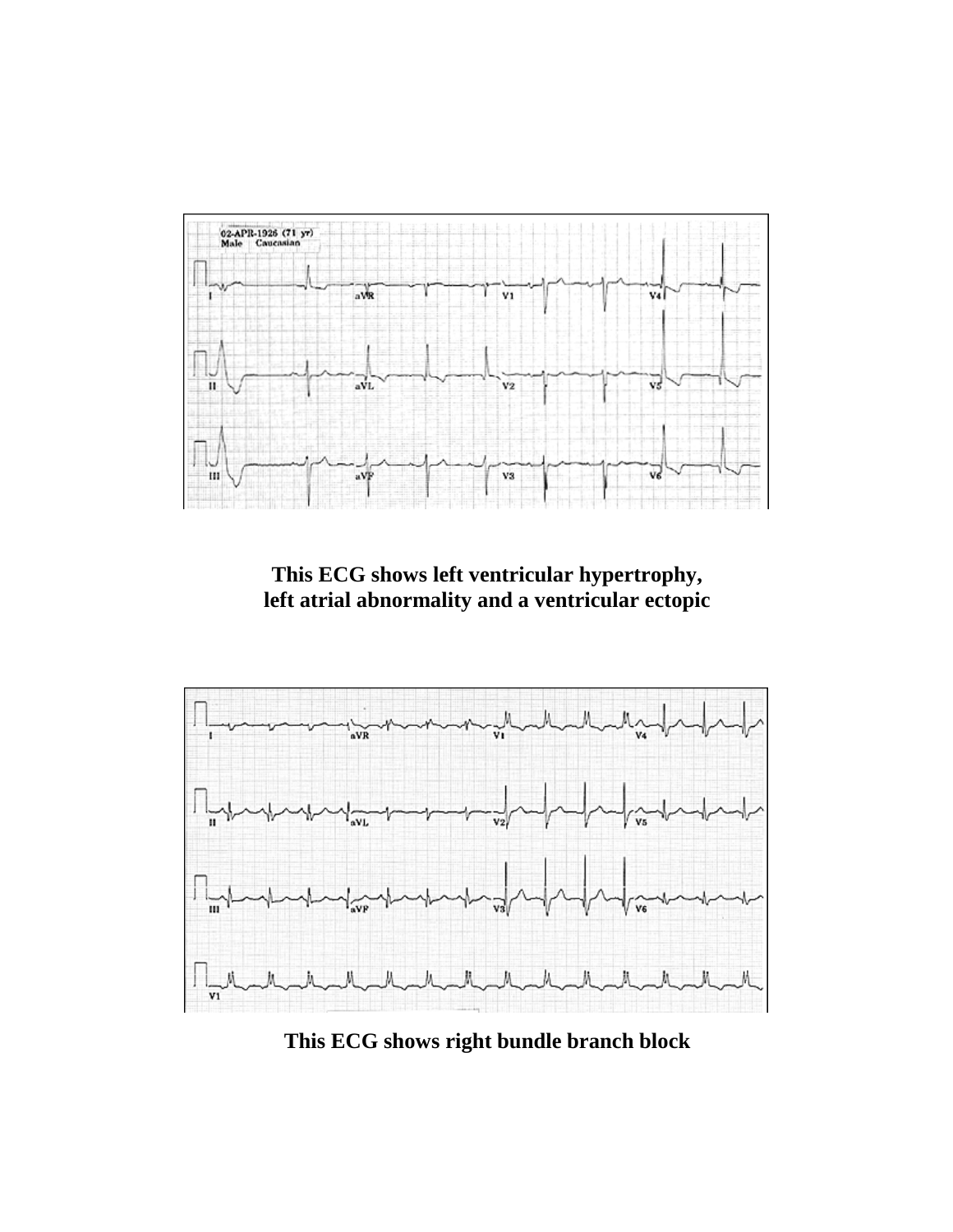

**This ECG shows right axis deviation and right ventricular hypertrophy**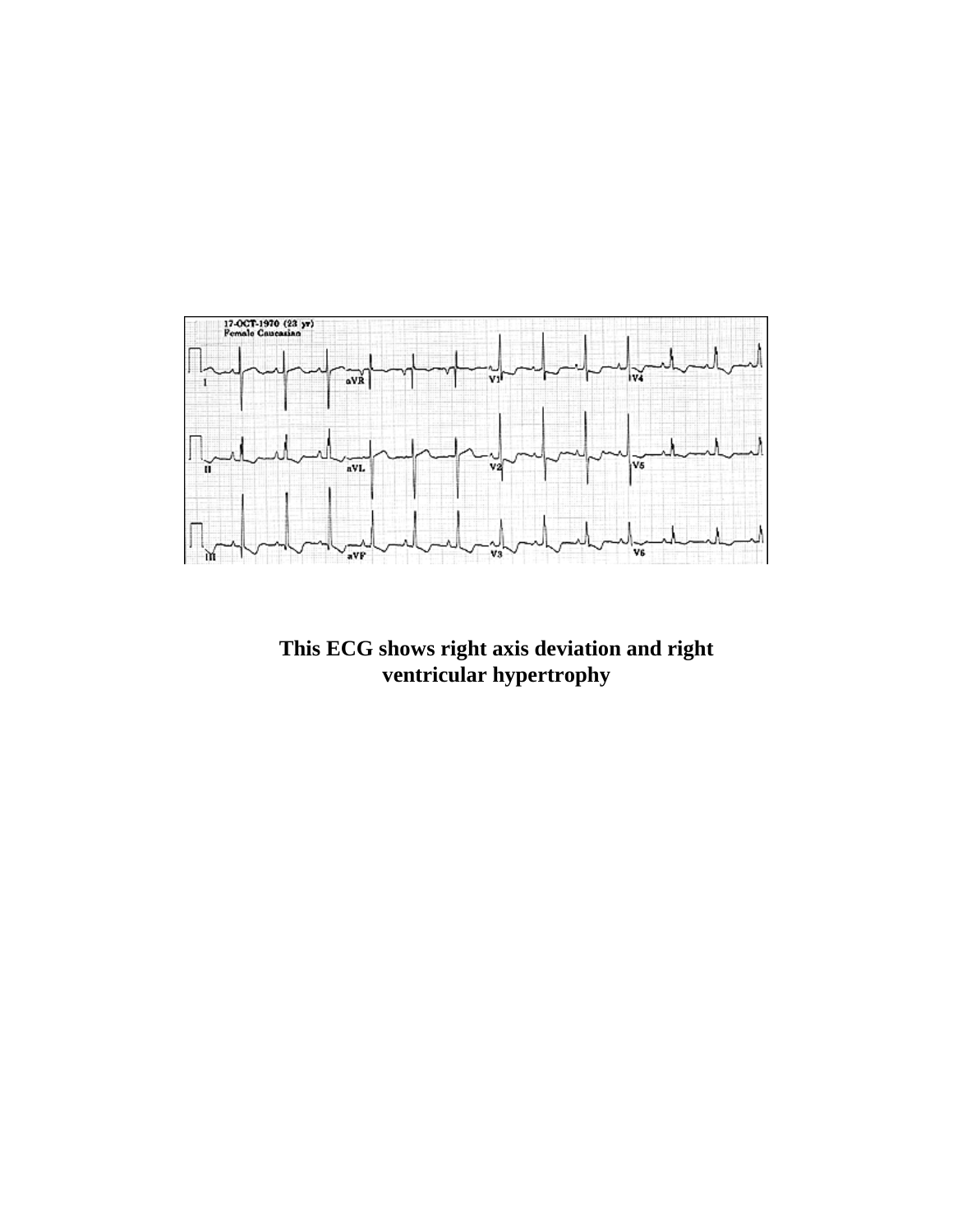## **Study Performa**

Name

Age

Sex

O.P. No.

Current NYHA Class

Ejection Fraction

## Etiology of Heart Failure

Rate

Normal

Bradycardia

Tachycardia

## Rhythm

Normal Sinus

Atrial Ectopics

Ventricular Ectopics

Atrial Arrhythmias

Ventricular Arrhythmias

Axis

Normal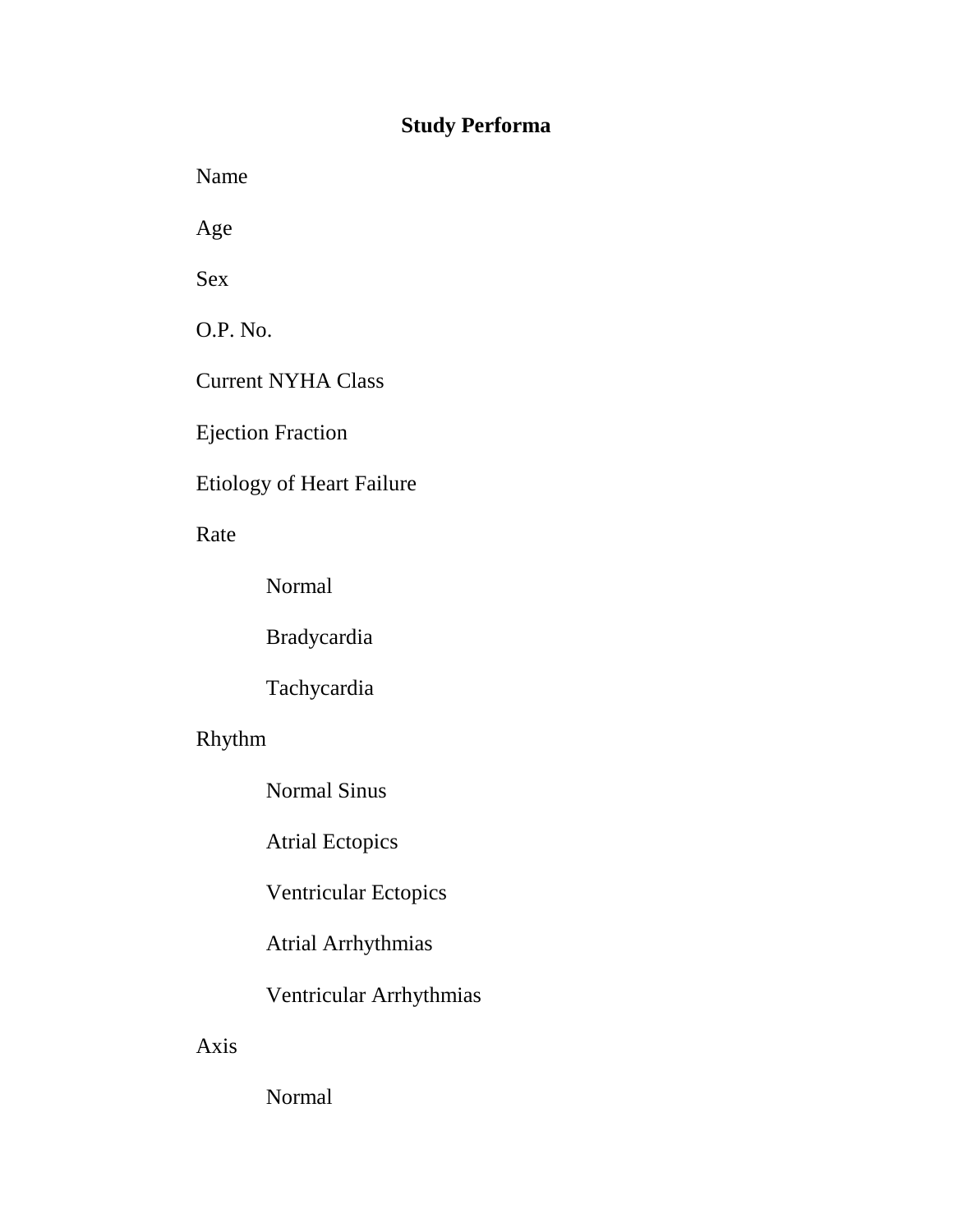Left Axis Deviation

Right Axis Deviation

P Wave Morphology

Normal

Left Atrial Abnormality

QRS duration

 $<$ 120 ms

>120 ms

Conduction Defects

None

Right Bundle Branch Block

Left Bundle Branch Block

Left Anterior Fascicular Block

**Others** 

Left Ventricular Hypertrophy

Present

Absent

Right Ventricular Hypertrophy

Present

Absent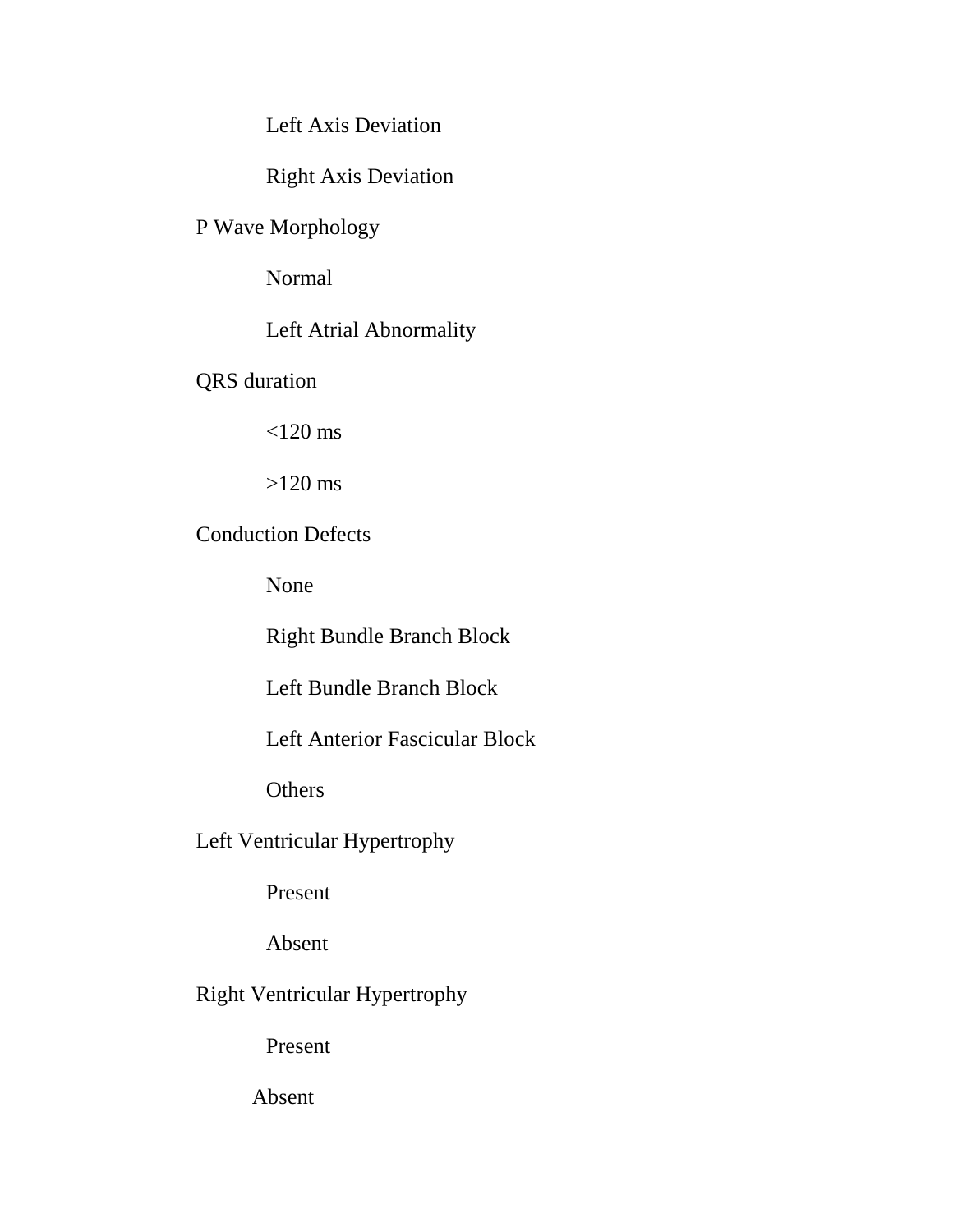## **Bibliography**

- 1. McMurray J, McDonough T, Morrison CE et al. Trends in hospitalization for heart failure 1980 -1990. Eur Heart J 1193; 14: 1158-1162.
- 2. Claland JG, Gemmel L, Khand A et al. Is the prognosis of heart failure improving? Eur Heart J 1999; 1: 229-241.
- 3. Enas EA, Yusuf S, Mehta JL. Prevalence of coronary artery disease in Asian Indians. Am J Cardiol 1992; 70: 945-949.
- 4. Murray CJL, Lopez AD. Alternative projection of mortality and morbidity by cause 1990 -2020; Global burden of disease study. Lancet 1997; 349: 1498-1504.
- 5. Davie AP, Francis CM, Caruana L, Sutherland GR, McMurray JJ. Assessing diagnosis in heart failure: which features are of any use? Q J Med 1997; 90:335-9.
- 6. Kannel WB et al. Epidemiology of heart failure. Am heart J 1991; 121:951-957
- 7. Kannel WB et al. Epidemiology and prevention of cardiac failure Framingham Study insights. Eur Heart J 1987; 8 Suppl F: 23-6
- 8. Haldeman GA, Croft JB, Giles WH. Hospitalisation of patients with heart failure- 1985 to1995. Am Heart J 1999; 137: 352-60.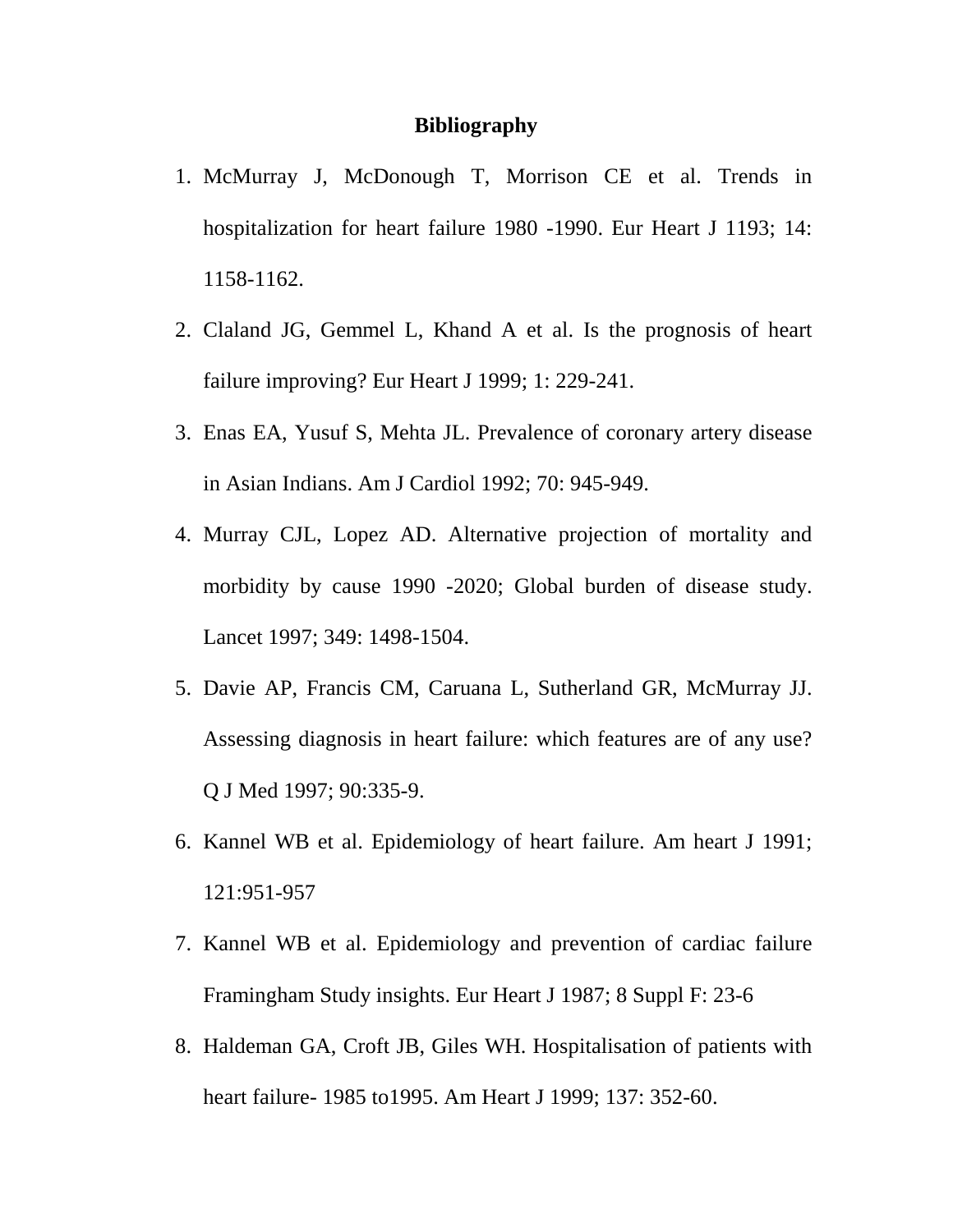- 9. Denolin H, Kuhn H, Krayenbuehl HP et al. The definition of heart failure. Eur heart J 1983; 4: 445-8
- 10. Maisel AS, Krishnaswamy P, Nowak RM et al. Rapid measurement of BNP in the emergency diagnosis of heart failure. N Engl J Med 2002; 347: 161-167.
- 11. Cowie MR, Wood DA, Coats AJ et al. Survival of patients with a new diagnosis of heart failure: A population based study. Heart 2000; 83: 505-510.
- 12. Cowie MR, Struthers AB, Wood DA et al. Value of natriuretic peptides in assessment of patients with possible new heart failure in primary care. Lancet 1997; 350: 1349-1353.
- 13. Gheorhiade M, Bonow RO. Chronic heart failure in the United States: a manifestation of coronary artery disease. Circulation 1998; 97: 282-9.
- 14. Chin MH, Goldman L. Factors contributing to the hospitalization of patients with congestive cardiac failure. Am J Public Health.1997, 87; 643
- 15. Sharon A Hunt et al. ACC/AHA Guidelines for the Evaluation and Management of Chronic Heart Failure in the Adult. Am Heart J. 2001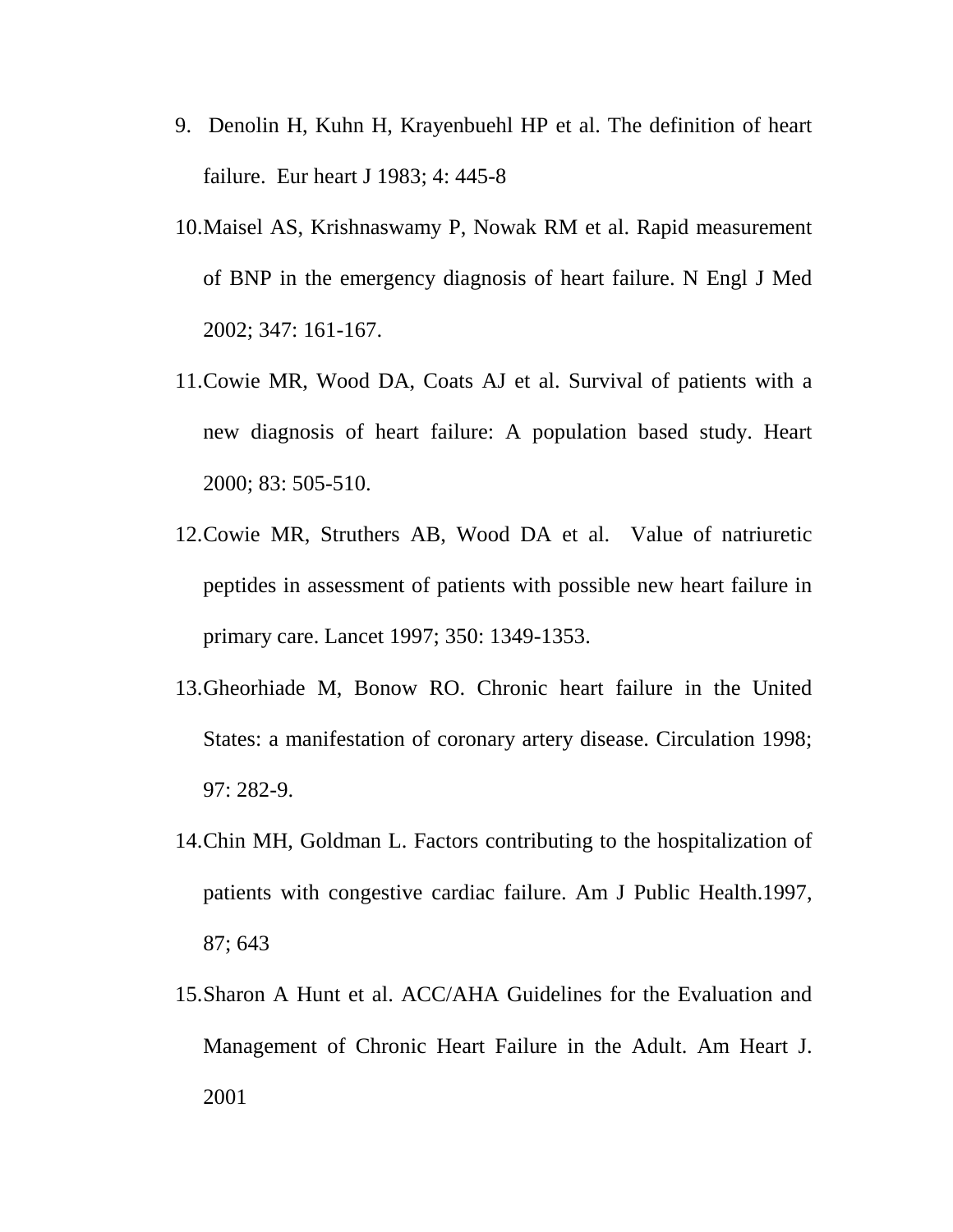- 16. Marantz PR, Tobin JN, Wassertheil-Smoller S, Steingart RM, Wexler JP, Budner N, et al. The relationship between left ventricular systolic function and congestive heart failure diagnosed by clinical criteria. Circulation 1988; 77:607-12.
- 17. Remmes J, Miettinen H, Reunanen A, Pyorala K. Validity of clinical diagnosis of heart failure in primary health care. Eur Heart J 1991; 12:315-21.
- 18. Butman SM, Ewy GA, Standen JR et al. Bedside cardiovascular examination in patients with severe CHF. J Am Coll Cardiol 1993; 22: 968-974.
- 19. Stevenson LW, Perloff JK. The limited reliability of physical signs for estimating hemodynamics in CHF. JAMA 1989; 10:884-888.
- 20. Adams KF, Zannad F. Clinical definition and epidemiology of advanced heart failure. Am Heart J 1998; 135:204-215.
- 21. Braunwald E, Grossman W. Clinical aspects of heart failure. In: Braunwald E, ed. Heart disease: a textbook of cardiovascular medicine. 5th ed. Philadelphia: Saunders, 1997:445-70.
- 22. Criteria Committee, New York Heart Association. Dieases of the heart and blood vessels. Nomenclature and criteria for diagnosis. 6th ed. Boston: Little, Brown, 1964:114.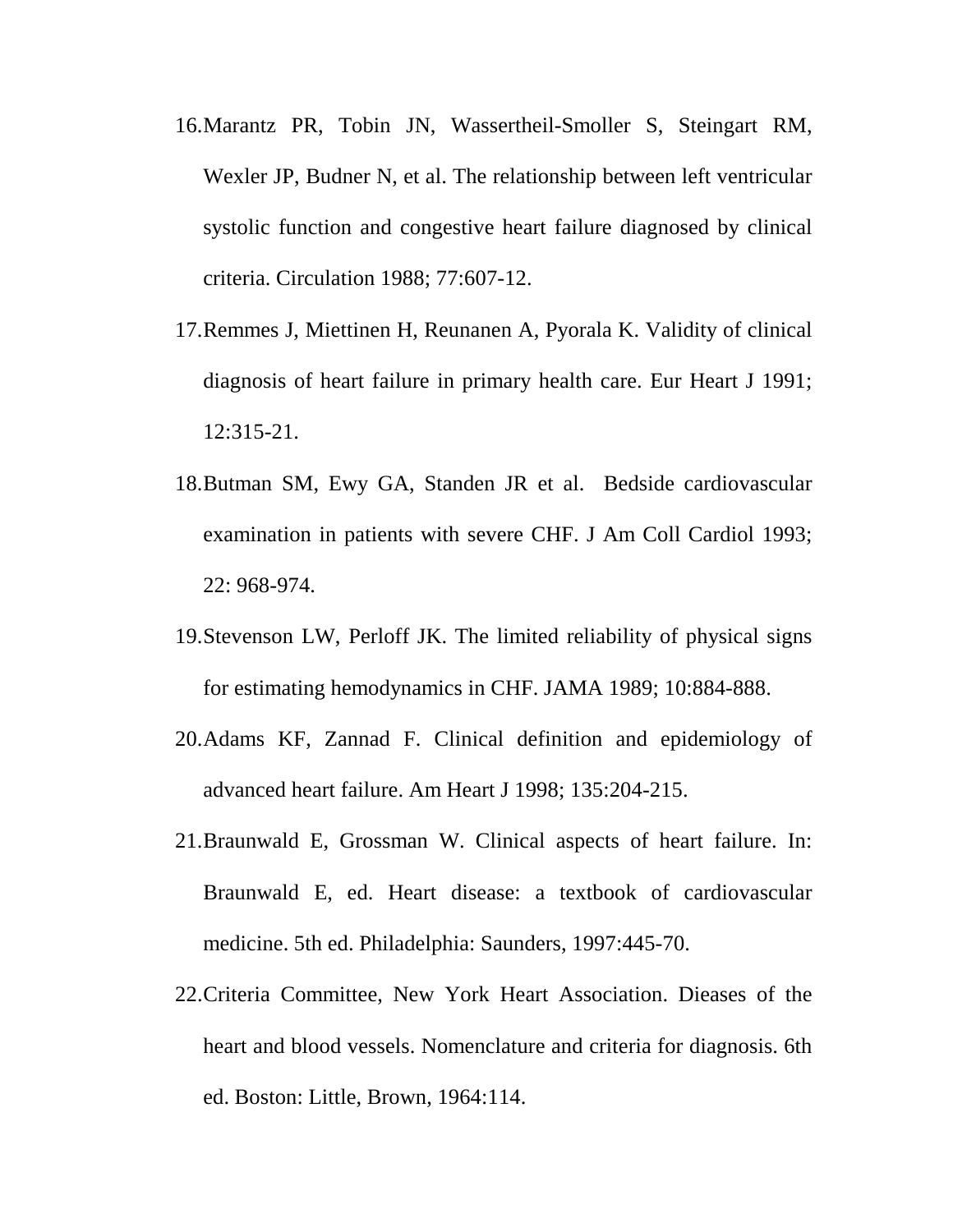- 23. Ducas J, Magder S, McGregor M. Validity of hepatojugular reflux as a clinical test for congestive heart failure. Am J Cardiol 1983; 52:1299-303.
- 24. Zema MJ, Masters AP, Margouleff D. Dyspnea: the heart or the lungs? Differentiation at bedside by use of the simple Valsalva maneuver. Chest 1984; 85:59-64.
- 25. Zema MJ, Restivo B, Sos T, Sniderman KW, Kline S. Left ventricular dysfunction--bedside Valsalva manoeuvre. Br Heart J 1980; 44:560-9.
- 26. Davis M, Espiner E, Richards G, Billings J, Town I, Neill A, et al. Plasma brain natriuretic peptide in assessment of acute dyspnoea. Lancet 1994; 343: 440-4.
- 27. Rihal CS, Davis KB, Kennedy JW et al. The utility of clinical, electrocardiographic, and roetgenographic variables in thev predication of left ventricular function. Am J Cardol 1995; 75 : 220- 223.
- 28. Wheeldon NM, MacDonald TM, Fluker CJ et al. Echocardiography in CHF in the community. Q J Med 1993; 86:17-23.
- 29. Mueller X, Stauffer JC, Jaussi A, Goy JJ, Kappenberger L. Subjective visual echocardiographic estimate of left ventricular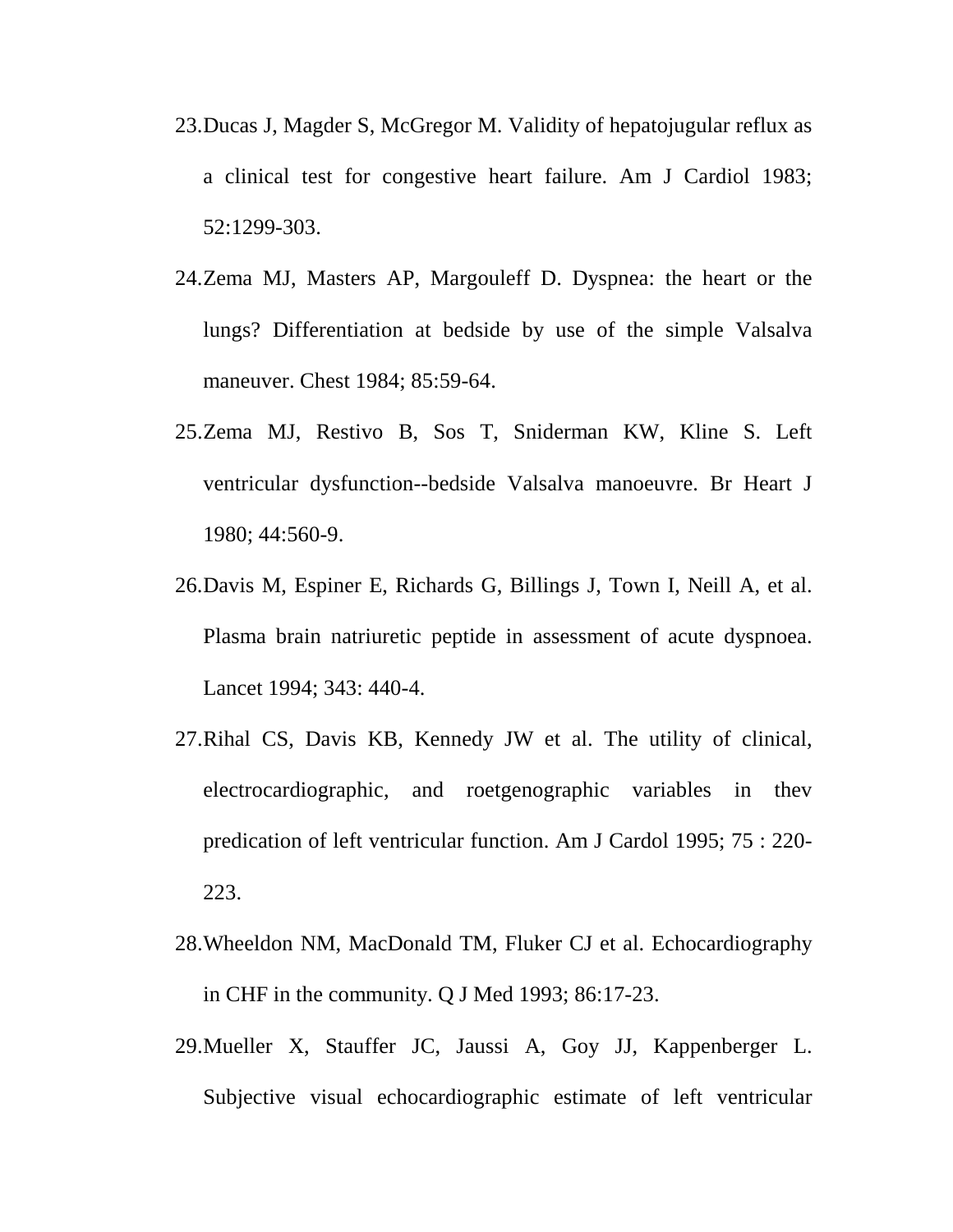ejection fractions as an alternative to conventional echocardiographic methods: comparison with contrast angiography. Clin Cardiol 1991; 14:898-902.

- 30. Amico AF, Lichtenberg GS, Reisner SA, Stone CK, Schwartz RG, Meltzer RS. Superiority of visual versus computerized echocardiographic estimation of radionuclide left ventricular ejection fraction. Am Heart J 1989; 118:1259-65.
- 31. Rumberger JA, Behrenbeck T, Bell MR, Breem JF, Johnston DL, Holmes DR, et al. Determination of ventricular ejection fraction: a comparison of available imaging methods. The Cardiovascular Imaging Working Group. Mayo Clin Proc 1997; 72:860-70.
- 32. Fisch C. centennial of the string galvanometer and the electrocardiogram. J Am Coll Cardiol 26: 1737; 2000.
- 33. A P Davie, C M Francis, M P Love, L Caruana, I R Starkey, T R D Shaw. Value of the electrocardiogram in identifying heart failure due to left ventricular systolic dysfunction BMJ 1996;312:222 (27 January)
- 34. Amir Kashani, MS, and S. Serge Barold, MD, Significance of QRS Complex Duration in Patients With Heart Failure FACC, J Am Coll Cardiol, 2005; 46:2183-2192.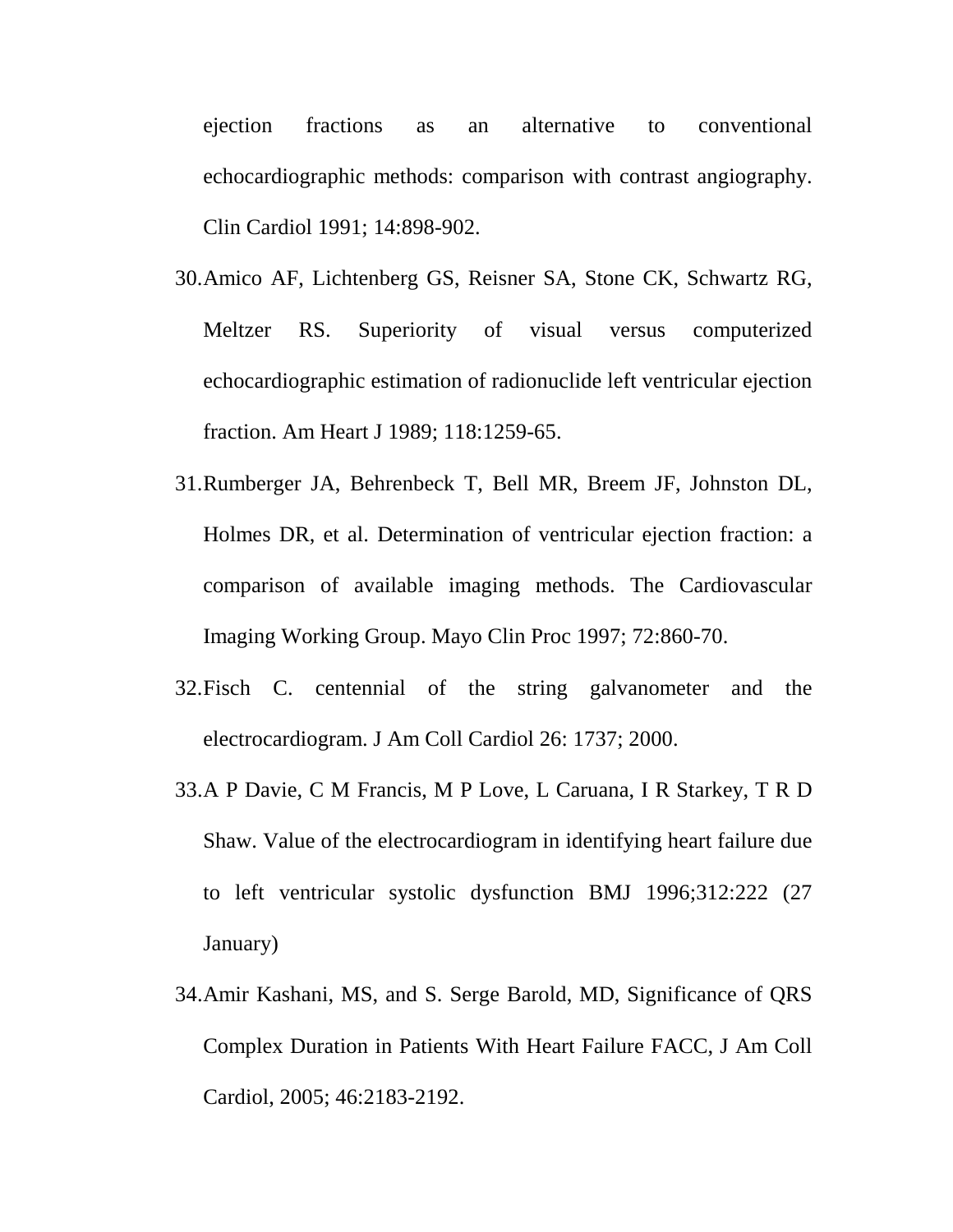- 35. Das MK, Cheripambil K, Bedi A, et al. Prolonged QRS duration (QRS170 ms) and left axis deviation in the presence of left bundle branch block: a marker of poor left ventricular systolic function. Am. Heart J. 2001;142:756–759
- 36. Murkofsky RL, Dangas G, Diamond JA, Mehta D, Schaffer A, Ambrose JA. A prolonged QRS duration on surface electrocardiogram is a specific indicator of left ventricular dysfunction. J Am Coll Cardiol. 1998 Aug; 32(2):483-5.
- 37. Wilensky RL, Yudelman P, Cohen AI, Fletcher RD, Atkinson J, Virmani R, Roberts WC. Serial electrocardiographic changes in idiopathic dilated cardiomyopathy confirmed at necropsy. Am J Cardiol. 1988 Aug 1; 62:276-83.
- 38. Mortara, MT La Rovere, MG Signorini, P Pantaleo, G Pinna, L Martinelli, C Ceconi, S Cerutti and L Tavazzi .British Heart Journal, Vol 71, 422-430.
- 39. Galiniera,b,f1, A Pathaka,b, J Fourcadea, C Androdiasa, D Curnierb, S Varnousa, S Bovedaa, P Massabuaua, M Fauvela, J.M Senardb and J.P Bounhourea. Depressed low frequency power of heart rate variability as an independent predictor of sudden death in chronic heart failure. Circulation, Vol 87, 1083-1092.